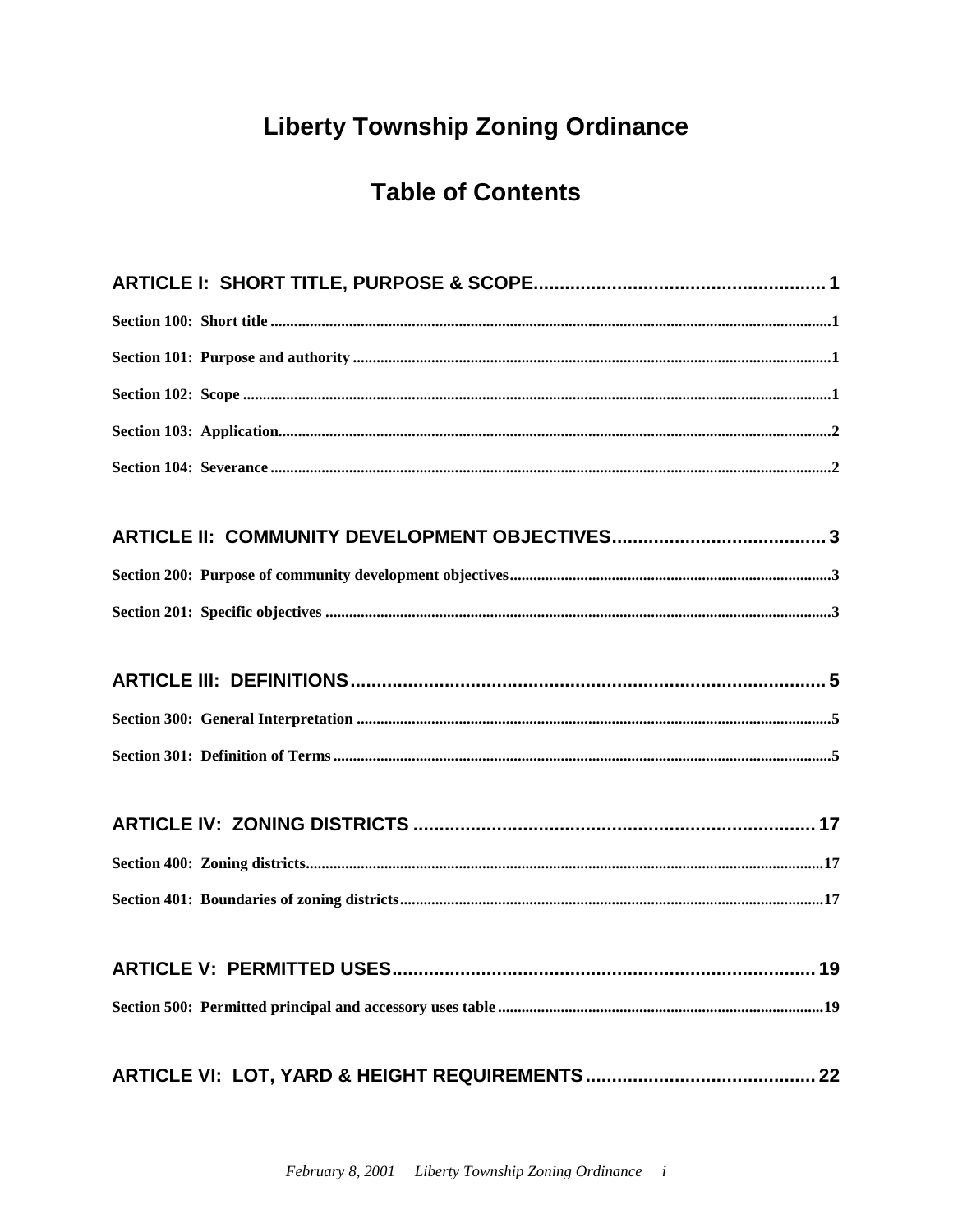#### **[ARTICLE X: ADMINISTRATION AND ENFORCEMENT............................................](#page-52-0) 50**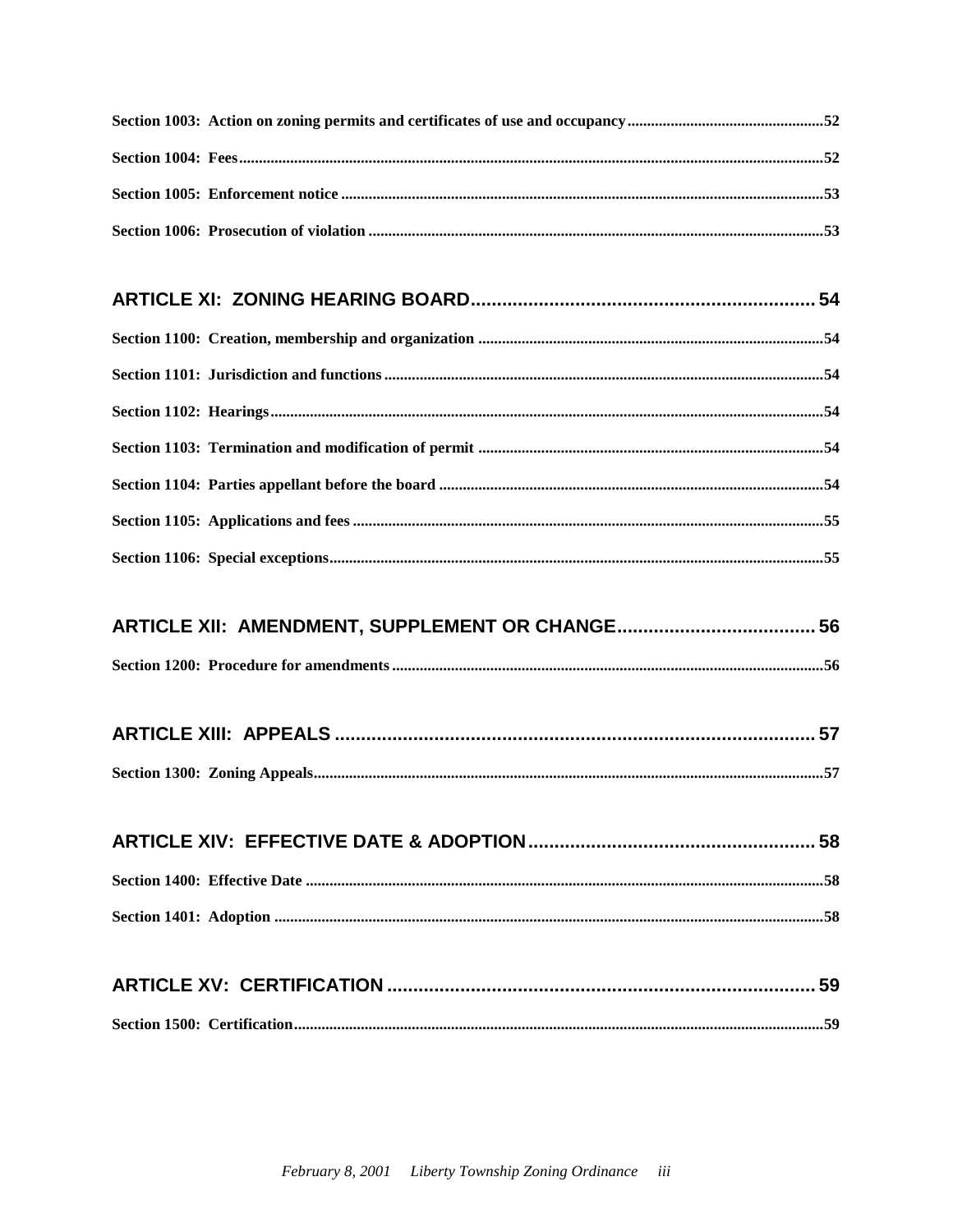# **ARTICLE I: SHORT TITLE, PURPOSE & SCOPE**

## <span id="page-3-1"></span><span id="page-3-0"></span>**Section 100: Short title**

This ordinance shall be known as the "Liberty Township Zoning Ordinance" hereinafter referred to as the "Zoning Ordinance".

The official map showing zoning districts and boundaries shall be known as the "Liberty Township Zoning Map" copies of which shall be retained by the Township Zoning Officer and the Township Secretary. The map included herein is a reproduction of the official map and for reference only.

## <span id="page-3-2"></span>**Section 101: Purpose and authority**

This Zoning Ordinance and its regulations are adopted by authority granted to the Township under the Pennsylvania Municipalities Planning Code (Act 247 of 1968, as amended) and are made in accordance with the following purpose:

- 1. To promote health, safety, and general welfare and to protect the public from the adverse secondary effects of various activities
- 2. To promote coordinated, orderly, and practical community development
- 3. To lessen congestion on the roads and highways
- 4. To secure safety from fire, panic and other dangers
- 5. To provide adequate light and air
- 6. To prevent the overcrowding of land
- 7. To avoid undue congestion of population
- 8. To facilitate the adequate provision of transportation, water, sewerage, schools, parks and other public requirements
- 9. To protect and enhance the value of land
- 10. To encourage yet control new development and growth in the Township

Such regulations are also made with reasonable consideration to the character of the districts hereinafter set forth and their suitability for particular uses, and with a view to conserving the value of buildings and encouraging the most appropriate use of land throughout the Township.

## <span id="page-3-3"></span>**Section 102: Scope**

The Zoning Ordinance regulates and restricts within the boundaries of the Township of Liberty, Mercer County, Pennsylvania: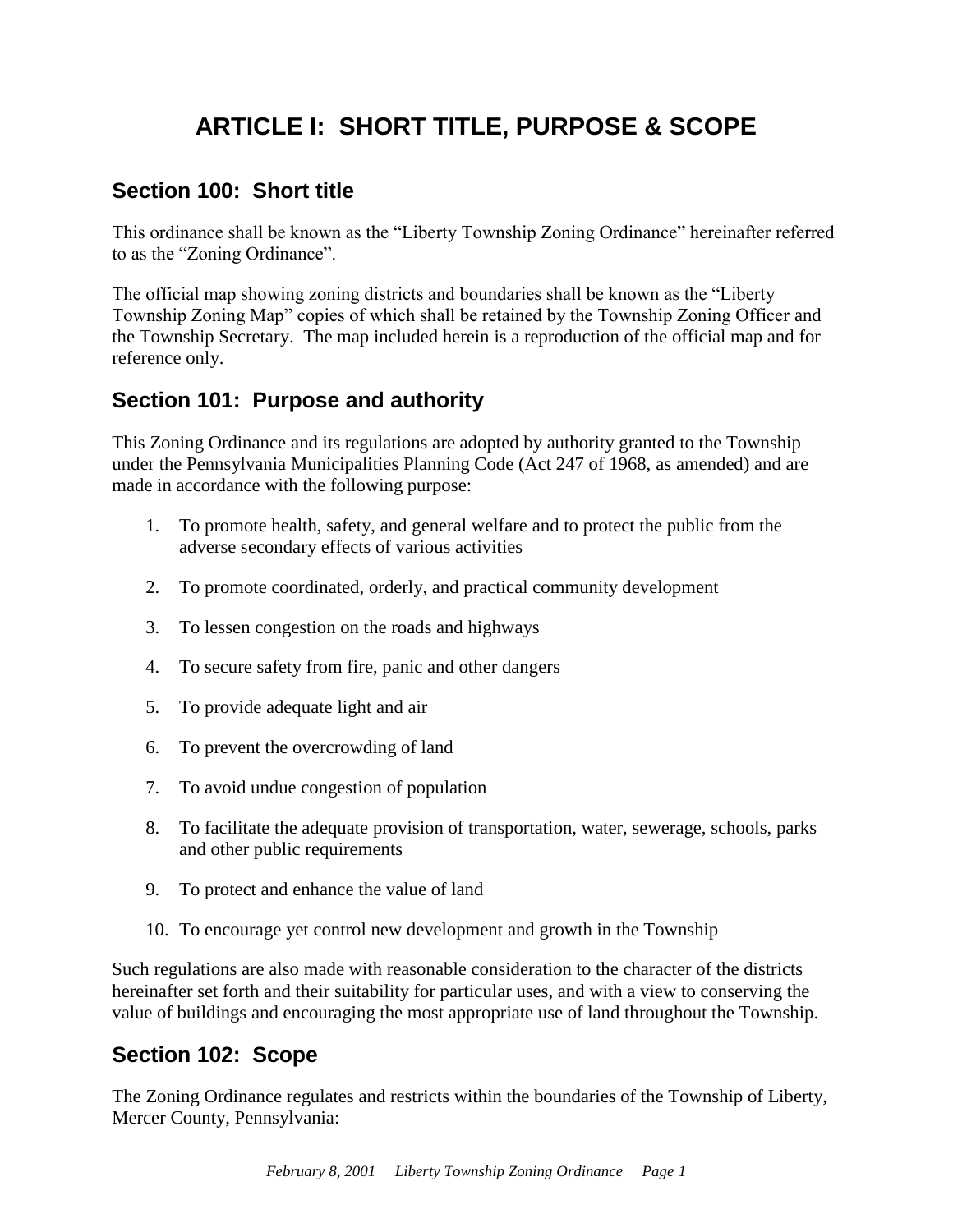- 1. The height, number of stories and size of buildings and other structures
- 2. Their construction, alteration, extension, repair and maintenance
- 3. All facilities and services in or about such buildings and structures
- 4. The percentage of lot that may be occupied
- 5. The size of yards, courts and other open spaces
- 6. The density of population
- 7. The location and use of buildings, structures and land for trade, industry, residence or other purposes
- 8. The establishment and maintenance of building lines and setback building lines upon any or all public roads or highways

## <span id="page-4-0"></span>**Section 103: Application**

In applying the provisions of the Zoning Ordinance, they shall be held to be the minimum requirements as they shall apply to the use, and/or occupancy of all buildings, other structures and/or lots. Where the Zoning Ordinance imposes greater restrictions than those of any statute, other ordinance or regulations, the provisions of the Zoning Ordinance shall be controlling. Where the provisions of any statute, other ordinance or regulation impose greater restrictions than the Zoning Ordinance, those shall be controlling. The Zoning Ordinance is not intended to interfere with any covenant or other agreement between private parties. However, where the Zoning Ordinance imposes greater restrictions than those imposed by any such easement, covenant or agreement, the provisions of the Zoning Ordinance shall govern. Where any such easement, covenant or other agreement imposes greater restrictions than those imposed by the Zoning Ordinance, those shall govern.

#### <span id="page-4-1"></span>**Section 104: Severance**

If any article, section, subsection, provision, regulation, limitation, restriction, sentence, clause, phrase, or word in the Zoning Ordinance or the zoning district boundaries as shown on the Zoning Map, shall be for any reason, declared to be illegal, unconstitutional or invalid by any court of competent jurisdiction, such decision shall not affect or impair the validity of the Zoning Ordinance as a whole or any article, section, subsection, provision, regulation, limitation, restriction, sentence, clause, phrase, word or remaining portion of the Zoning Ordinance.

The Township Board of Supervisors hereby declares that it would have adopted the Zoning Ordinance and each article, section, subsection, provision, regulation, limitation, restriction, sentence, clause, phrase and word thereof, and each Zoning District boundary of the Zoning Map irrespective of the fact that any one or more of the sections, subsections, provisions, regulations, limitations, restrictions, sentences, clauses, phrases, words or boundaries may be declared illegal, unconstitutional or invalid.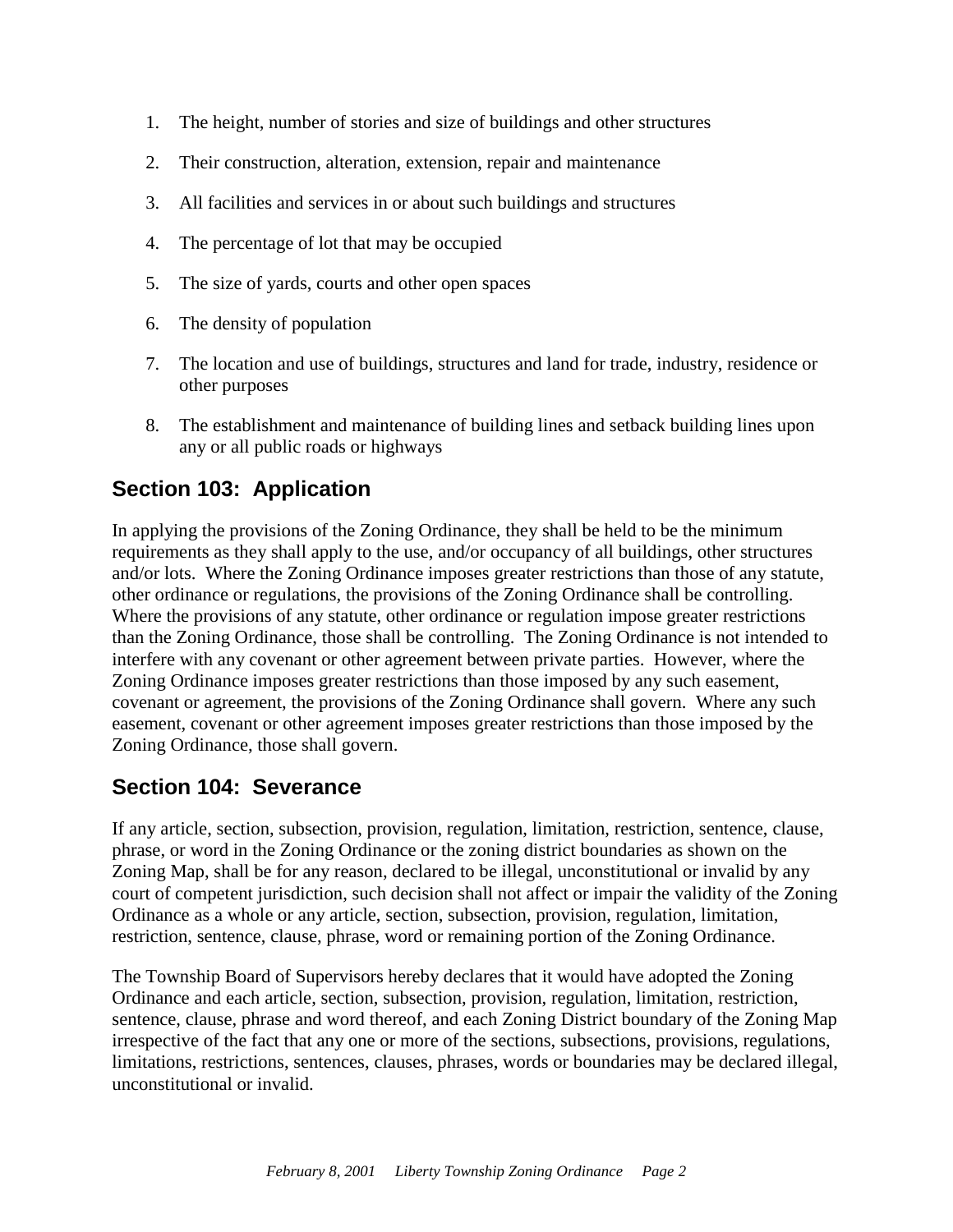# <span id="page-5-0"></span>**ARTICLE II: COMMUNITY DEVELOPMENT OBJECTIVES**

## <span id="page-5-1"></span>**Section 200: Purpose of community development objectives**

This article shall serve as the statement of community development objectives for the Liberty Township Zoning Ordinance as required by Section 606 of the Pennsylvania Municipalities Planning Code (Act 247 of 1968, as amended). The Zoning Ordinance reflects the policy goals of the Township as stated in the following community development objectives. The ordinance has been developed as a legislative and administrative tool of the Township to implement said objectives.

## <span id="page-5-2"></span>**Section 201: Specific objectives**

- 1. Preserve the Township's rural community character most exemplified by open spaces and woodlands, farms, low-density development, uncongested roads, clean air and water, and quiet noise levels.
- 2. Identify development that may adversely impact the Township's desired community character and the health, safety, and welfare of its residents and establish conditions to minimize impacts.
- 3. Identify areas where growth is desired and where it is not desired and establish site development standards to minimize impacts of growth on adjacent lands.
- 4. Provide opportunities for types of development beneficial to the rural economy including farming, home occupations, and home based businesses, but ensure that such development maintains a scale and character compatible with the Township's desired rural community character.
- 5. Provide opportunities for mixed development so that residents can have close-to-home access to needed goods and services.
- 6. Provide opportunities for larger-scale industrial and commercial development which would create jobs and enlarged tax base for the Township and would be located where adequate highway access, public sewer service, and public water service is available now or in the near future and where such development would be a reasonable extension of existing similar development.
- 7. Provide for a variety of housing choices, including a variety of housing types (singlefamily, duplexes, apartments, etc.).
- 8. Encourage buffer areas and vegetative screening to minimize impacts of commercial and industrial uses on adjacent non-commercial and non-industrial uses and to encourage that commercial/industrial uses "blend in" with the Township's desired rural community character.
- 9. Control construction and placement of signs to minimize public safety hazards.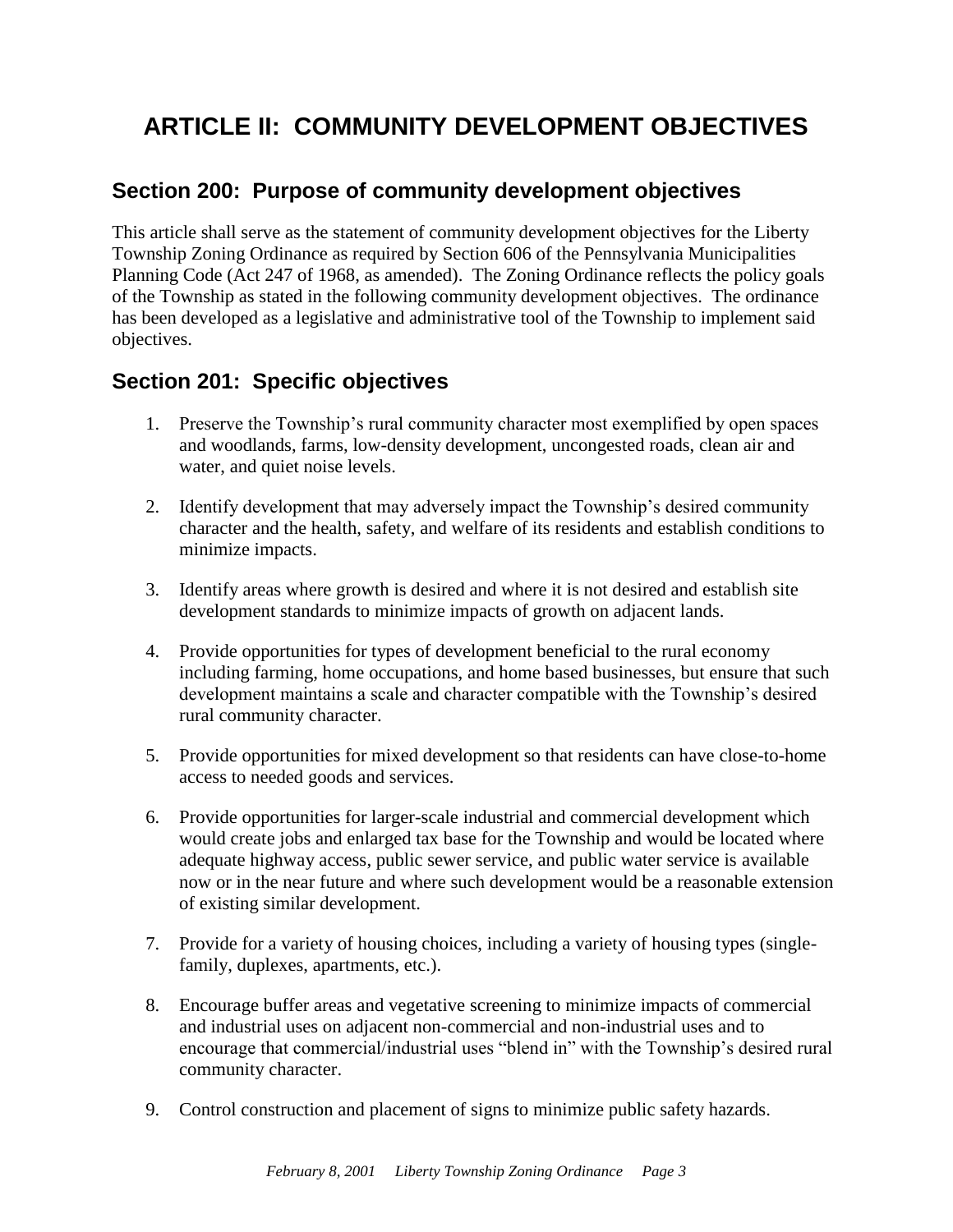- 10. Control off-street parking to minimize public safety hazards and to promote conformity to the Township's desired community character.
- 11. Control the development and location of adult entertainment establishments, acknowledged to be threatening to the public health, safety, and welfare of the community especially its minors, and acknowledged to have adverse secondary effects including but not limited to unhealthy conditions, the spread of diseases, illegal sexual activities, and crime, in order to minimize exposure of such establishments to Township residents, minimize the blighting impact of such uses, and protect the health, safety, and welfare of Township residents.
- 12. Preserve and enhance the "village" characteristics of the village of North Liberty.
- 13. Encourage public involvement in the development of and any amendments to the zoning ordinance.
- 14. Encourage land uses and development and location of development that is most efficient to the delivery of Township services and minimizes the cost of same.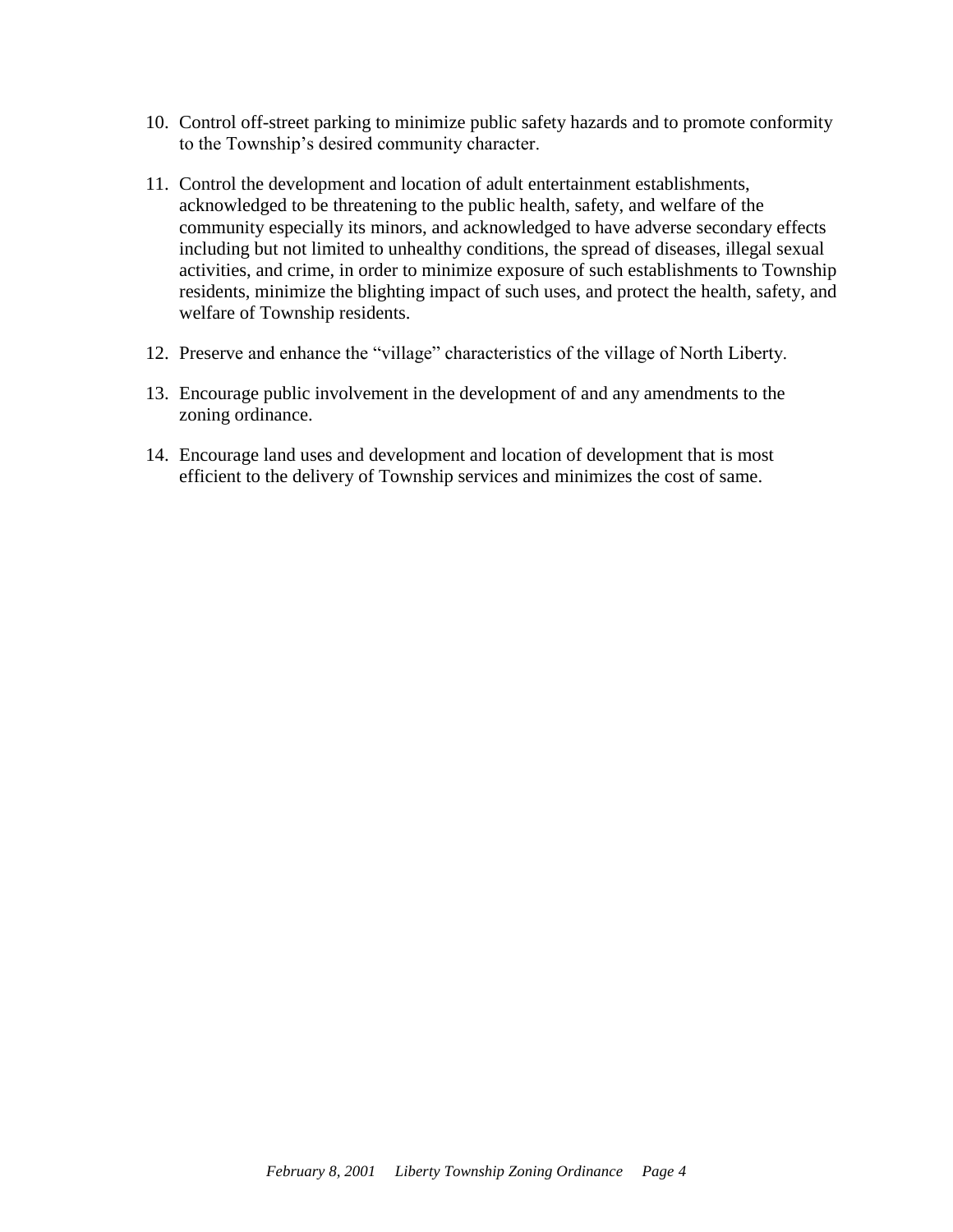# **ARTICLE III: DEFINITIONS**

### <span id="page-7-1"></span><span id="page-7-0"></span>**Section 300: General Interpretation**

For the purposes of the Zoning Ordinance, certain terms, phrases and words shall have the meaning given herein. Words used in the present tense include the future; the singular includes the plural; the word "used" shall be construed as though followed by the words "or intended or designed to be used"; the words "building", "structure", and "land" or "premises" shall be construed as though followed by the words "or any portion thereof"; and the word "structure" includes the word "building". The word "shall" is always mandatory and not merely directory.

## <span id="page-7-2"></span>**Section 301: Definition of Terms**

**Abutting**. Having property or district lines in common; e.g., two lots are abutting if they share a common property line.

**Access**. A way of approaching or entering a property.

**Accessory Apartment**. A separate, complete housekeeping unit which is contained within the structure of a single-family dwelling but can be isolated from it, or which is contained within an existing accessory building.

**Accessory Structure**. See Structure, Accessory.

**Accessory Use**. See Use, Accessory.

**Agriculture**. The use of land for agricultural purposes, including farming, dairying, pasturage agriculture, horticulture, floriculture, viticulture, aquaculture, and animal and poultry husbandry, provided that specialized animal raising, care, and processing is separately defined and regulated by this ordinance. Agriculture includes the necessary accessory uses for packing, treating, or storing the produce, provided that the operation of any such accessory uses shall be secondary and accessory to that of normal agricultural activities.

**Alley**. The space or area between the rear or side lot lines of lots which has a minor right-ofway width of twenty (20) feet or less which is dedicated for the public use of vehicles and pedestrians and which affords secondary access to an abutting lot.

**Alteration**. As applied to a building or structure, is a change or rearrangement in the structural parts, or in the exit facilities, or an enlargement, whether by extending on a side or by increasing in height, or moving from one location or position to another.

**Alteration, Structural**. A change, other than incidental repairs, which would prolong the life of the supporting members of a building, such as bearing wall, columns, beams and girders.

**Awning**. An awning shall include any structure made of cloth or metal with a metal frame attached to a building and projecting over a yard or thoroughfare, when the same is so erected as to permit its being raised to a position flat against the building when not in use or not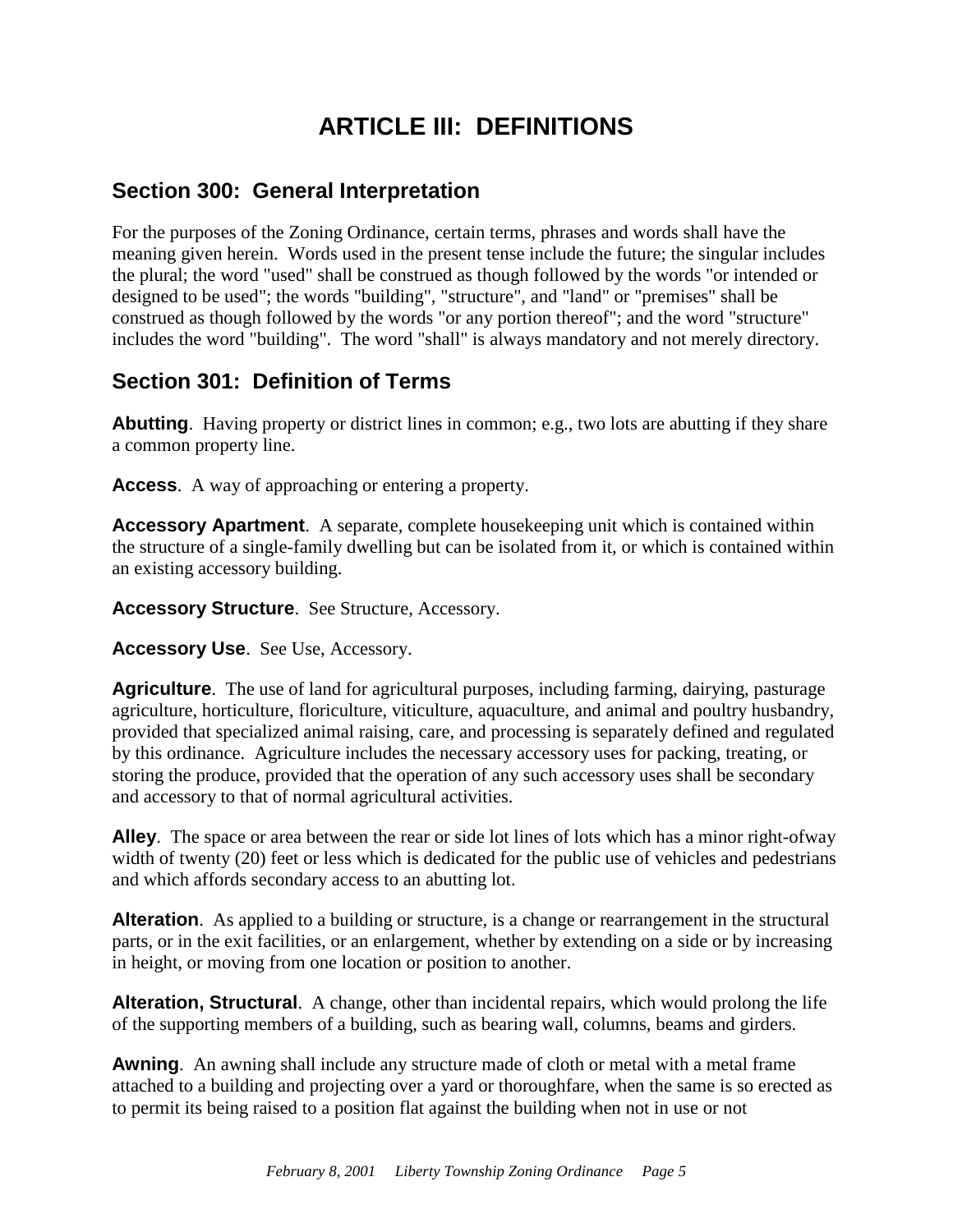permanently attached to and an integral part of a porch, carport, or similar attached accessory structure.

**Basement**. Portion of a building partly underground, having one-half (1/2) or more than one-half (1/2) of its floor-to-ceiling height below the average grade of adjoining ground.

**Bed and Breakfast.** An owner-occupied residence offering, for pay, overnight or short-term lodging and breakfast for transient guests.

**Block**. The length of a street between two (2) street intersections; or a piece of land bounded on all sides by streets or other transportation routes such as railroad lines, or by physical barriers such as waterbodies or public open space, and not traversed by a through street.

**Building**. An enclosed structure built, erected, and framed of component structural parts, designed for the housing, shelter, enclosure, and protection of persons, animals, or property of any kind, including mobile homes.

**Building, Accessory.** A detached, subordinate building, the use of which is customarily incidental and subordinate to that of the principal building, and which is located on the same lot as that occupied by the principal building.

**Building, Attached**. A building where both side walls of all except the end structures are party walls.

**Building, Detached**. A building which has no party wall.

**Building, Principal**. A building in which is conducted the principal use of the lot on which it is situated.

**Building Setback**. The distance on a lot from the centerline of any road within which no building or structure, principal or accessory, shall be placed, unless otherwise indicated in this Ordinance.

**Building Setback Line.** A line on a lot which marks the building setback.

**Campground.** A facility containing sites or spaces for the temporary and recreational occupancy of persons in tents. Such facility may also contain recreation and other support facilities subordinate to and serving only the camping occupants.

**Carport.** A roofed structure having two or more open sides and extending from the side or rear wall of a principal or accessory building, used primarily as a shelter for automotive vehicles or recreation equipment. The open sides may be screened or enclosed, but at least fifty (50) percent of such wall area must remain open. In addition, the carport shall not extend into any required yard.

**Cartway**. That area of a street within which vehicles are permitted including travel lanes and parking areas but not including shoulders, curbs, sidewalks or swales.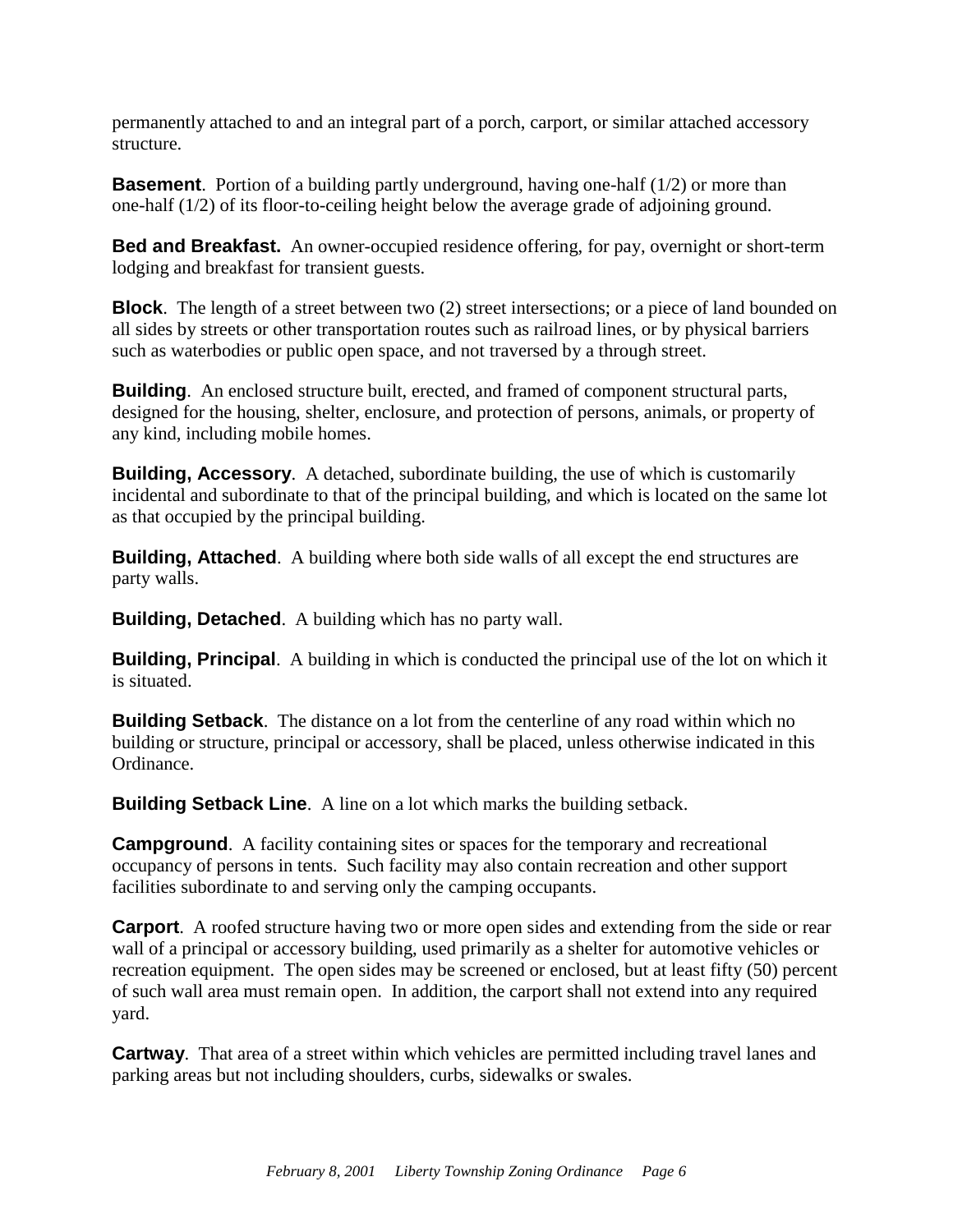**Centerline.** The line located at the middle of the travelled surface of a road, equi-distant from both edges of the road surface.

**Certificate of Use and Occupancy**. A statement, based on an inspection and signed by the Zoning Officer, indicating that a building, structure, and/or land conforms with the provisions prescribed in the Zoning Ordinance and may lawfully be occupied or used for a specified use or uses.

**Child Care Facility**. Provides out-of-home care for part of a 24-hour day to children 15 years and younger including care provided in public or private profit or nonprofit facilities. Definition does not apply to care provided by a relative, in places of worship during religious services, and in a facility where the parent is present at all times child care is provided. This ordinance identifies three levels of child care facilities consistent with current regulations of the Commonwealth of Pennsylvania:

**Family Day Care Home.** A state-certified family residence with one caregiver providing care for four, five, or six children unrelated to the caregiver.

**Group Day Care Home**. A state-certified facility providing care for no more than 12 children where the child care area is a family residence.

**Day Care Center.** A state-certified facility providing care for 7 or more children where the child care area is not a family residence.

**Church**. A building for public religious worship.

**Clinic**. Any professional medical building or establishment where people are examined or treated by doctors or dentists, but are not hospitalized overnight.

**Club, Lodges and Fraternal Organizations**. An establishment operated for social, recreational, or educational purposes, and open only to members and their guests, but not the general public.

**Commercial Recreation**. See Recreation, Commercial.

**Conditional Use**. See Use, Conditional.

**Construction**. The construction, reconstruction, renovation, repair, extension, expansion, alteration, or relocation of a building or structure, including the placement of mobile homes.

**Court**. A portion of a lot unoccupied above grade but partially or wholly surrounded by building walls.

**Covenant.** A private legal restriction on the use of land, contained in the deed to the property or otherwise formally recorded.

**Curb Level**. The elevation of the street grade as established in accordance with the law or when a curb level has not been established, the grade at the center of the street.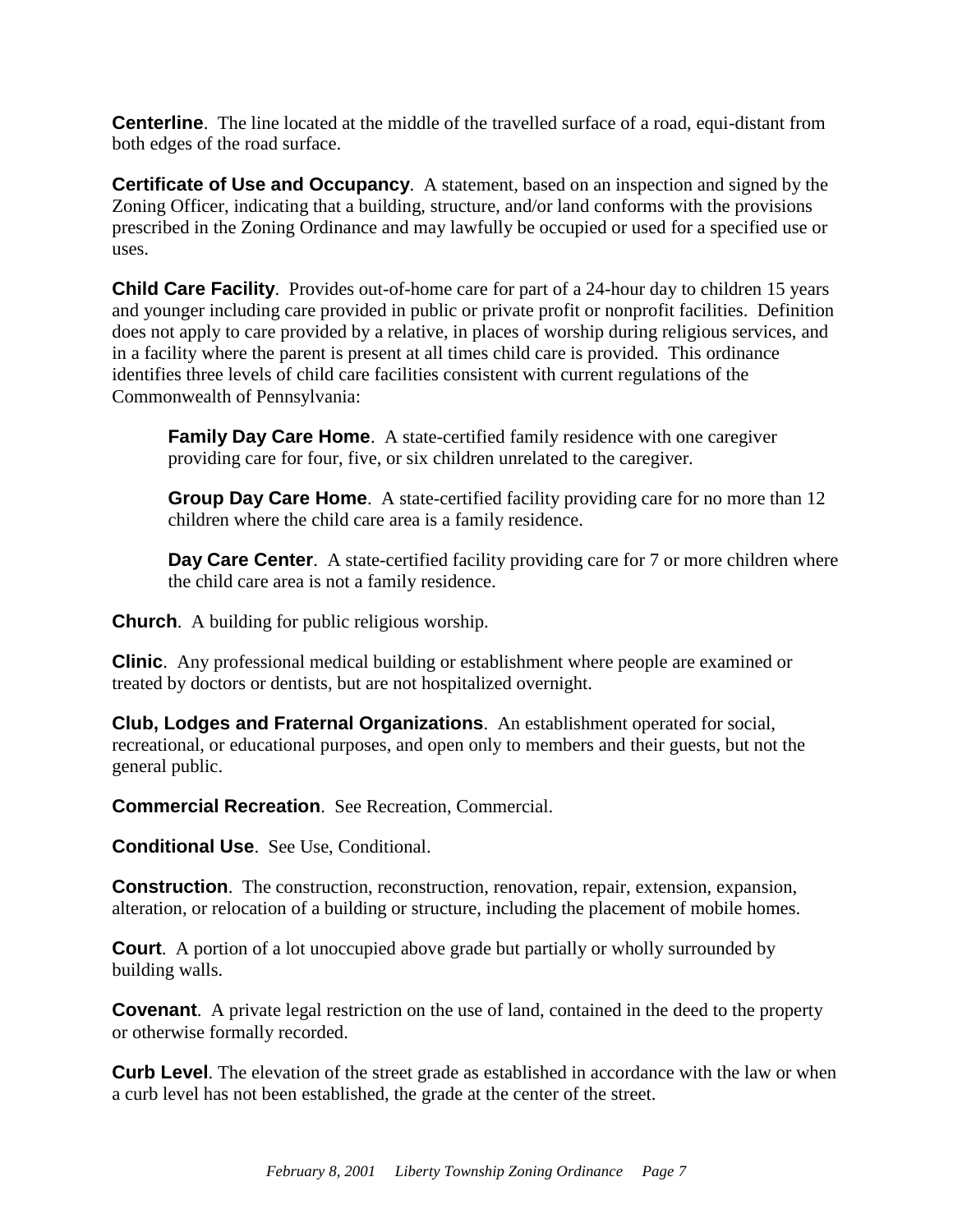**Curb Line**. The line establishing the width of a cartway in a right-of-way. Where curbs do not exist the edge of pavement shall be the curb line.

**Deck.** A horizontal, unenclosed platform that is either attached to a structure or detached (freestanding) and is greater than 18 inches in height at any point and has no roof, extended soffit, or walls, but may have railings, seats, or other related features.

**Dedication.** The transfer of property from private to public ownership.

**Deed Restriction**. See Covenant.

**Development**. Any man-made change to improved or unimproved real estate, including but not limited to buildings or other structures, the subdivision of land, the placement of mobile homes, streets, and other paving, utilities, filling, grading, excavation, mining, dredging, or drilling operations.

**Driveway.** A private roadway providing vehicular access to a street or highway for a lot and its structures, or providing for interior vehicular movement on the lot or within a development.

**Dwelling**. A building arranged and used for residential occupancy containing a dwelling unit or units, but excluding a boarding house, hospital, institutional home, hotel, motel, and other similar types of uses.

**Dwelling, Multiple-Family**. A building having two (2) or more dwelling units and designed to be used or occupied as a residence by two (2) or more families living independently of each other and each with its own exterior entrance door or own entrance door from an interior hallway.

**Dwelling, Single-Family.** A detached, permanent building designed for and used exclusively for occupancy by one family.

**Dwelling Unit.** A building or portion thereof providing complete house keeping facilities for one family. The term shall include all structures designed for and/or used for living purposes, including mobile homes, prefabricated dwellings, and similar portable structures. All dwelling units shall have a minimum of 750 square feet of residential floor area (as defined herein).

**Easement**. A right given by the owner of land to another party for specific limited use of that land.

**Enlargement**. A construction activity which increases the size of a building or other structure.

**Essential Services**. The erection, construction, alteration or maintenance by public utilities or municipal departments or authorities of underground or overhead gas, electrical, steam or water transmission or distribution systems, collection, communication, supply or disposal systems, including poles, wires, mains, drains, sewers, pipes, conduits, cables, fire alarm boxes, police call boxes, traffic signals, hydrants and other similar equipment and accessories in connection therewith reasonably necessary for the furnishing of adequate service by such public utilities or municipal or other governmental agencies or for the public health or safety or general welfare.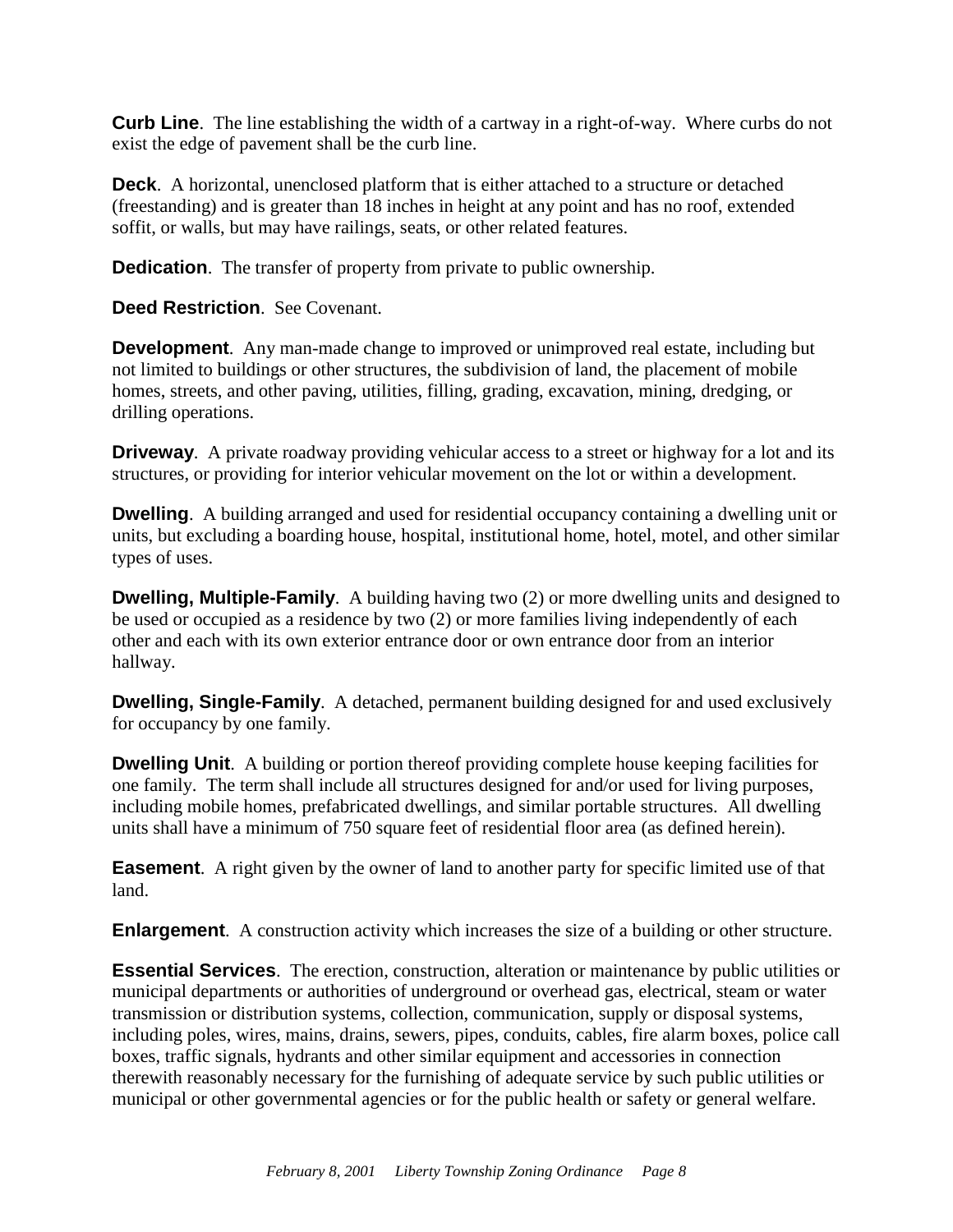Communication towers and communication antenna as defined in Section 707.1 shall not be considered essential services by this ordinance.

**Family**. One or more persons living together in a single house keeping unit as a nonprofit household, provided that the dwelling unit's size meets the minimum occupancy area requirements as defined by this ordinance.

**Farm**. A lot, parcel or tract of land used for agricultural purposes on which the principal structure(s) shall be the agricultural building(s) and farm house(s).

**Floor Area, Gross**. The total area of all floors of a building as measured to the outside surfaces of exterior walls and including halls, stairways, elevator shafts, attached garages, porches and balconies.

**Floor Area, Residential.** The total area of all floors of a residential building devoted solely to residential use, measured between interior faces of walls, and exclusive of entrance ways, porches, breezeways and roofed terraces, whether enclosed or not, and excluding cellars, basements and garages.

**Forestry.** The management of forests and timberlands, when practiced in accordance with accepted slivacultural principles, through developing, cultivating, harvesting, transporting, and selling trees for commercial purposes, which does not involve any land development.

**Fraternal Organization.** A group of people formally organized for a common interest, usually cultural, religious or entertainment, with regular meetings, rituals and formal written membership requirements.

**Frontage.** The frontage, or front of a lot, is the side nearest the street. For the purposes of determining yard and setback requirements on corner lots and through lots, all sides of a lot adjacent to streets shall be considered frontage, and yards and setbacks shall be provided as indicated in this Ordinance.

**Garage, Private.** A structure that is accessory to a residential building and that is used for the parking and storage of vehicles owned or operated by the residents thereof and that is not a separate commercial enterprise available to the general public.

**Grade**. The mean curb level, or when the curb level has not been established or all the walls of the building are more than fifteen (15) feet from street lot lines, grade means the mean elevation of the ground adjoining the structure on all sides.

**Height of Building or Structure**. The vertical distance from the grade to the highest point on a building or structure.

**Height of Wall**. The vertical distance from the foundation wall or other immediate support of such wall to the top of the wall.

**Home-Based Business.** A business or professional use conducted within a dwelling or its accessory structure(s) which is conducted in whole or part by the occupant(s) of the dwelling unit and which remains subordinate and incidental to the residential use.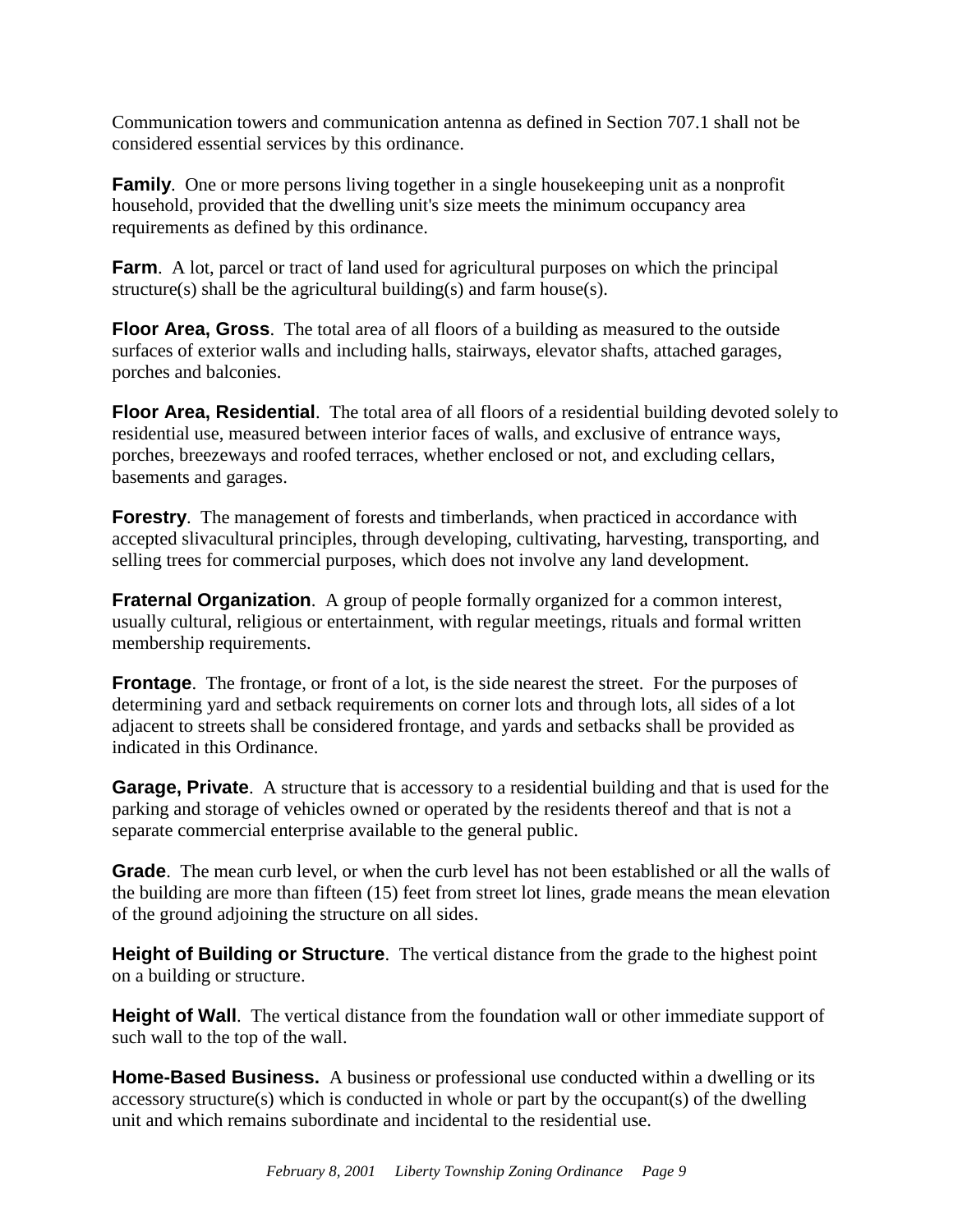**Home Occupation.** A business or professional occupation in which only the occupant(s) of a dwelling unit is(are) engaged, which occurs within the dwelling unit or customarily subordinate accessory structure, which remains subordinate and incidental to the residential use, and which does not alter the appearance or essential character of the residential use, or have signs, parking, traffic, lighting, odors, noise, etc., uncharacteristic of a residential use.

**Hotel**. A building designed for occupancy as the temporary residence of individuals or transients who are lodged with or without meals, and in which no provision is made for cooking in any individual room or suite.

**Interior Street.** A newly constructed street designed to provide vehicular access to abutting properties in a Planned Development and discourage other through traffic. The sole purpose of an interior street is to serve the lots and/or units in a Planned Development.

**Junk**. Any worn, cast off, or discarded articles or material which is ready for destruction or which has been collected or stored for sale, resale, salvage or conversion to some other use. Any such article or material which is stored on a farm for exclusive use of the owner or occupant of the farm or any article or material which, unaltered, not needed to be dissembled or unfastened from, or unchanged and without further reconditioning can be used for its original purpose as readily as when new shall not be considered junk.

**Junk Dealer.** Shall mean any person, as hereinafter defined, who shall engage in the business of selling, buying, salvaging, and dealing in junk and who maintains and operates a junk yard within the Township of Liberty.

**Junk Yard**. The use of more than two hundred (200) square feet of the area of any lot, outside a building, or the use of any portion of that half of any lot that joins any street, for the storage, keeping or abandonment of junk. A "junk yard" shall include an automotive wrecking yard. Three or more unregistered and inoperable vehicles stored on any lot outside of a building shall be considered a junk yard.

**Land**. The solid portion of the earth's surface which is capable of being used or occupied.

**Land, Developed**. "Improved land" with buildings.

**Land, Improved.** "Raw land" which has been provided with basic utilities such as water and sewerage, streets, sidewalks, but not buildings.

**Land, Raw**. Vacant land unsubdivided and unimproved (without utilities or streets).

**Landscaping**. Changing, rearranging, or adding to the original vegetation or scenery of a piece of land to produce an aesthetic effect appropriate for the use to which the land is put. It may include reshaping the land by moving the earth, as well as preserving the original vegetation or adding vegetation.

**Land Use**. A description of how land is occupied or utilized.

**Large Land Area Commercial Recreation**. See Recreation, Large Land Area Commercial.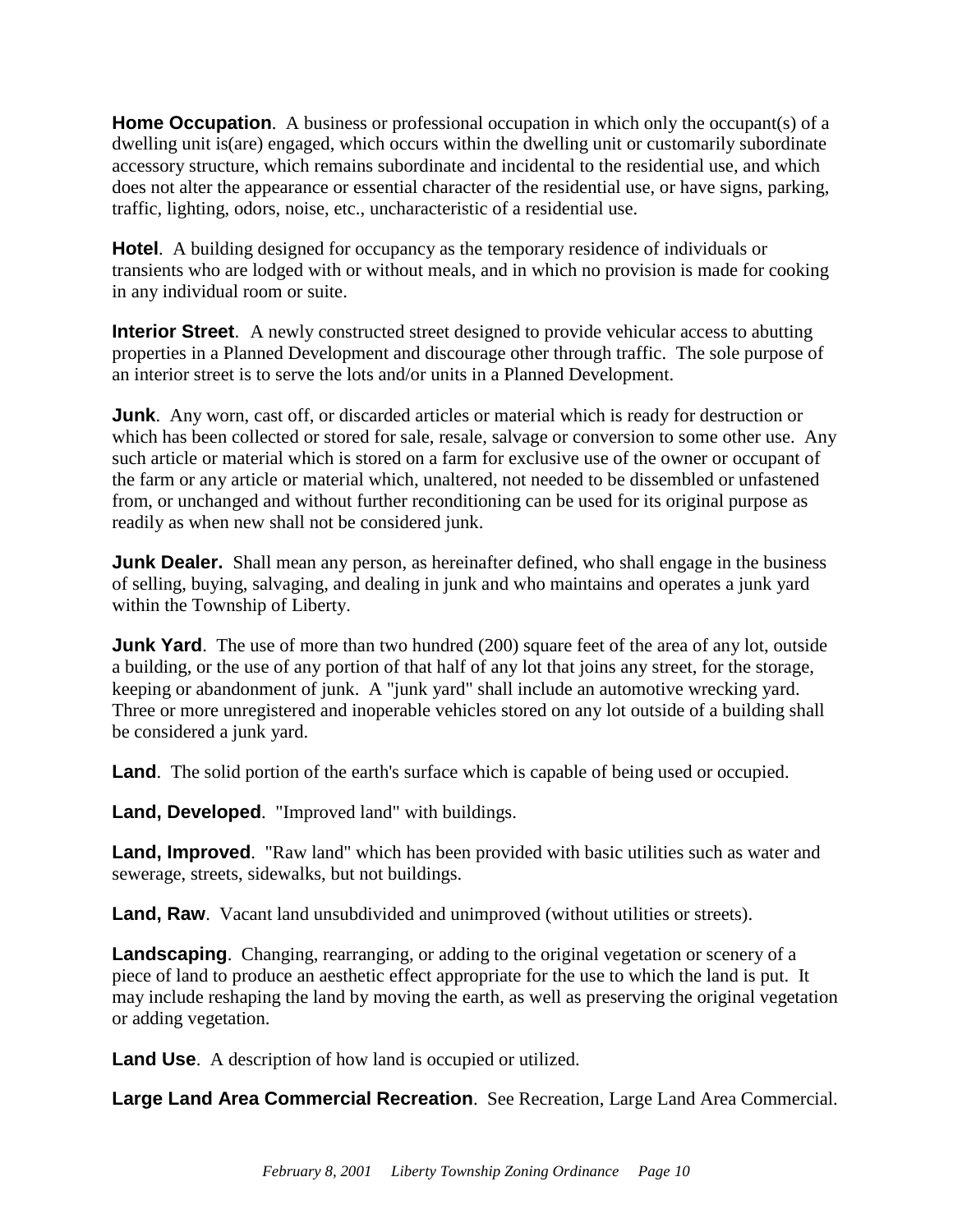**Light Manufacturing**. The assembly, fabrication, manufacture, production, processing, storage, and/or wholesale distribution of goods or products which does not produce nor cause to be produced noise, light, vibration, air pollution, fire hazard, or emissions, that is noxious, dangerous, or a nuisance to neighboring properties in consideration of the separation distances and buffering and screening required by this ordinance.

**Loading Space.** An off-street space or berth on same lot with a building, or contiguous to a group of buildings, for the temporary stopping of commercial vehicles while loading or unloading merchandise or materials, and which abuts upon a street, alley or other appropriate means of access to a public right-of-way.

**Lodge.** (1) A building or group of buildings under single management, containing both rooms and dwelling units available for temporary rental to transient individuals or families; (2) The place where members of a local chapter of an association hold their meetings; and, the local chapter itself.

**Lot**. The basic development unit - an area with fixed boundaries, used or intended to be used customarily by one building and its accessory building(s) and not divided by any road or alley.

**Lot Area**. The computed area of a lot contained within the lot lines and measured at grade on a horizontal plane in accordance with current law.

**Lot, Corner.** A lot abutting upon two or more streets at their intersection or upon two parts of the same street, such streets or parts of the same street forming an interior angle of less than 135 degrees. The point of intersection of the street lot lines is the "corner".

**Lot Coverage**. The percentage of the lot area occupied or covered by principal and accessory structures.

Lot Depth. The mean horizontal distance between the front lot line and the rear lot line.

**Lot, Double Frontage**. An interior lot whose front and rear lot lines abut roads, or a corner lot with two opposite lot lines abutting a road.

**Lot Frontage**. See "Frontage".

**Lot, Interior.** A lot whose side lot lines do not abut a road.

**Lot Lines**. The property lines bounding the lot.

**Lot Line, Front**. The line separating the lot from a road right-of-way.

**Lot Line, Rear**. The lot line opposite and most distant from the front lot line.

**Lot Line, Side**. Any lot line other than a front or rear lot line; a side lot line separating a lot from a street is called a side street lot line.

**Lot Line, Alley**. A lot line separating the lot from an alley.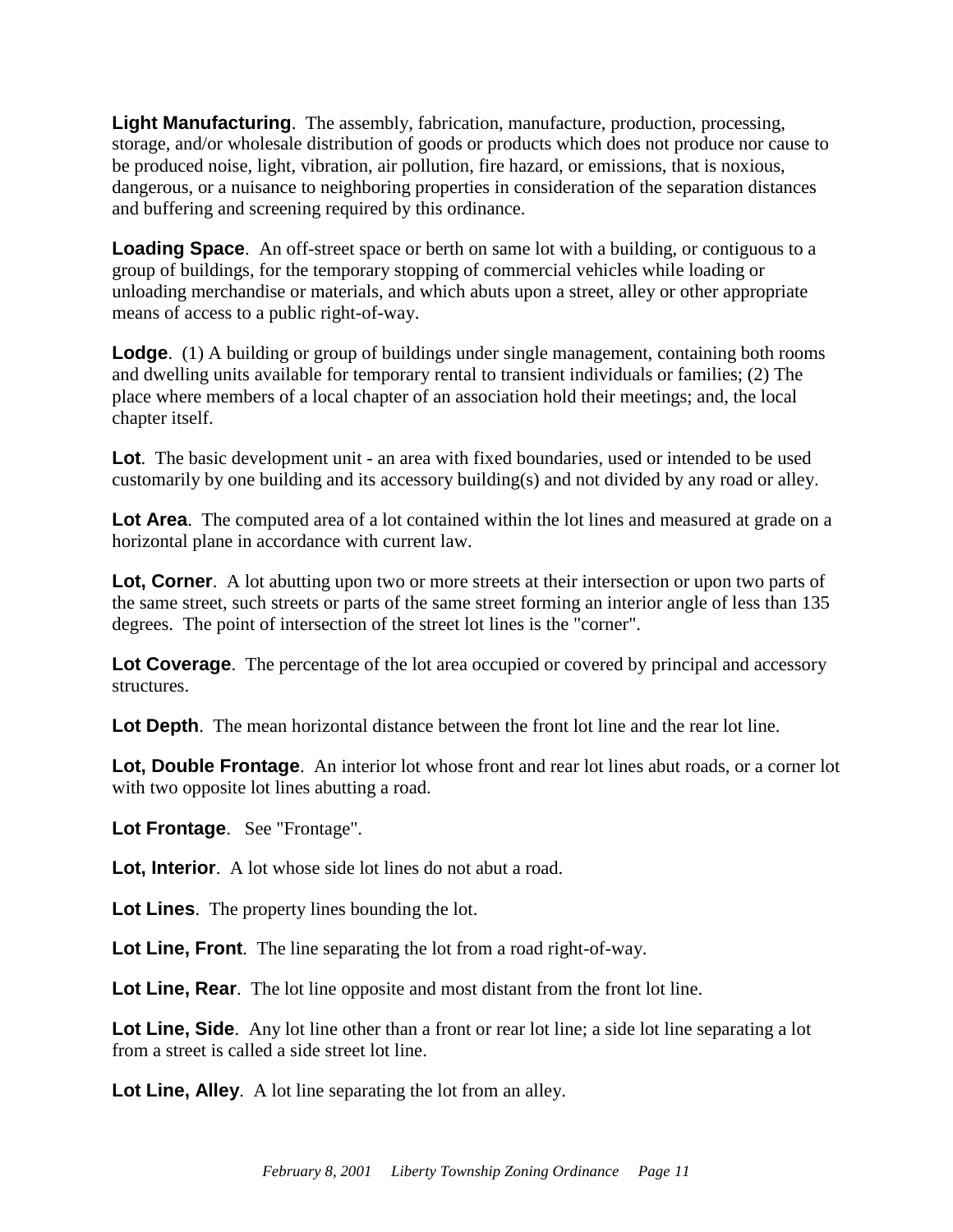**Lot, Non-Conforming**. A lot lawfully existing at the effective date of the Zoning Ordinance or by subsequent amendment thereto which does not completely conform with the area regulations and other provisions prescribed for the Zoning District in which it is located.

**Lot of Record.** A lot which is part of a recorded subdivision or a parcel of land which has been recorded or registered in the Office of the Recorder of Deeds of Mercer County, Pennsylvania.

Lot Width. The mean horizontal distance between the side lot lines of a lot measured at right angles to the depth.

**Marquee.** Any permanent roof-like structure projecting beyond a building or extending along and projecting beyond the wall of the building, generally designed and constructed to provide protection from the weather.

**Mobile Home.** A transportable, self-contained, dwelling designed for occupancy by one family and designed to be transported on its own wheels or on a flatbed or other trailer or detachable wheels; and which may be temporarily or permanently affixed to land; used for nontransient residential purposes; constructed with the same, or similar, electrical, plumbing and sanitary facilities as immobile housing; and upon arrival at the site where the mobile home is to be situated for occupancy as a residence, it is complete and ready for occupancy except for minor and incidental unpacking operations, location on foundation supports, connections to utilities and the like.

Prefabricated units designed to be assembled or joined together upon arrival at the site and requiring extensive finishing operations prior to occupancy (excluding location on foundation and connection to utilities) shall not be considered as a mobile home.

**Mobile Home Lot**. A parcel of land within a mobile home park for the placement of a single mobile home and the exclusive use of its occupants.

**Mobile Home Park**. A parcel of land under single ownership which has been specifically planned and improved for the long-term placement of two or more mobile homes for non-transient use in a safe and desirable manner.

**Motel**. Any building or group of attached, semi-attached, or detached buildings (not including a trailer) located on a single lot containing individual sleeping or housekeeping units designed for use by transients.

**Non-Commercial Recreation**. See Recreation, Non-Commercial.

**Non-Conforming Structure**. See Structure, Non-Conforming.

**Non-Conforming Use**. See Use, Non-Conforming.

**Nursing home.** A profit or nonprofit facility licensed by the Commonwealth of Pennsylvania providing long-term skilled nursing care and/or intermediate nursing care to the aged, ill, or disabled.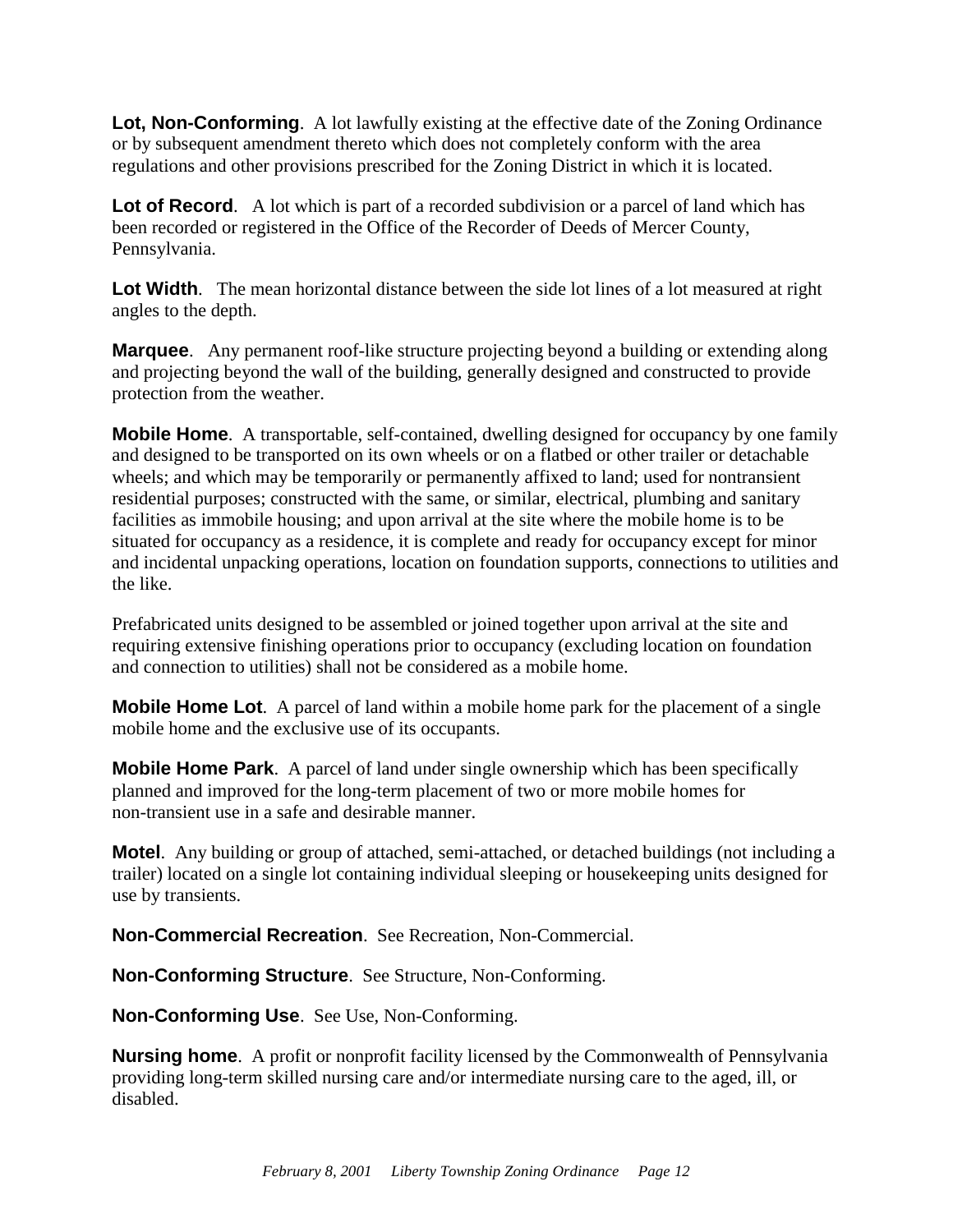**Open Space.** An area of land unoccupied by a building and/or other structure which is maintained to permit human use, recreation, and enjoyment.

**Owner**. The duly authorized agent, attorney, purchaser, devisee, fiduciary or any person having vested or contingent interest in the lot, building, or structure in question.

**Parking Area.** An open space on a lot used as an accessory use for the parking of automotive vehicles.

**Parking Space.** A space, whether outside or inside a structure, to be used exclusively as a parking stall for one (1) motor vehicle.

**Permit, Zoning.** A license issued by the Zoning Officer which permits the applicant to proceed with the work specified in the permit application as approved by the Zoning Officer.

**Person.** An individual, association, co-partner or corporation.

**Personal care home.** A profit or nonprofit facility licensed by the Commonwealth of Pennsylvania providing lodging, food, and some support services to the aged, ill, or disabled.

**Personal storage unit.** A building or group of buildings containing storage units or spaces intended to be rented or leased individually to persons and/or businesses for storage of their belongings and/or vehicles. A commercial/industrial warehouse containing storage space not generally available to the public for rent or lease shall not be considered a personal storage unit.

**Planning Code**. The Pennsylvania Municipalities Planning Code, Act 247 of 1968, as amended by Act 170 of 1988, as further amended by Act 209 of 1990, and Act 131 of 1992, and including any further amendments.

**Planned Development**. A contiguous land area under single ownership, containing two (2) or more principal uses, permitted by right or by conditional use in the zoning district in which the parcel lies, provided conditional use approval must be obtained through the process outlined herein. Such Planned Developments shall be planned and developed as a whole in a single development operation or in a series of phases. All buildings and/or structures shall conform to the provisions of this Ordinance and all provisions for the established zoning district.

**Plat**. A map, plan or chart of a section or subdivision of the Township indicating the location and boundaries of individual lots.

**Plot**. A parcel of land consisting of one or more lots or portions thereof which is described by reference to a recorded plat or by metes and bounds.

**Porch.** A roofed and predominantly open and/or unheated structure projecting from the front, side or rear wall of a building. A porch is considered a part of the principal building and is not permitted to extend into any required yards.

**Principal Structure.** See Structure, Principal.

**Principal Use**. See Use, Principal.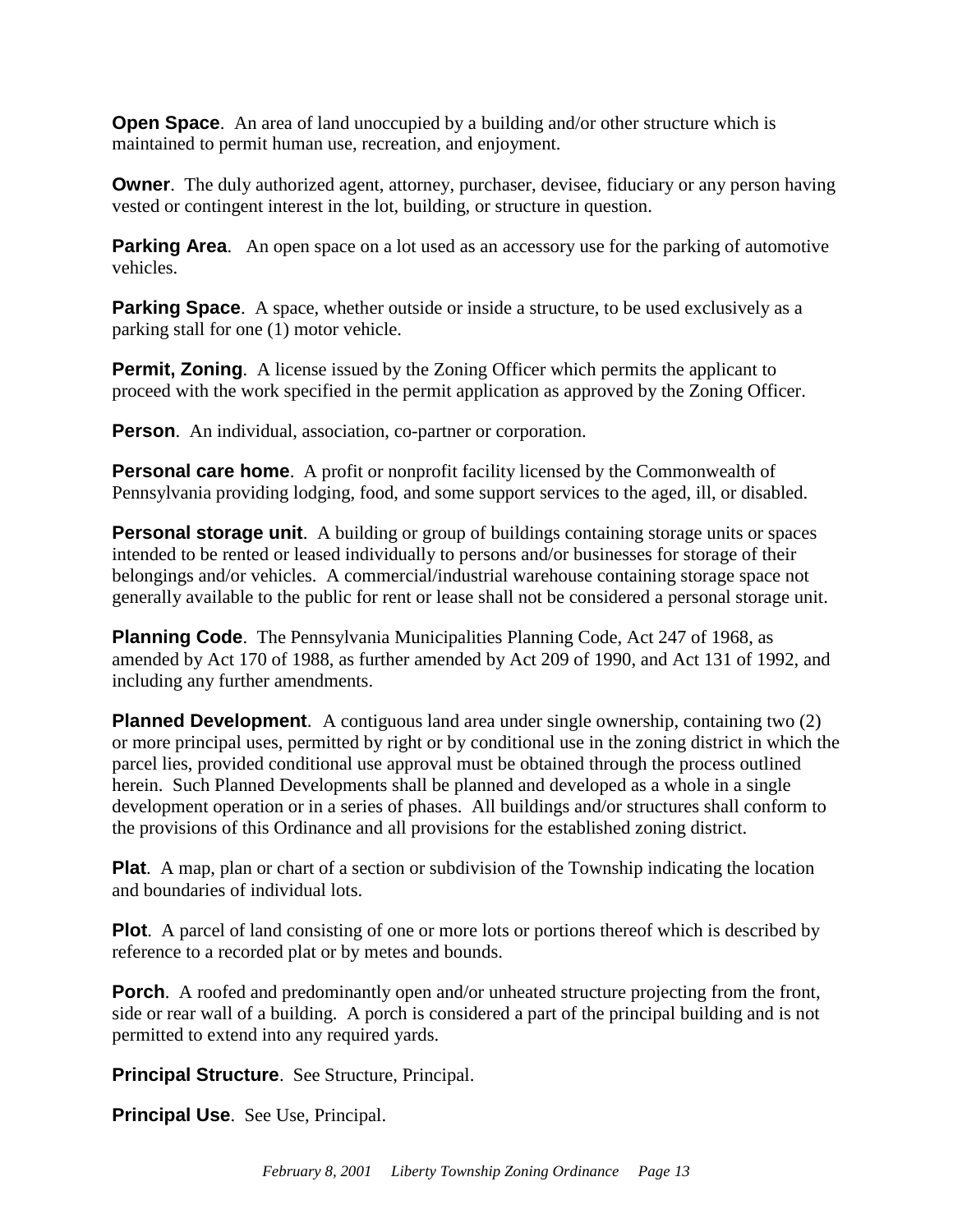**Projections** (into yards). Parts of buildings such as architectural features which are exempted, to a specified amount, from the yard requirements of the Zoning Ordinance.

**Public Recreation.** See Recreation, Public.

**Recreation, Commercial**. Recreational facilities operated as a business and open to the general public for a fee.

**Recreation, Large Land Area Commercial**. A for-profit or fee-based recreation facility located on 10 or more acres in which the recreation activity is primarily outdoors and conducted on land typically requiring large land area, including but not limited to a golf course, horse-back riding area, hunting or fishing preserve, or paint-ball.

**Recreation, Non-Commercial**. Recreation facilities operated by a non-profit organization and open only to bonafide members of such organization.

**Recreation, Public**. Recreation facilities operated as a non-profit enterprise by the Township, and any other governmental entity, or any non-profit organization which are open to the general public.

**Recreational Vehicle**. A vehicular-type unit primarily designed for temporary living quarters for recreational, camping, or travel use, which either has its own motive power or is mounted on or drawn by another vehicle. The basic entities are: travel trailer, camping trailer, truck camper, and motor home. No Recreational Vehicle shall be used as a dwelling or business nor shall be used for other than recreational purposes.

**Recreational Vehicle Park**. A plot of land upon which two or more recreational vehicle sites are located, established, or maintained for occupancy by recreational vehicles of the general public as temporary living quarters for recreation or vacation purposes.

**Road**. Any street, highway, or other public roadway which is dedicated to public use by governmental authority.

**Screening.** A method of visually shielding or obscuring abutting or nearby structures or uses from another by fencing, walls, or densely planted vegetation.

**Setback**. See "Building Setback".

**Site.** A plot of land intended or suitable for development.

**Site Plan.** A plan, to scale, showing uses and structures proposed for a parcel of land as required by the regulations involved. It includes lot lines, streets, building sites, reserved open space, buildings, major landscape features - both natural and man-made - and the locations of proposed utility lines.

**Special Exception.** A provision which permits, under specified terms and conditions, particular uses to locate in a zoning district without detriment to the routine and orderly development as provided for that zoning district. The provision is granted by the Zoning Hearing Board.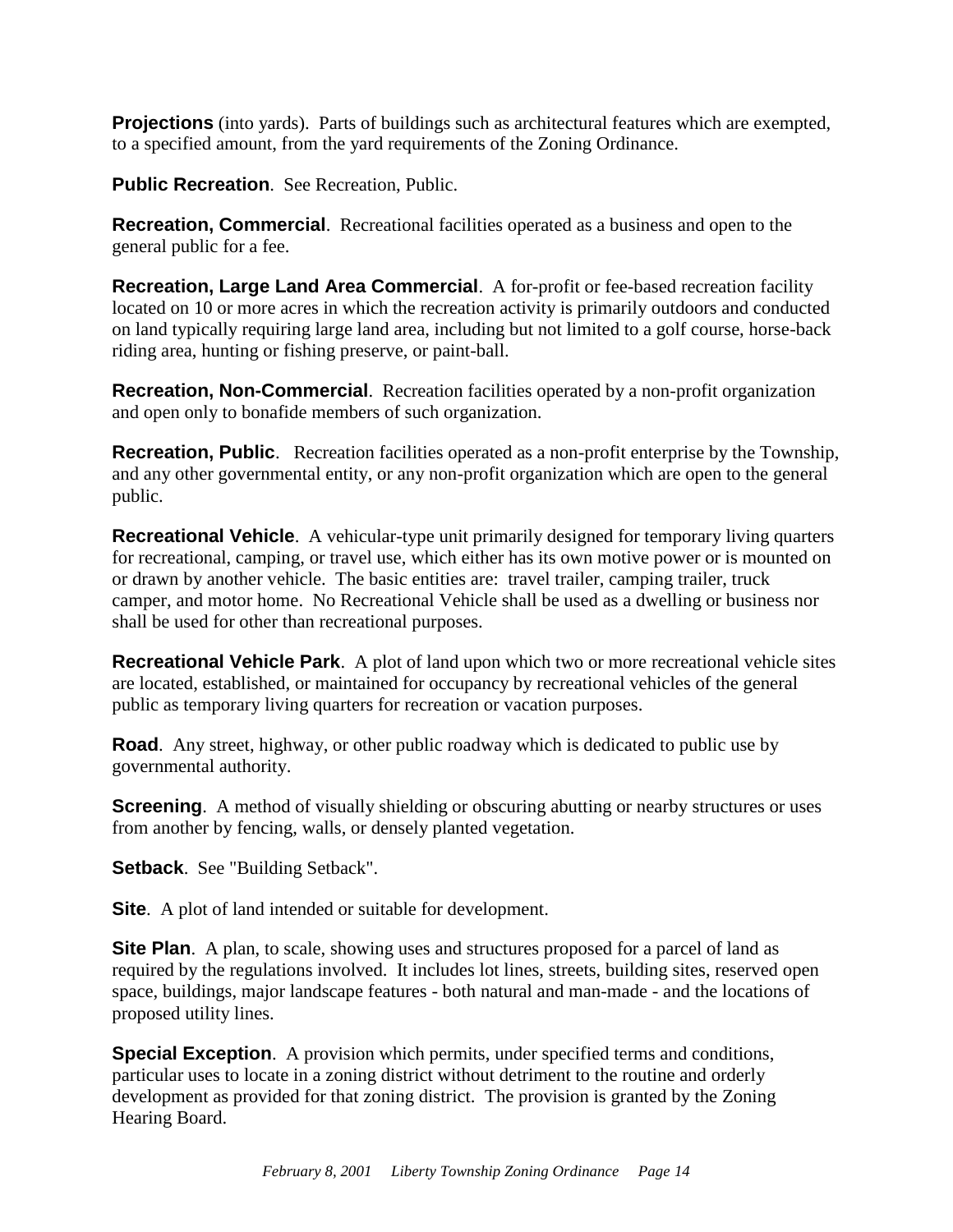**Specialized animal raising, care & processing**. Feed lots, pens, facilities or structures, which are maintained in close quarters, related to the processing of animals or animal products for the purpose of sale to market.

**Story.** A part of a building comprised between a floor and a floor or roof next above.

**Street**. See "Road".

**Structure**. A combination of materials forming a construction for occupancy and/or use including among other, a building, stadium, reviewing stand, platform, staging, observation tower, radio tower, water tank, trestle, pier, wharf, open shed, coal bin, shelter, fence, wall and a sign.

**Structure, Accessory**. An attached, semi-detached or detached structure whose use is customarily incidental and subordinate to that of the principal structure or use and which is located on the same lot as the principal structure or use.

**Structure, Non-Conforming.** A legal structure existing at the effective date of the Zoning Ordinance or by a subsequent amendment thereto which does not completely conform to the height regulations, area regulations, and other provisions prescribed for the Zoning District in which it is located.

**Structure, Principal**. A structure in which is conducted the principal use of the lot on which it is located.

**Subdivision.** The division or redivision of a lot, tract, or parcel of land by any means into two or more lots, tracts, parcels, or other divisions of land, including changes in existing lot lines for the purpose, whether immediate or future, of lease, partition by the court for distribution to heirs or devisees, transfer of ownership, or building or lot development; provided, however, that the subdivision by lease of land for agricultural purposes into parcels of more than ten (10) acres, not involving any new street or easement of access or any residential dwelling, shall be exempted.

**Terminal.** (1) A place where transfer between modes of transportation takes place; (2) A terminating point where goods are transferred from a truck to a storage area or to other trucks, or picked up by other forms of transportation.

**Trailer**. Any licensed or unlicensed piece of mobile equipment designed or constructed to be towed or pulled by a motor vehicle.

**Use, Accessory**. A use customarily incidental and subordinate to the principal use of a building, structure and/or land or a use not the principal use which is located on the same zoning lot as the principal building, other structure and/or land, except parking and/or loading facilities as herein provided.

**Use, Conditional**. A permission or approval granted by the Township Board of Supervisors to use land in a district for a purpose other than that permitted outright in that district. Conditional uses are specified in the zoning ordinance and may be approved or denied by the Board of Supervisors only in accordance with the express standards and conditions set forth herein. The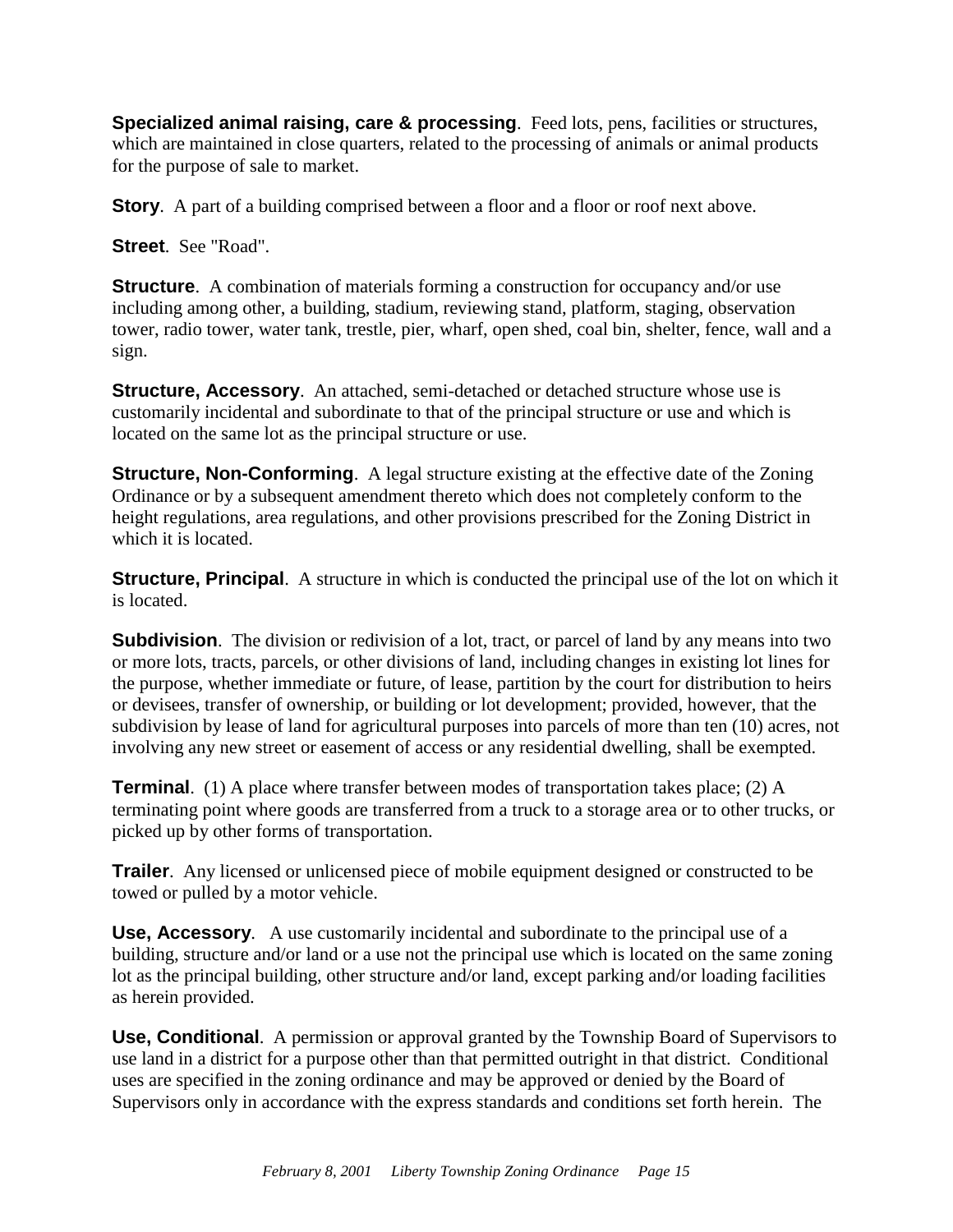Board of Supervisors may attach such reasonable conditions and safeguards, in addition to those expressed herein, as it may deem necessary to implement the purposes of the zoning ordinance in accord with the PA Municipalities Planning Code (Act 247 of 1968, as amended).

**Use, Non-Conforming**. A legal use of a building, other structure and/or land existing at the effective date of the Zoning Ordinance or by a subsequent amendment thereto, which does not completely conform with the use regulations and other provisions prescribed for the Zoning District in which it is located.

**Use, Principal**. The main or primary purpose, for which a building, other structure and/or land is designed, arranged, or intended, or for which it may be used, occupied or maintained under the Zoning Ordinance.

**Utility, Private or Public**. (1) Any agency which, under public franchise or ownership, or under certificate of convenience and necessity, provides the public with electricity, gas, heat, steam, communication, rail transportation, water, sewage collection, or other similar service; (2) A closely regulated private enterprise with an exclusive franchise for providing a public service.

**Variance**. Relief granted by the Zoning Hearing Board upon appeal in specific cases, from the terms of the Ordinance as will not be contrary to the public interest, where owing to special conditions a literal enforcement of the provisions of the Zoning Regulations will result in unnecessary hardship, and so that the spirit of the Zoning Regulations will be observed and substantial justice done.

**Visual Obstruction**. Any fence, wall, sign, structure, tree, hedge, or shrub, or a combination of them which limits visibility.

**Written Notice**. Shall have been served if delivered in person to the person intended or if delivered or sent by certified mail to the last known address of the person intended.

**Yard**. An unoccupied space, other than a court, on the same lot with a building, unobstructed artificially from the ground to the sky, except as otherwise provided herein.

**Yard, Minimum Dimension**. The minimum, permitted horizontal distance between a lot line and the nearest point of a main wall of a principal building or structure exclusive of permissible yard encroachments and occupancy and street projections as provided by this Ordinance. The measurement of the minimum dimension shall be made at grade and perpendicular to the lot line and building or structure.

**Yard, Rear.** A yard across the full width of the lot, extending from any point of a wall of a building or structure to the rear lot line of the lot.

**Yard, Side**. A yard extending from any point of a wall of a building or structure to the adjacent side lot line of the lot, extending from the front yard to the rear yard.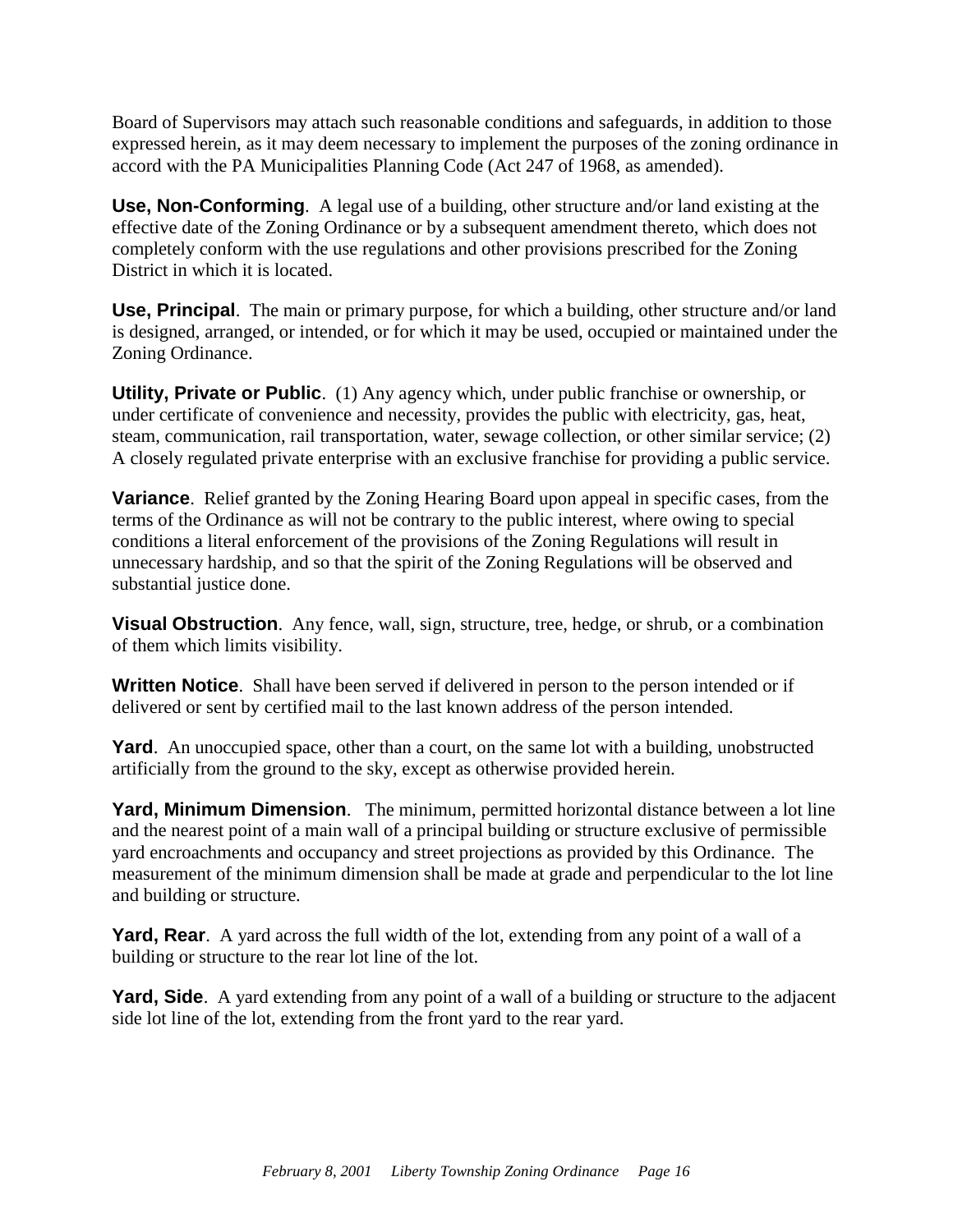# **ARTICLE IV: ZONING DISTRICTS**

## <span id="page-19-1"></span><span id="page-19-0"></span>**Section 400: Zoning districts**

Liberty Township is hereby divided into the following zoning districts:

| Full name      |                                  | Short name     |
|----------------|----------------------------------|----------------|
| 1.             | Rural Residential & Agricultural | RA             |
| 2.             | <b>Rural Opportunity</b>         | R <sub>O</sub> |
| 3.             | Village                          | V              |
| 4 <sup>1</sup> | Commercial                       | $\mathsf{C}$   |
| $5_{-}$        | Industrial                       | T              |
| 6.             | <b>Industrial Special</b>        | IS             |

## <span id="page-19-2"></span>**Section 401: Boundaries of zoning districts**

The boundaries of the zoning districts shall be as shown on the Zoning Map. Where uncertainty exists with respect to the boundaries of the various zoning districts, the following rules shall apply:

**401.1: Where a zoning district boundary follows a street, alley, railroad, or watercourse** – The centerline of such street, alley, railroad, or watercourse shall be interpreted to be the zoning district boundary.

**401.2: Where a zoning district boundary approximately parallels a street or alley** – The boundary shall be interpreted as being parallel to it and at such distance from it as indicated on the Zoning Map. If no distance is given, such dimension shall be determined by the use of the scale shown on the Zoning Map.

**401.3: Where a zoning district boundary approximately follows a lot line** – The lot line shall be interpreted to be the zoning district boundary.

**401.4: Submerged areas** – Where areas within the Township are underwater and are bounded by two or more zoning districts, the boundary lines of these districts shall be extended to the center of the body of water.

**401.5: Annexed lands** – Any land annexed to or made a part of the Township subsequent to the adoption of this ordinance shall immediately be classified as Rural Residential & Agricultural as of the effective date of annexation.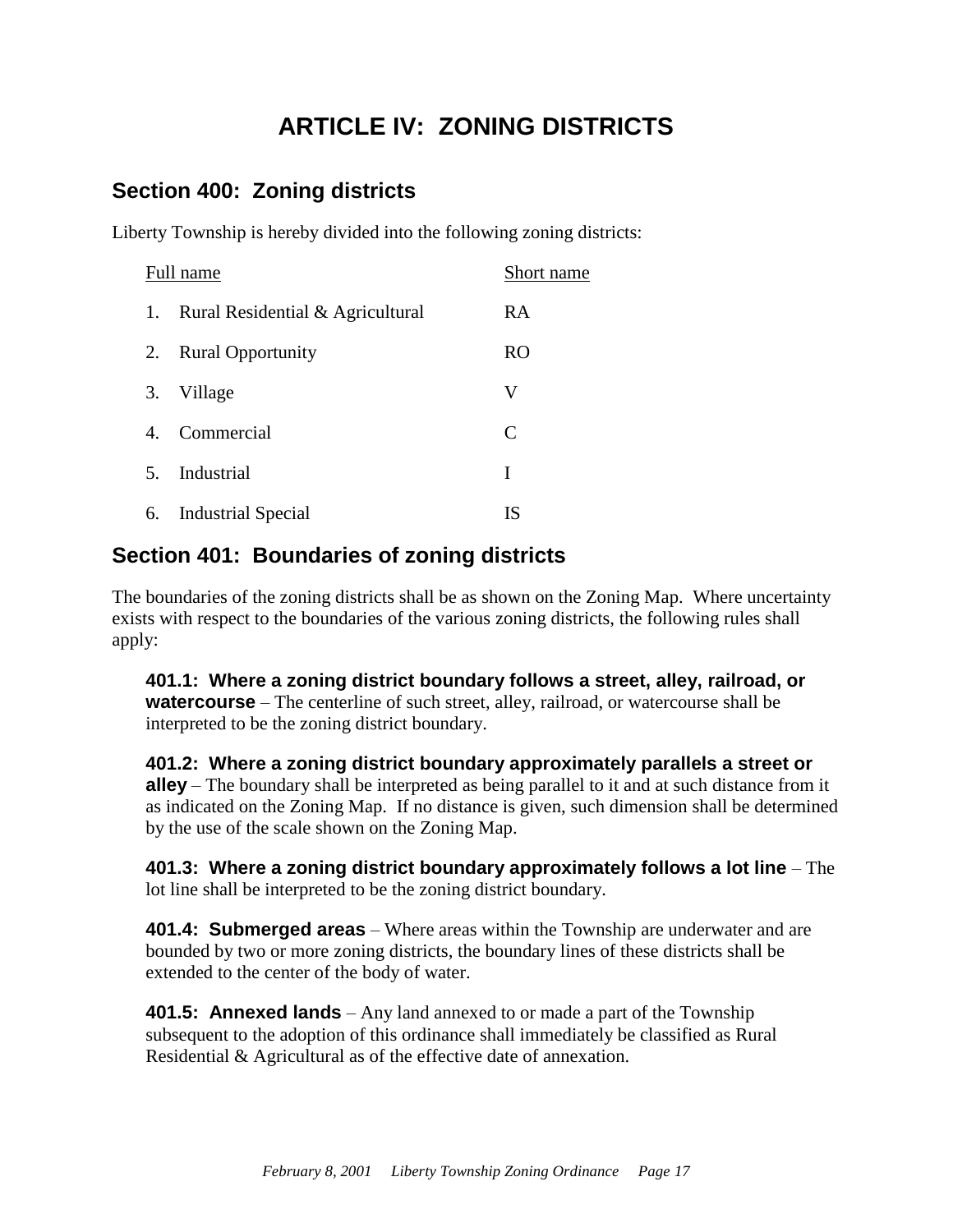**401.6: Vacation of public ways** – Whenever any street or alley is vacated, the zoning district or districts adjoining the side of such street or alley shall be automatically extended to the center of the vacated area.

**401.7: Where a zoning district boundary does not follow a physical feature or lot line and none of the previous rules apply** – The location of such boundary, unless the same is indicated by dimensions shown on the Zoning Map, shall be determined by the use of the map scale appearing thereon.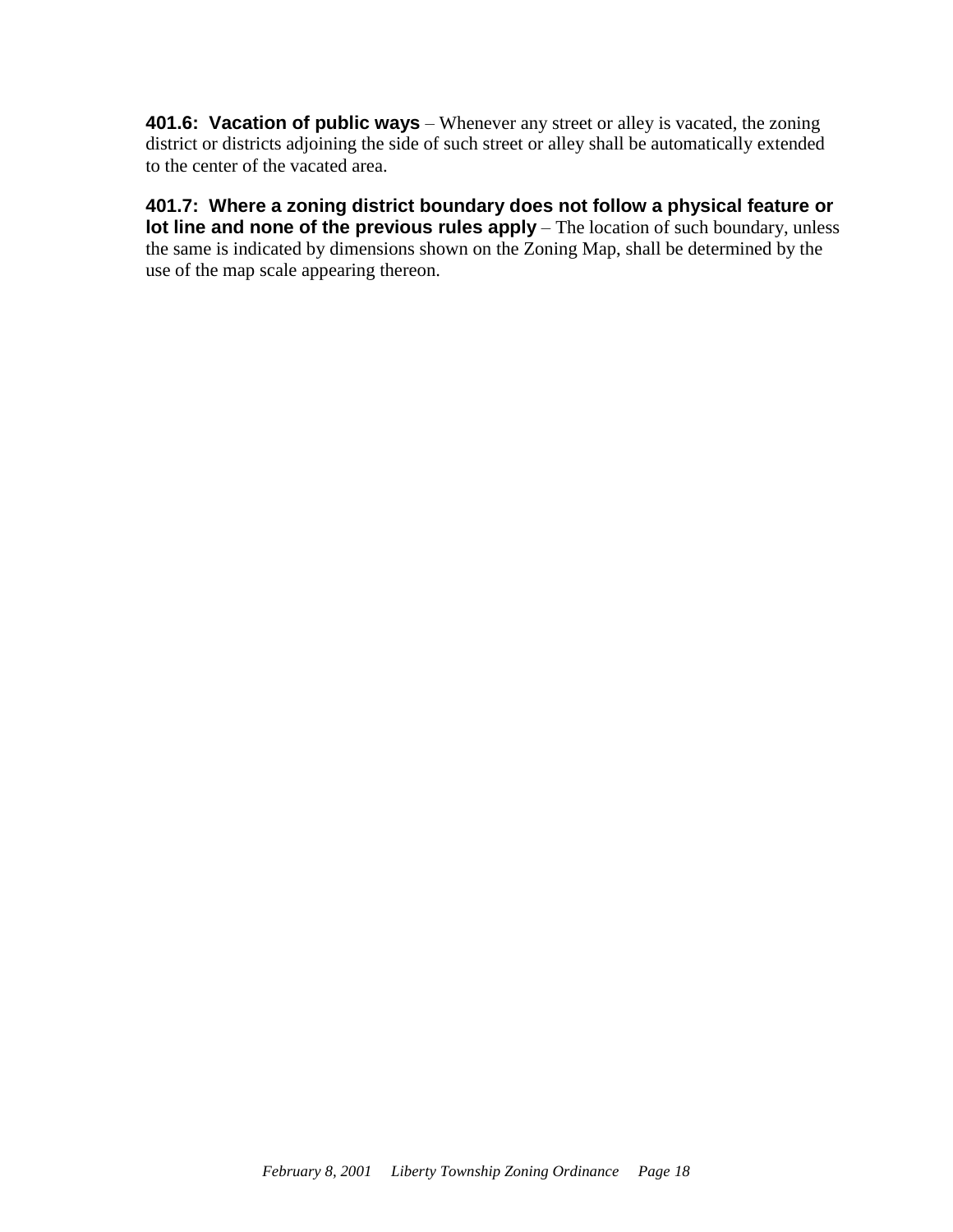# **ARTICLE V: PERMITTED USES**

#### <span id="page-21-1"></span><span id="page-21-0"></span>**Section 500: Permitted principal and accessory uses table**

The following table lists principal and accessory uses that are permitted in each zoning district. Uses shall be interpreted according to the common meaning of the term or as defined in Article III. Uses not specifically listed shall not be permitted.

Where listed uses are followed by a section or sub-section number in parentheses, refer to that section or sub-section for additional conditions or criteria that apply to that use.

| <b>RA Rural Residential &amp; Agricultural District</b>                                                                                                                                                                                                                                                                                                                                                                                                                                                                        |                                                                                                                                                                                                                                                                                                                                                                                                                                                                                                                                |  |  |  |
|--------------------------------------------------------------------------------------------------------------------------------------------------------------------------------------------------------------------------------------------------------------------------------------------------------------------------------------------------------------------------------------------------------------------------------------------------------------------------------------------------------------------------------|--------------------------------------------------------------------------------------------------------------------------------------------------------------------------------------------------------------------------------------------------------------------------------------------------------------------------------------------------------------------------------------------------------------------------------------------------------------------------------------------------------------------------------|--|--|--|
| Principal uses                                                                                                                                                                                                                                                                                                                                                                                                                                                                                                                 | Conditional uses                                                                                                                                                                                                                                                                                                                                                                                                                                                                                                               |  |  |  |
| Single-family $(701.1)$ & multi-family<br>$(701.2)$ dwellings<br>Mobile home parks (701.3)<br>Agriculture, farms & agricultural services<br>Veterinary clinics, kennels or stables<br>Public, non-commercial parks & recreation<br>Public & private schools<br>Personal care homes<br>Churches, cemeteries<br>Bed & breakfast establishments<br>Clubs, lodges & fraternal organizations<br>Personal storage units on a minimum lot area<br>of 5 acres<br>Township government buildings & services<br><b>Essential services</b> | Large land area commercial recreation<br>Specialized animal raising, care $\&$<br>processing $(701.4)$<br>Campgrounds $(701.5)$ & recreational vehicle<br>parks (701.6)<br>Mineral excavation (705)<br><b>Accessory</b> uses<br>Garage, storage shed, swimming pool<br>Home occupation & home-based business<br>(701.10)<br>Family day care home, group day care home<br>Shelter for domestic pets<br>Farm buildings as part of normal operations<br>On-site farm produce sales<br>Other clearly incidental & subordinate uses |  |  |  |
| <b>RO Rural Opportunity District</b>                                                                                                                                                                                                                                                                                                                                                                                                                                                                                           |                                                                                                                                                                                                                                                                                                                                                                                                                                                                                                                                |  |  |  |
| Principal uses<br>All RA district principal uses<br>Retail sales and/or product service<br>establishments, excluding automobile &<br>truck sales and/or service<br>Eating & drinking establishments<br>Personal & health service establishments<br>Business, professional & government offices<br>Commercial recreation                                                                                                                                                                                                        | Conditional uses<br>All RA district conditional uses<br>Automobile & truck sales and/or service<br>Light manufacturing<br><b>Accessory</b> uses<br>All RA district accessory uses                                                                                                                                                                                                                                                                                                                                              |  |  |  |

Other clearly incidental & subordinate uses

Day care centers & nursing homes

Funeral homes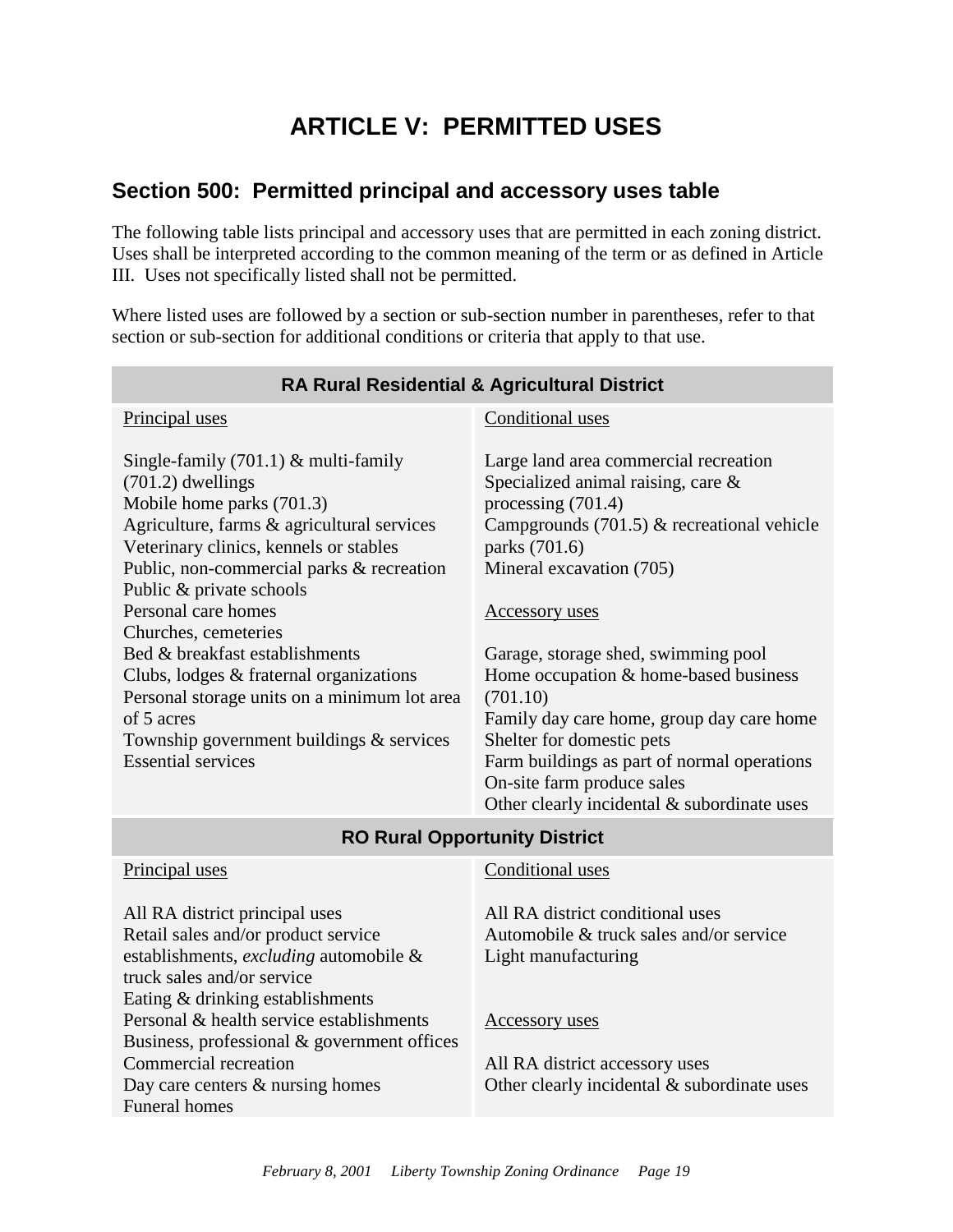#### **V Village District**

#### Principal uses

Single-family dwellings (701.1) Multi-family dwellings (701.2) Veterinary clinic Public, non-commercial parks & recreation Public & private schools Personal care homes & nursing homes Churches Cemeteries Bed & breakfast establishments Clubs and lodges Township government buildings & services Essential services Retail sales and/or product service establishments, *excluding* automobile & truck sales Eating & drinking establishments Personal & health service establishments Business, professional &, government offices Day care centers Funeral homes

#### Accessory uses

Garage, storage shed, swimming pool Home occupation & home-based business Family day care home, group day care home Shelter for domestic pets Other clearly incidental & subordinate uses

#### **C Commercial District**

| Principal uses                                                                                                                                                                                                                                                                                                                                                                                                                                                                                                           | Accessory uses                            |
|--------------------------------------------------------------------------------------------------------------------------------------------------------------------------------------------------------------------------------------------------------------------------------------------------------------------------------------------------------------------------------------------------------------------------------------------------------------------------------------------------------------------------|-------------------------------------------|
| Retail sales and/or product service<br>Personal & health service establishments<br>Eating and drink establishments<br>Business, professional $\&$ , government<br>offices<br>Automobile $&$ truck sales and/or service<br>Passenger transportation terminals<br>Parking lots and structures<br>Motels and hotels<br>Clubs, lodges & fraternal organizations<br>Commercial recreation and amusement<br><b>Funeral homes</b><br>Veterinary clinic<br>Township government buildings & services<br><b>Essential services</b> | All clearly incidental & subordinate uses |
|                                                                                                                                                                                                                                                                                                                                                                                                                                                                                                                          |                                           |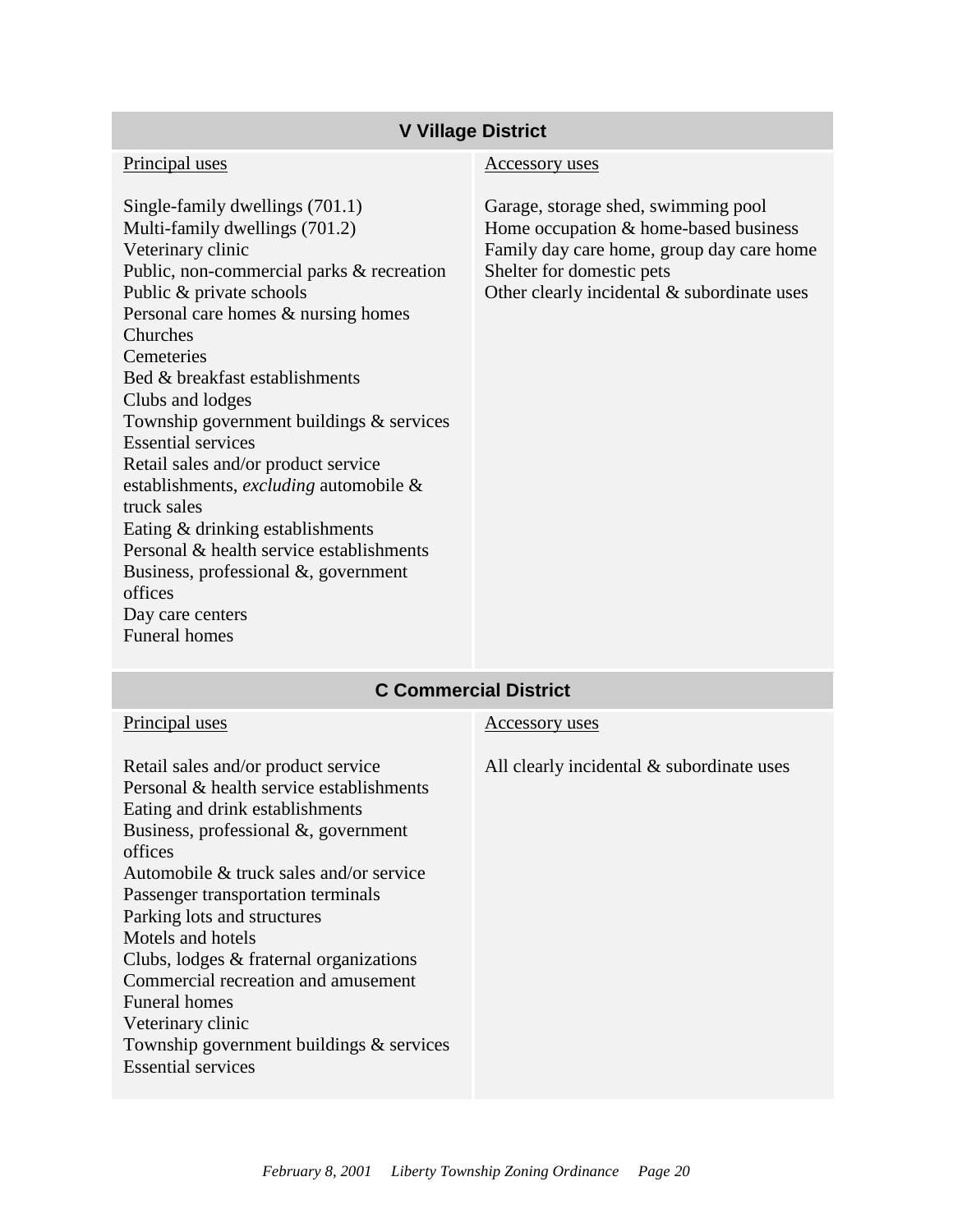| <b>I Industrial District</b>                                                                                                                                                                                                                                                     |                                                                                                                                                                                                                                                                            |  |  |  |  |
|----------------------------------------------------------------------------------------------------------------------------------------------------------------------------------------------------------------------------------------------------------------------------------|----------------------------------------------------------------------------------------------------------------------------------------------------------------------------------------------------------------------------------------------------------------------------|--|--|--|--|
| Principal uses                                                                                                                                                                                                                                                                   | Conditional uses                                                                                                                                                                                                                                                           |  |  |  |  |
| Industrial establishments for manufacturing,<br>processing, packing & bottling<br>Industrial research & development<br>establishments                                                                                                                                            | Mineral excavation (705)                                                                                                                                                                                                                                                   |  |  |  |  |
| Wholesale and warehousing                                                                                                                                                                                                                                                        | <b>Accessory uses</b>                                                                                                                                                                                                                                                      |  |  |  |  |
| Storage and distribution facilities<br>Sawmills (701.11)<br>Agricultural processing establishments<br>Truck transportation and loading terminals<br>Personal storage units<br>Township government buildings & services<br><b>Essential services</b><br>Power generation stations | All clearly incidental $&$ subordinate uses                                                                                                                                                                                                                                |  |  |  |  |
| <b>IS Industrial Special District</b>                                                                                                                                                                                                                                            |                                                                                                                                                                                                                                                                            |  |  |  |  |
| Principal uses                                                                                                                                                                                                                                                                   | Conditional uses                                                                                                                                                                                                                                                           |  |  |  |  |
| All I district principal uses                                                                                                                                                                                                                                                    | All I district conditional uses<br>Establishments for storage and/or sale of<br>junk (701.7)<br>Sanitary landfill, solid waste transfer<br>stations, or similar facility for processing<br>and disposal of solid waste (701.8)<br>Adult entertainment establishments (706) |  |  |  |  |
|                                                                                                                                                                                                                                                                                  | <b>Accessory uses</b>                                                                                                                                                                                                                                                      |  |  |  |  |
|                                                                                                                                                                                                                                                                                  | All clearly incidental & subordinate uses                                                                                                                                                                                                                                  |  |  |  |  |

Forestry activities, including but not limited to timber harvesting, shall be a permitted use by right in all zoning districts.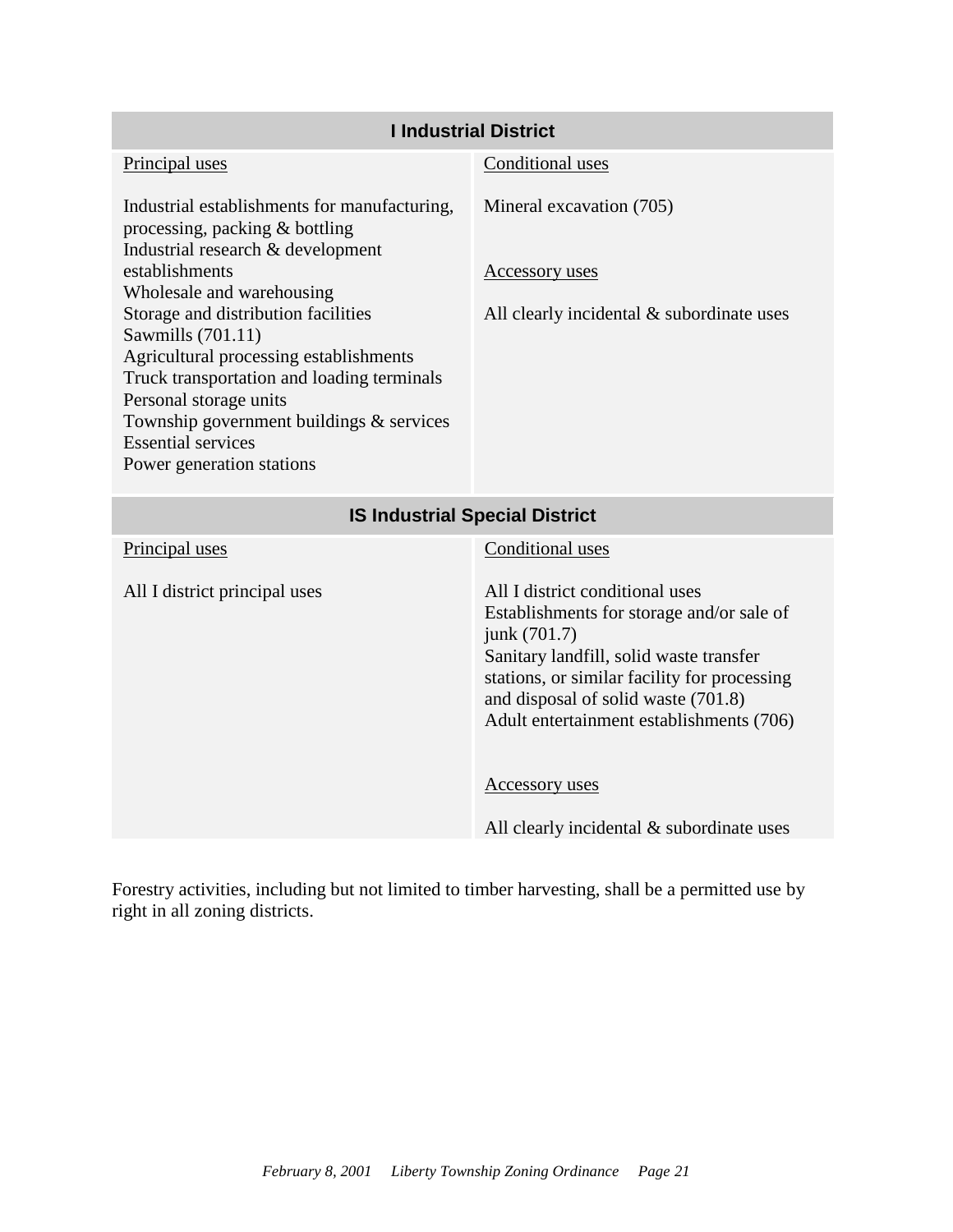# <span id="page-24-0"></span>**ARTICLE VI: LOT, YARD & HEIGHT REQUIREMENTS**

| Zoning<br><b>District</b>                           | Min.<br>Lot<br><b>Area</b> | Min.<br>Lot<br><b>Width</b> | <b>Build-</b><br>ing Set-<br>back | Min.<br><b>Side</b><br>Yard* | Min.<br>Rear<br>Yard*  | Max.<br>Bldg./<br>Struc-<br>ture<br><b>Height</b> | Max.<br>Lot<br>Cover-<br>age |
|-----------------------------------------------------|----------------------------|-----------------------------|-----------------------------------|------------------------------|------------------------|---------------------------------------------------|------------------------------|
| <b>RA</b><br>Rural<br>Residential &<br>Agricultural | 40,000<br>sq. feet         | 125 feet                    | 75 feet                           | 20 feet P<br>10 feet A       | 25 feet P<br>10 feet A | 40 feet                                           | 25%                          |
| <b>RO</b><br>Rural<br>Opportunity                   | 40,000<br>sq. feet         | 125 feet                    | 75 feet                           | 20 feet P<br>10 feet A       | 25 feet P<br>10 feet A | 40 feet                                           | 25%                          |
| $\underline{V}$<br>Village                          | 40,000<br>sq. feet         | 100 feet                    | 50 feet                           | 10 feet                      | 25 feet P<br>10 feet A | 40 feet                                           | 40%                          |
| $\overline{C}$<br>Commercial                        | 40,000<br>sq. feet         | 150 feet                    | 75 feet                           | 25 feet                      | 25 feet                | 40 feet                                           | 40%                          |
| $\overline{I}$<br>Industrial                        | 40,000<br>sq. feet         | 150 feet                    | 75 feet                           | 25 feet                      | 25 feet                | 40 feet                                           | 50%                          |
| <b>IS</b><br>Industrial<br>Special                  | 40,000<br>sq. feet         | 150 feet                    | 75 feet                           | 25 feet                      | 25 feet                | 40 feet                                           | 50%                          |

#### **Minimum Building Setback Lines Within Planned Developments-**

Notwithstanding the building setback provisions above, the building setback line shall be 50 feet on all Interior Streets, both sides of which are located entirely within the boundary line of a Planned Development. Measurements are to begin at he centerline of the road.

> $*$  P – Principal structure(s)  $A - Accessory structure(s)$ If smaller than 120 square feet and not affixed to the ground, an accessory structure may be placed no closer than 3 feet to a side or rear lot line.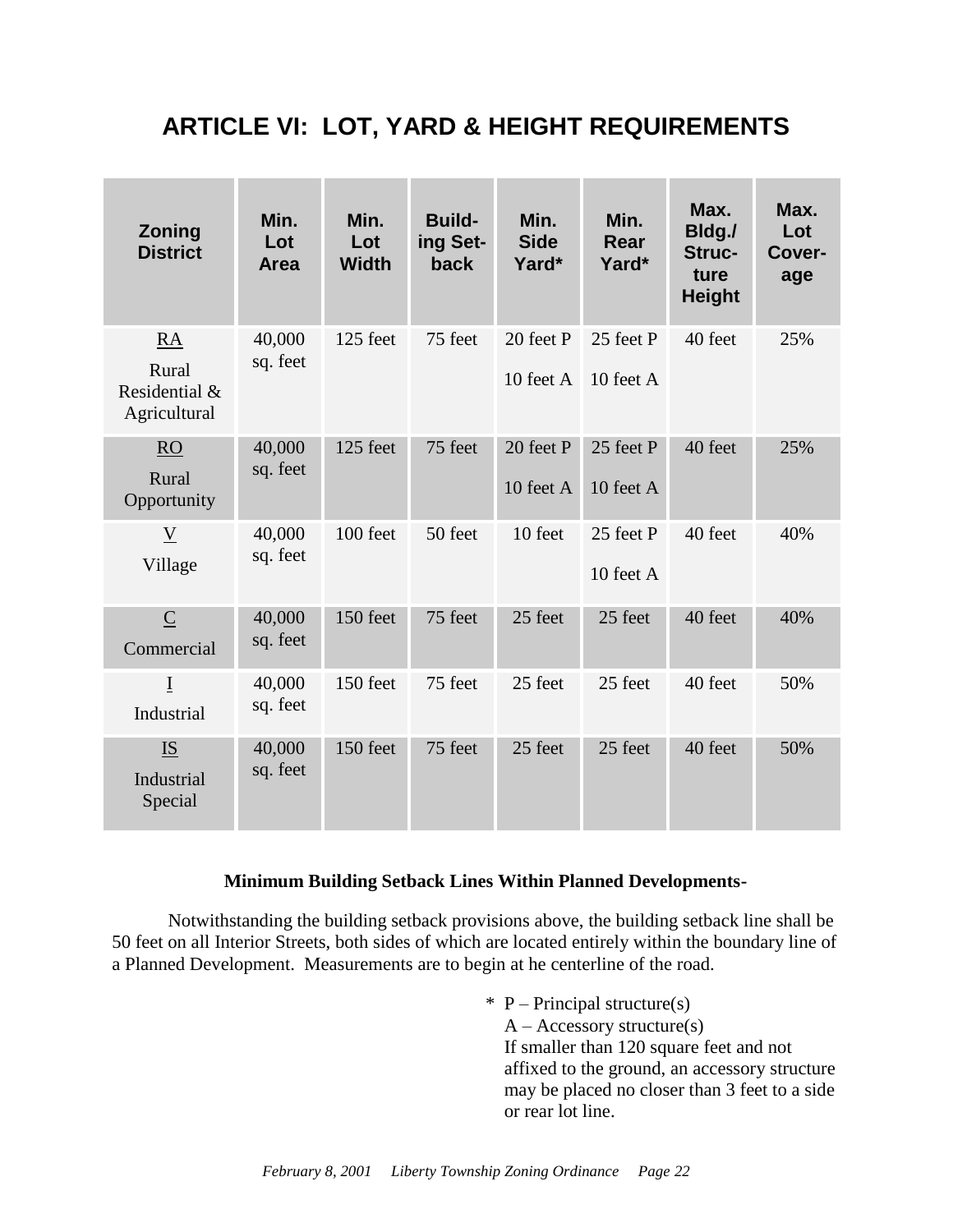# **ARTICLE VII: ADDITIONAL USE CRITERIA**

### <span id="page-25-1"></span><span id="page-25-0"></span>**Section 701: Additional criteria for specified permitted uses**

#### **701.1: Single-family dwellings**

- 1. No dwelling structures shall have visible, unclosable openings which allow penetration of air, outside elements, or animals into the structure's interior.
- 2. All dwelling structures shall be placed on a basement foundation, concrete pad or piers, or other permanent foundation and secured, anchored, or tied down to withstand a wind pressure of 15 pounds per square foot on an exposed vertical surface.

#### **701.2: Multi-family dwellings**

- 1. Minimum lot area shall be 40,000 square feet for the first dwelling unit plus 5,000 square feet for each additional dwelling unit thereafter.
- 2. Multi-family dwellings of 5 or more dwelling units shall comply with the following:
	- A. Interior drives, automobile parking, and areas for loading and unloading of delivery trucks and access by service vehicles shall be located and arranged to prevent blockage of interior drives and automobile parking facilities, prevent blockage of vehicles entering or leaving the site, and prevent use of the public street for such activities.
	- B. Drainage of increased stormwater runoff caused by the development shall be managed so as to be directed away from buildings and prevent ponding, accelerated erosion, or flowing of adjacent properties and roads.
	- C. A minimum of 2,000 square feet per dwelling unit of undeveloped open space shall be provided.
	- D. Any landscaping shall not, by reason of location or height, constitute a traffic hazard.

#### **701.3: Mobile home parks**

- 1. New mobile home parks and expansions of existing parks shall comply with the applicable provisions of the Mercer County Subdivision and Land Development Ordinance.
- 2. A copy of the final plan of the mobile home park indicating approval of the Mercer County Regional Planning Commission shall be submitted to the Zoning Officer prior to issuance of a permit.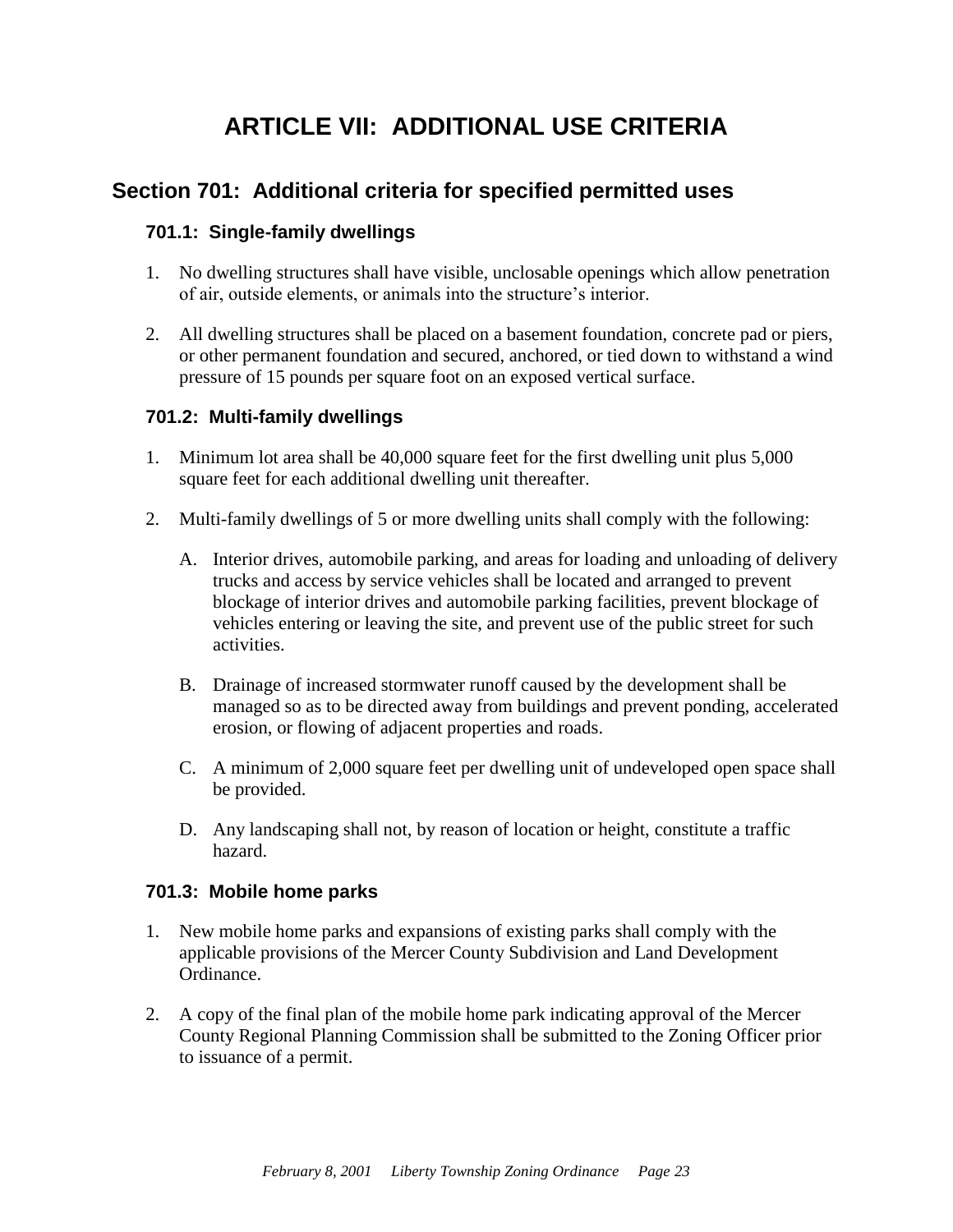#### **701.4: Specialized animal raising, care & processing**

- 1. Minimum lot area shall be 5 acres.
- 2. No pens, runs, or buildings used for housing stock or processing shall be closer than 75 feet from neighboring lot lines.
- 3. If containing runs for more than 75 birds or mammals, the owner must provide evidence that waste products or manure will not create a malodorous nuisance.
- 4. It shall comply with all appropriate local, state, and federal environmental regulations.

#### **701.5: Campgrounds**

- 1. Minimum lot area shall be 2 acres.
- 2. Drainage of increased stormwater runoff caused by the development shall be managed so as to prevent ponding, accelerated erosion, or flooding of adjacent properties and roads.
- 3. No tent, camp site, or building shall be located within 75 feet of a neighboring lot line.

#### **701.6: Recreational vehicle parks**

- 1. New recreational vehicle parks and expansions of existing parks shall comply with the applicable provisions of the Mercer County Subdivision and Land Development Ordinance.
- 2. A copy of the final plan of the recreational vehicle park indicating approval of the Mercer County Regional Planning Commission shall be submitted to the Zoning Officer prior to issuance of a permit.

#### **701.7: Establishment for the storage and/or sale of junk**

- 1. License. No person shall engage in business as a junk dealer, or maintain a junk yard without first having obtained a license from the Board, for which license a fee in accordance with the schedule hereinafter set forth shall be paid to the Township for the use of the Township. The license shall be issued for the twelve month period beginning July 1 and ending June 30 of the following year, and each license must be renewed annually on or before the first day of July of each year.
	- A. Application for License. The license provided for in this ordinance shall be issued by the Board after written application shall have been made therefore by the person desiring to be licensed. Such license shall state the name of the person to whom such license is issued and the premises on which such business is to be conducted, or such junkyard is to be maintained. Such license shall be posted conspicuously upon the premises thereunder. The written application for license hereinabove mentioned shall be accompanied by a form, every question of which must be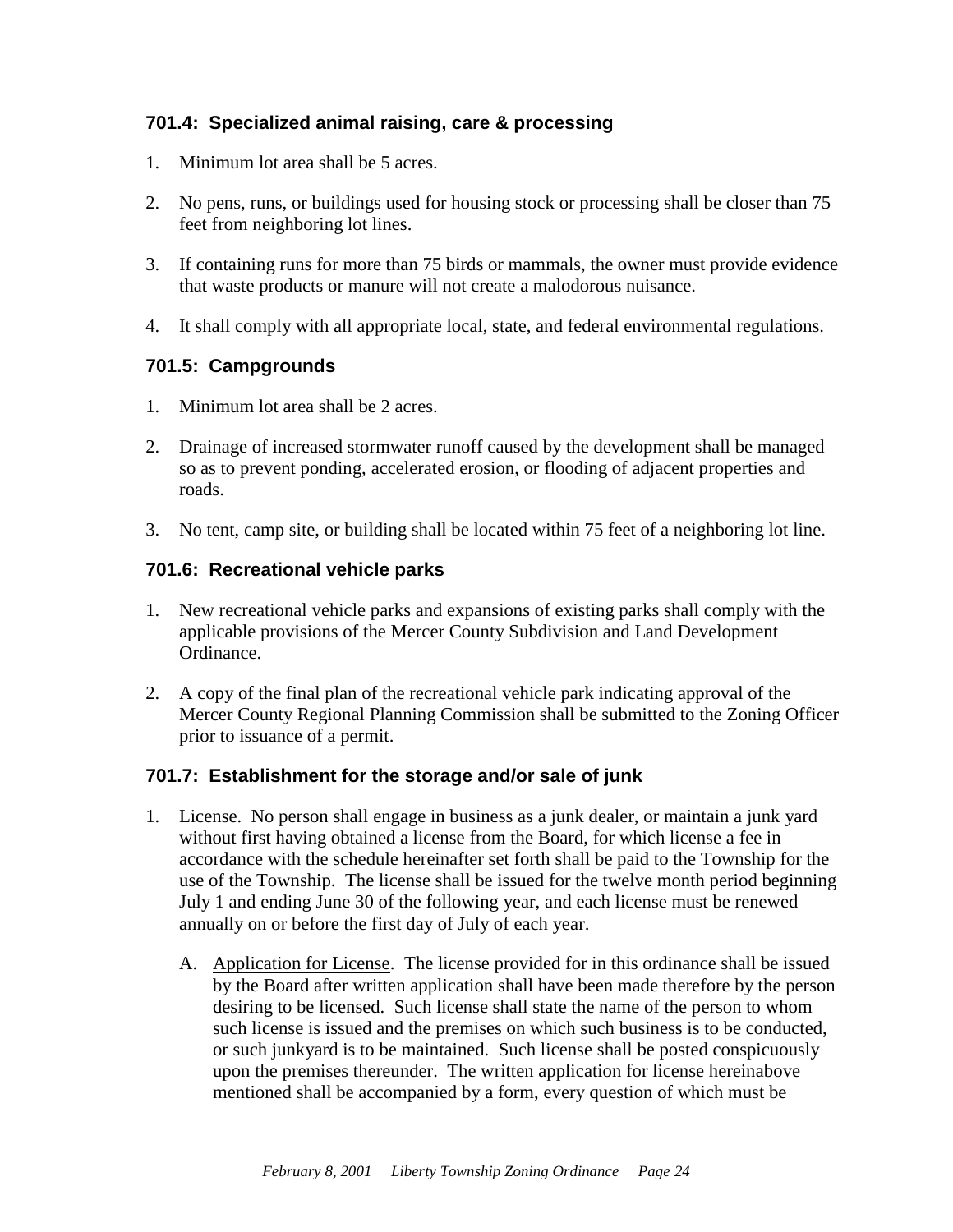answered, which form will be supplied by the Board. Applicant shall also submit therewith a plot of the premises used or to be used in connection with such license.

- B. Issuance of License. Upon receipt of an application by the Board, the Board shall issue a license or shall refuse to issue a license to the person applying therefore after an examination of the application and taking into consideration the suitability of the property proposed to be used for the purpose of the license, the character of the properties located nearby, and the effect of the proposed use upon the Township, both economic and aesthetic. In the event the Board shall issue a license, it may impose upon the license and the person applying therefore such terms and conditions in addition to the regulations herein contained and adopted pursuant to this ordinance as may be deemed necessary to carry out the spirit and intent of this ordinance.
- C. License Fee. A license fee, in an amount prescribed by resolution of the Board of Supervisors, shall be paid immediately upon the issuance or renewal of a license.
- D. License Limitation. No person licensed under this ordinance shall, by virtue of one license, keep more than one place of business within the Township or maintain more than one junkyard, for the purpose of buying, selling and dealing in junk. No person shall engage in business as a junk dealer in any place other than the place designated upon his license, or maintain a junkyard in any place other than the place designated upon his license.
- E. Transfer of License. No license issued by the Board shall be transferable by the licenser to any other person unless such a transfer is authorized by the Board. Any person desiring to transfer his license shall notify the Board in writing, which notification shall be accompanied by an application for a license, as described in Section 4 of this ordinance, by the transferee.
- F. Transfer Fee. In the event the Board shall approve the transfer of a license the transferee shall immediately pay to the Township a transfer fee in an amount prescribed by resolution of the Board of Supervisors.
- 2. Regulations. Every person licensed under this ordinance shall constantly maintain the licensed premises in accordance with any special provisions imposed by the Board and in the manner prescribed by this section and any subsequent regulations adopted by the Board:
	- A. Such premises shall at all times be maintained so as not to constitute a nuisance or a menace to the health of the community or of residents nearby or a place for the breeding of rodents and vermin.
	- B. No garbage or other organic waste shall be stored in such premises.
	- C. Whenever any motor vehicles shall be received in such premises as junk, all gasoline and oil shall be drained and removed therefrom. Gasoline in an amount not exceeding ten (10) gallons may be stored above ground in said junk yards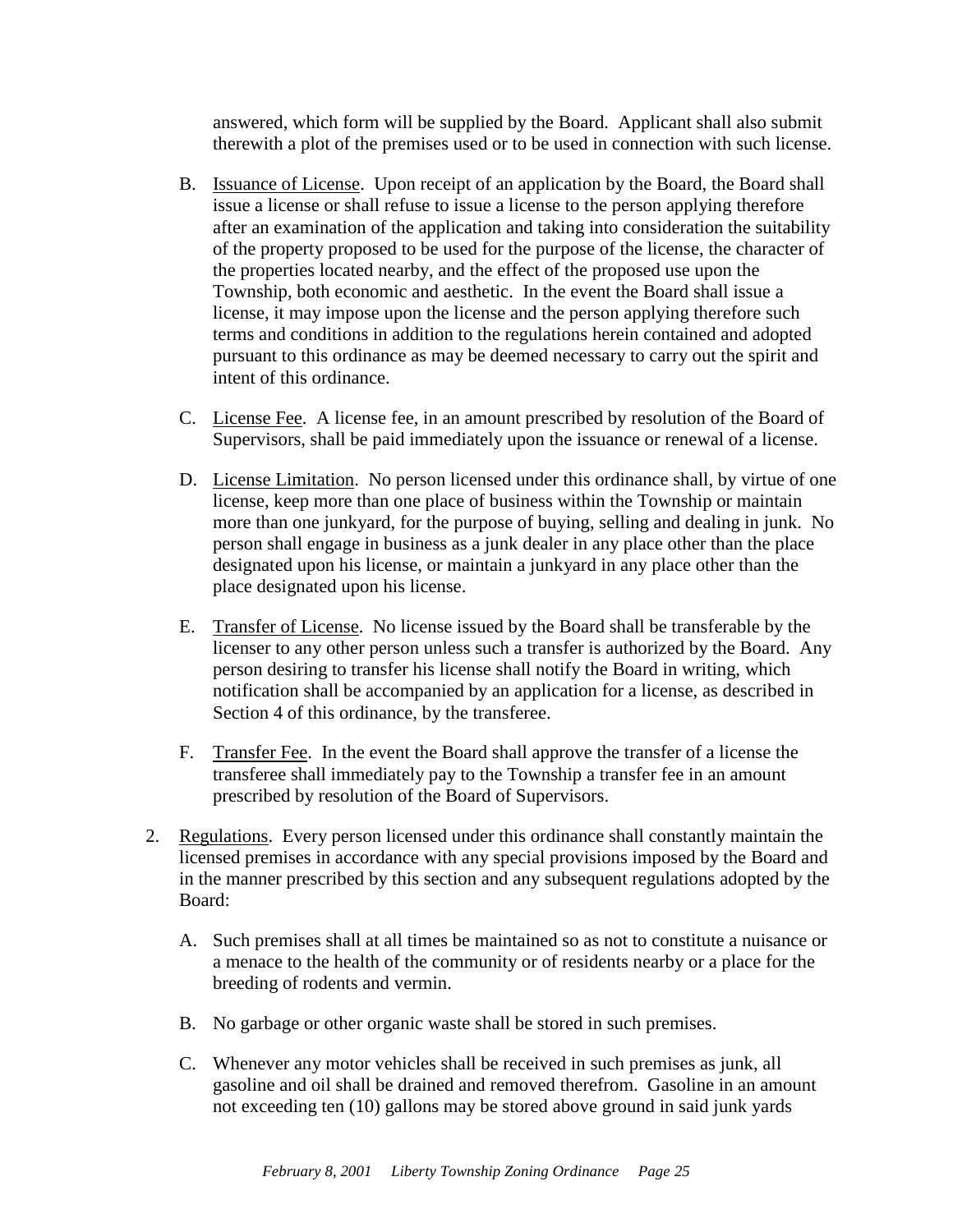provided the same be placed in containers approved by appropriate authority. All other gasoline which is kept in the premises shall be stored underground, which underground storage must be approved by appropriate authority.

- D. The manner of storage and arrangement of junk, and the drainage facilities of the premises shall be such as to prevent the accumulation of stagnant water upon the premises, and to facilitate access for firefighting purposes.
- E. The lot on which such are located shall be enclosed on all sides, except for an entrance and exit not over 25 feet in width, by a solid fence or wall at least 6 feet in height and maintained in good condition. As an alternative, a cyclone, or equal, wire fence at least 6 feet in height and surrounded, except for exit and entrance described above, by evergreens at least 6 feet in height and planted no further than 6 feet apart so as to form a solid screen may be used.
- F. The premises to be licensed shall be set back a minimum distance of 200 feet from the center of any road and a minimum distance of 100 feet from all other property lines. The area between the set back line and the road and all other property lines shall be at all times kept clear and vacant.
- G. It shall not emit any offensive odors or noxious, toxic, or corrosive fumes or gases.
- H. It shall not exhaust into the air any excessive dust or smoke.
- I. It shall be carried on only in buildings classified as fire-resistant and be carried on in such a manner and with such precautions against fire and explosion hazards as to produce no exposure hazards to an adjacent property.
- J. It shall not discharge any wastes, whether liquid or solid, into the waters of the Commonwealth of Pennsylvania, including any surface and underground waters – both natural and artificial unless approved by the Pennsylvania Department of Environmental Protection and/or any other public regulatory agency which has jurisdiction in water quality.

#### **701.8: Sanitary landfills, solid waste transfer station, or similar facilities for processing and disposal of solid waste**

- 1. The applicant shall comply with all applicable regulations and requirements of the Pennsylvania Department of Environmental Protection and shall present to the Township Supervisors an approved permit for the proposed facility from the Pennsylvania Department of Environmental Protection.
- 2. The applicant shall provide the Township with a copy of the permit application submitted to the Pennsylvania Department of Environmental Protection and all accompanying site plans, engineering data, and other information.
- 3. The applicant shall grant a right of entry to the proposed facility to the Township Board of Supervisors or its authorized representatives, upon written request by the Township,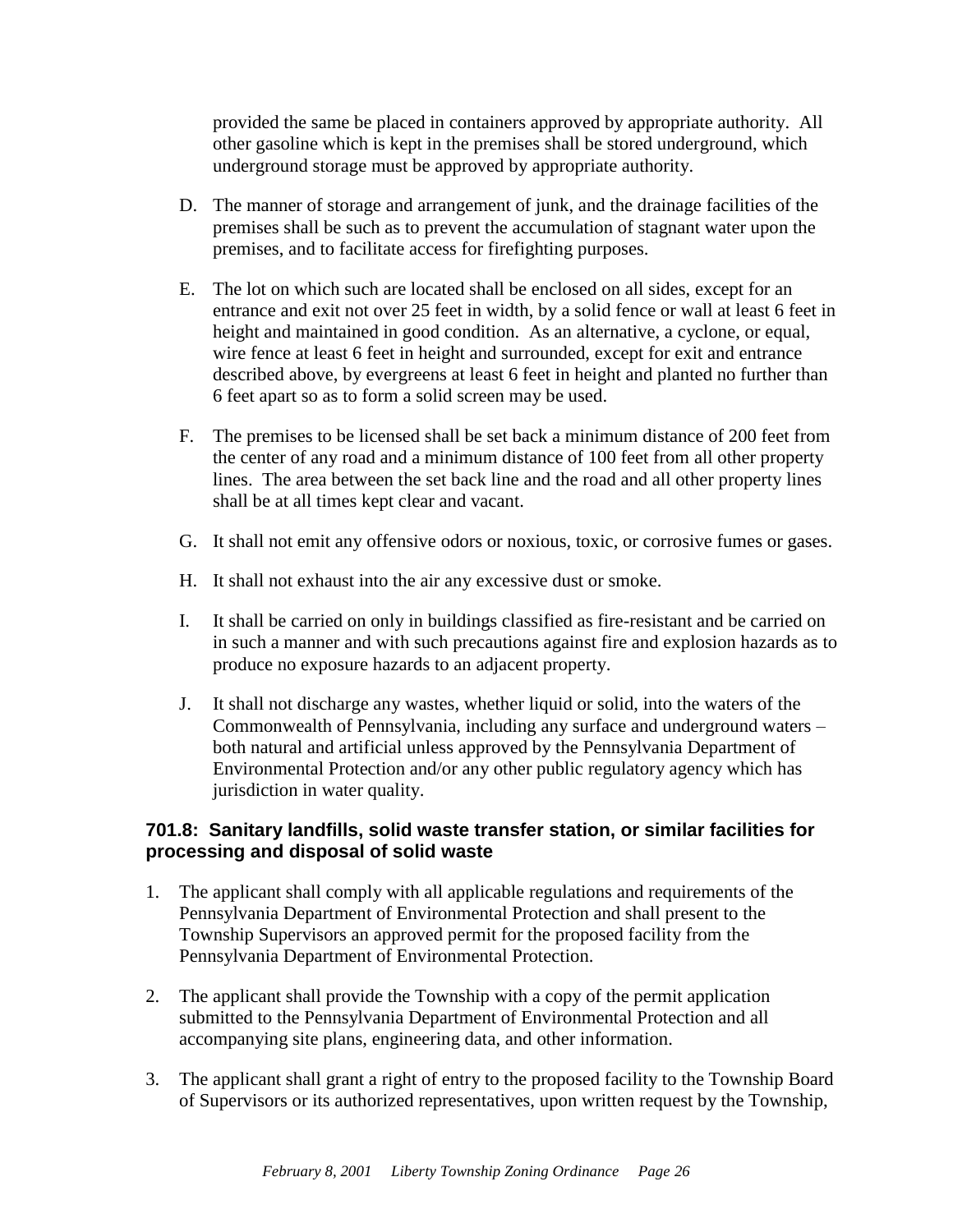in order to inspect the facility and ensure that all applicable regulations and requirements are being met while the facility is in operation.

4. The Township Board of Supervisors may impose other conditions, based on consideration of the unique physical conditions and natural and man-made characteristics of the proposed facility site and its surroundings, which do not violate the minimum standards of the Pennsylvania Department of Environmental Protection and which are reasonably necessary to provide maximum protection to the Township's underground and surface water supplies and to minimize adverse impacts to surrounding properties.

**701.9: Accessory Dwellings** – In any zoning district permitting residential uses, an existing single-family dwelling or an existing lawful accessory structure to a single-family dwelling may be altered or changed in use to create an accessory dwelling, provided:

- 1. Only one accessory dwelling may be created per single-family dwelling lot.
- 2. The accessory dwelling shall be a complete, separate housekeeping unit that can be isolated from the original unit.
- 3. The accessory dwelling shall be designed so that, to the degree reasonably feasible, the appearance of the building remains that of a one-family residence. Any new entrances shall be located on the side or in the rear of the building, and any additions shall not increase the square footage of the original house by more than 10 percent.
- 4. Conversion of accessory structures to accessory dwellings shall not increase the ground floor area of the original structure.
- 5. Maximum floor area The accessory dwelling shall be clearly a subordinate part of the single-family dwelling. In no case shall it be more than thirty (30) percent of the building's total floor area nor have more than two (2) bedrooms, unless, in the opinion of the Zoning Hearing Board, a greater or lesser amount of floor area is warranted by the circumstances of the particular building.
- 6. Minimum floor area The accessory dwelling shall have at least 400 square feet of floor area.
- 7. Any alterations shall not violate requirements for yards or height for a single-family dwelling.
- 8. Additional off-street parking spaces shall be provided for the additional dwelling unit as required in Article VIII.
- 9. The design and size of the accessory dwelling shall conform to all applicable standards in health, building, fire, and other laws.
- 10. Any other appropriate or more stringent conditions deemed necessary may be required by the Zoning Hearing Board to protect public health, safety, and welfare, and the single-family character of the neighborhood.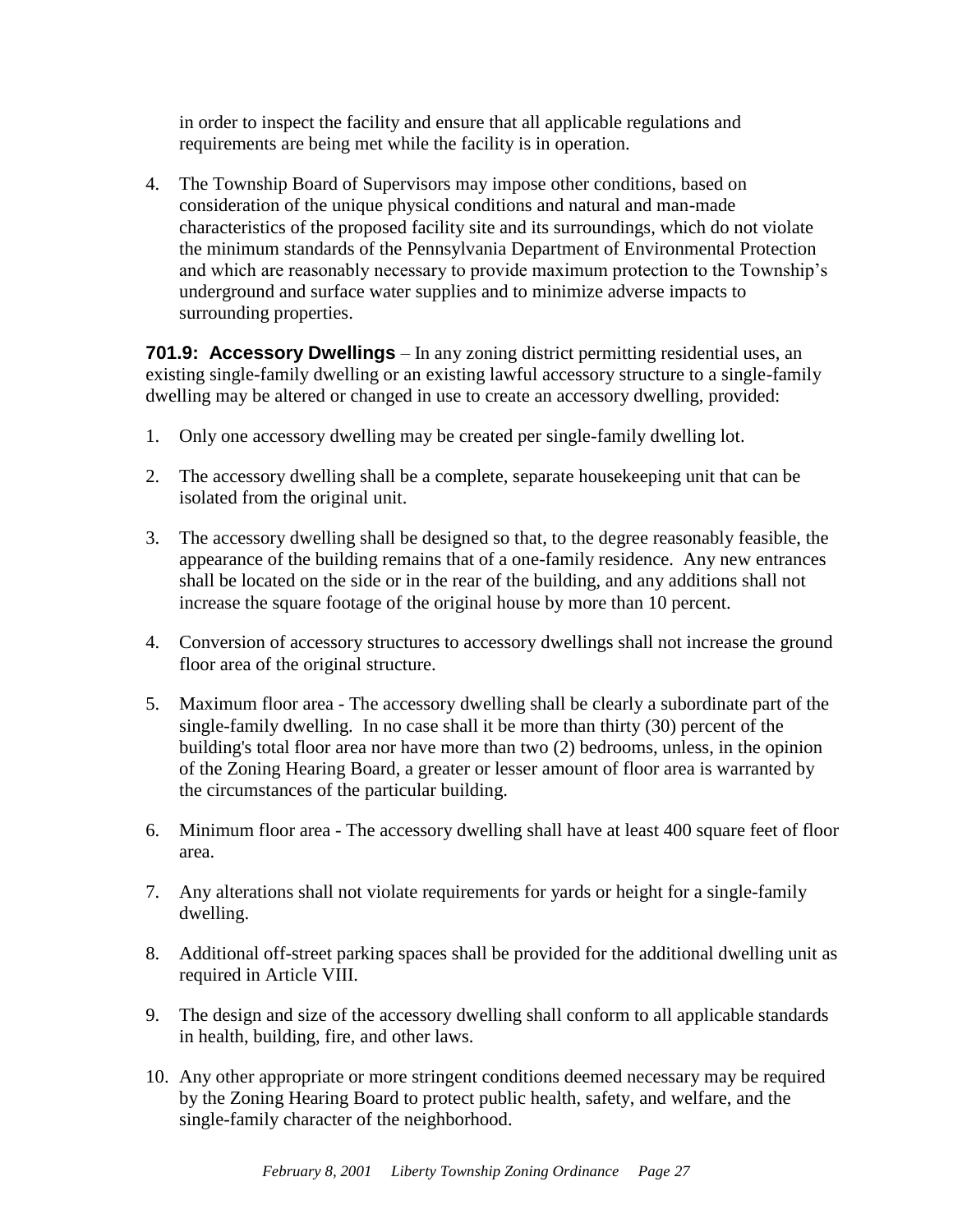11. In order to encourage the development of housing units for disabled and handicapped individuals and persons with limited mobility, the Zoning Hearing Board may allow reasonable deviation from the stated conditions where necessary to install features that facilitate access and mobility for disabled persons.

**701.10: Home-based business** – Where permitted, a home-based business shall comply with the following:

- 1. It shall be conducted entirely within either the dwelling unit or accessory structure provided that such accessory structure is clearly accessory and subordinate to the dwelling.
- 2. No more than 25% of the combined gross floor area of the dwelling and accessory structure(s) shall be devoted to the home-based business.
- 3. No more than 2 persons other than the occupants of the dwelling shall be employed at the site.
- 4. Sufficient off-street parking shall be provided for the home-based business according to the nature of the business as provided for in Section 802 and shall be located behind the building setback line. Such parking shall be provided in addition to the off-street parking required for the dwelling.
- 5. The home-based business shall not produce offensive noise, vibration, smoke (or other particulate matter), heat, humidity, glare, other objectionable effects, traffic, or signs which are not consistent with or characteristic of other dwellings in the area.

**701.11: Sawmills** – Sawmills shall be permitted as specified in Article V. In addition, temporary sawmills established for processing only of timber cut on the parcel on which the sawmill is located may be permitted in any zoning district.

**701.12: Large land area commercial recreation** – In order to allow such uses which require large land area in a rural or low-density development setting but also generate above-normal traffic and related activity, the following requirements must be met:

- 1. A full plan of the proposed activity and land area to be utilized and a plan for traffic circulation and ingress to/egress from the site must be presented.
- 2. Any club house or other buildings for use of the public shall be located at least 100 feet from any property line.
- 3. The use shall not produce or cause to be produced noise or lighting that results in a hazard or a nuisance to neighboring properties.

## <span id="page-30-0"></span>**Section 702: Additional C Commercial District Regulations**

**702.1: Provisions of Use** – Any permitted principal and/or accessory use shall be subject to the following use regulations.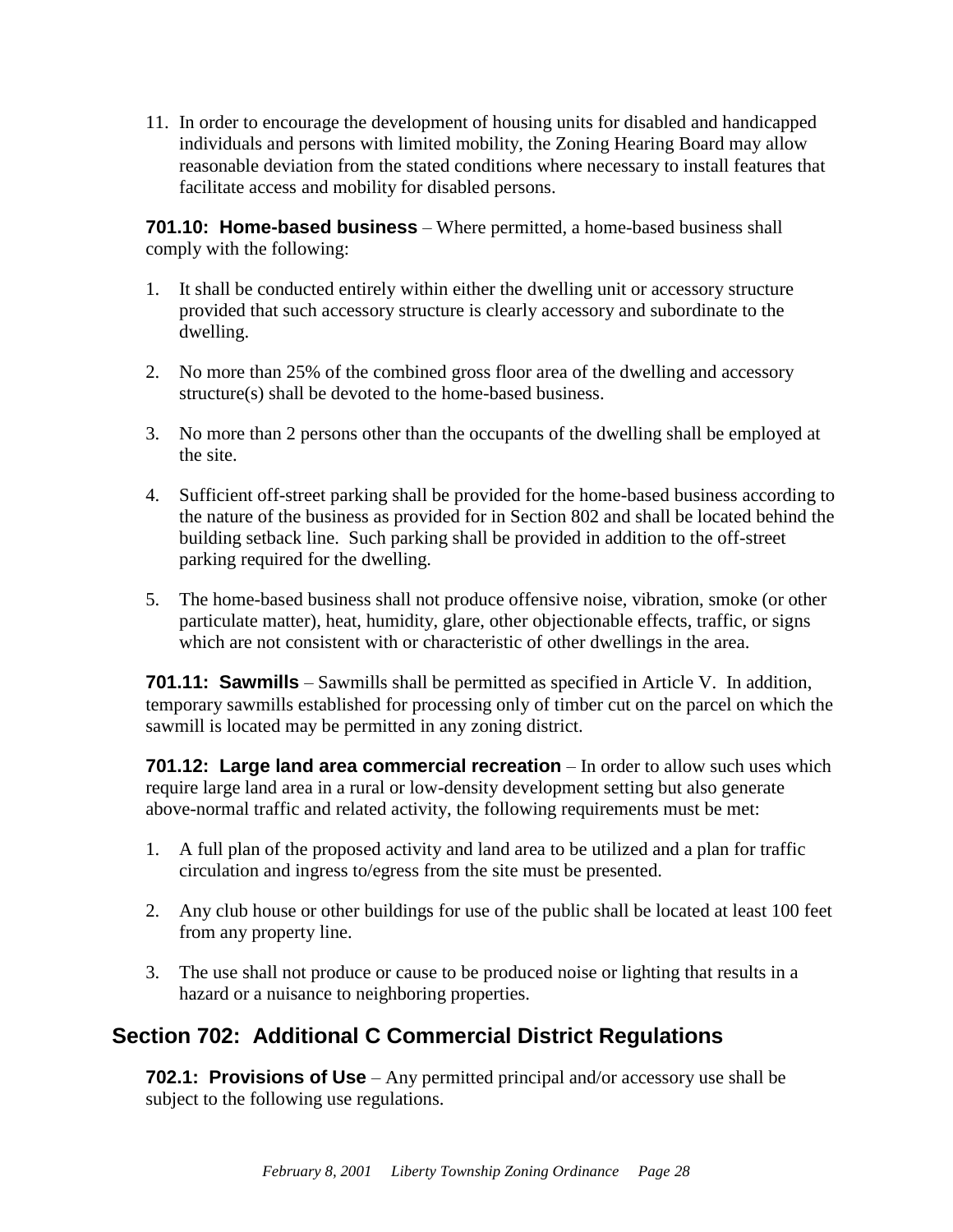- 1. For commercial uses located on corner lots where one street is predominantly residential and one street is predominantly commercial, any commercial structure shall front on the street which is predominantly commercial.
- 2. Any business, servicing, or processing shall be conducted within a completely enclosed building, except for parking and loading facilities and for "drive-in" type establishments offering goods or services to customers waiting in parked motor vehicles.
- 3. All accessory storage of junk, waste, discarded or salvaged material, machinery or equipment, including automobile, truck, or other vehicle parts shall not be permitted except within a completely enclosed structure.
- 4. Any business establishment shall deal directly with the consumer only and any work done on the premises shall be for sale on the premises.
- 5. Any display of goods shall be in back of the building setback line.
- 6. Access driveways and entrances shall be permitted in a number and locations in which sight distance is adequate to allow safe movement of traffic in or out of the driveway or entrance, the free movement of normal highway traffic is not impaired, and the driveway or entrance will not create a hazard or an area of undue traffic congestion on highways to which it has access. The Zoning Officer may require the permit applicant to submit engineering data and/or traffic analyses to support its proposed plan of access driveways and entrances.
- 7. Adequate storm drainage facilities shall be installed to ensure that stormwater does not flow onto abutting property, sidewalks, or streets in such quantities as to cause detrimental effect or inconvenience. Maximum rates of stormwater runoff from the property after development shall not be greater than as existed prior to the development.
- 8. Any part or portion of a lot developed for "C" District uses which is not used for buildings, other structures, parking or loading spaces, or aisles, driveways, sidewalks, and designated storage areas shall be planted and maintained with grass or other all season groundcover vegetation. Grass shall be kept neatly mowed. Landscaping with trees and shrubs is permitted and encouraged.
- 9. Any off-street parking area located in a required frontyard building setback shall be located at least 5 feet from the road right-of-way with the area in between the road right-of-way and parking maintained according to Section 702.1(8).
- 10. It shall not emit any noxious, toxic, or corrosive fumes or gases nor shall it emit any offensive odors.
- 11. It shall provide necessary shielding or other protective measures against interference occasioned by mechanical equipment, or uses or processes with electrical apparatus.
- 12. All exterior lighting shall be so placed and shielded so as not to create a nuisance for adjacent properties.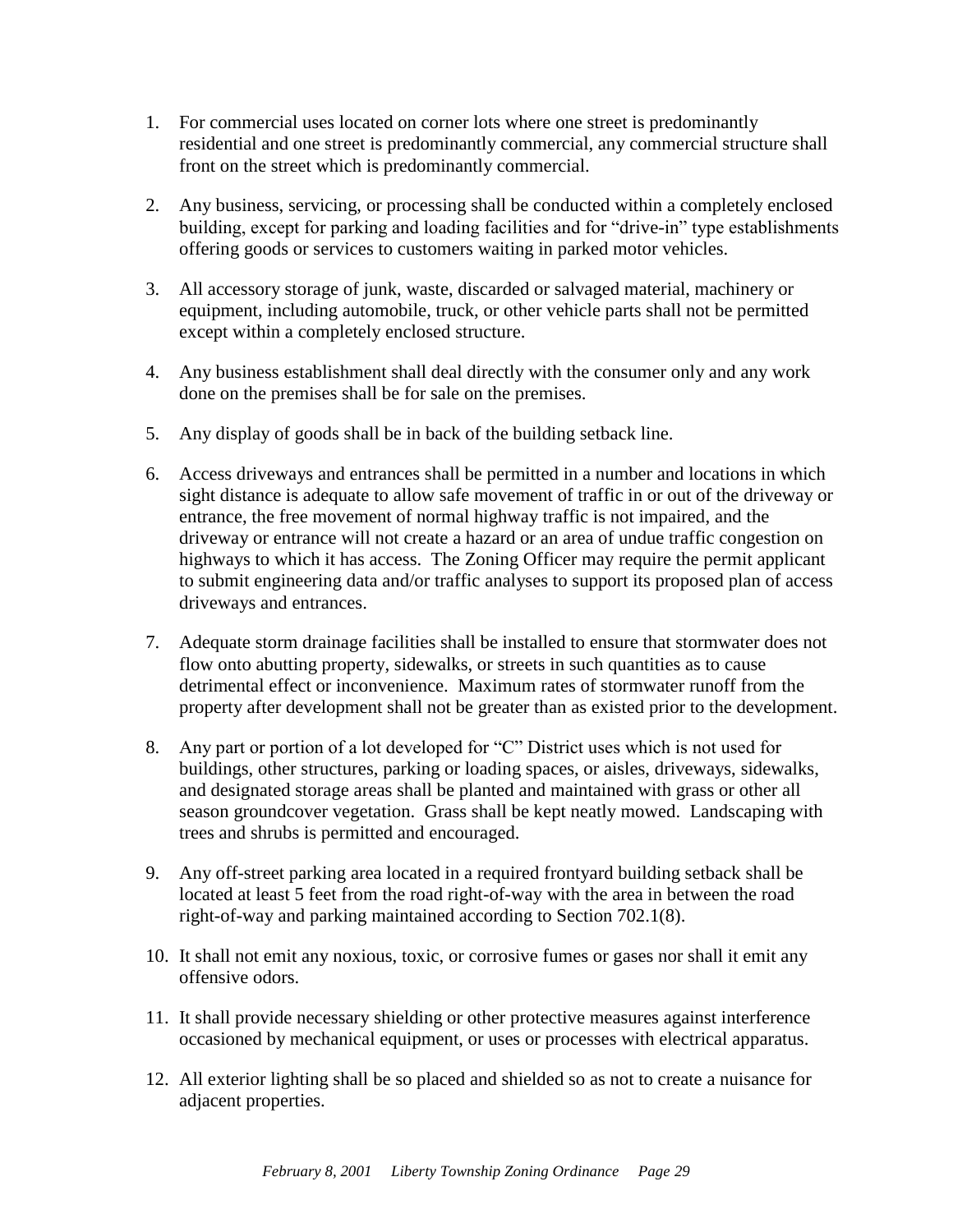**702.2: Buffer and Screening Requirements** – Where any permitted principal and/or accessory use abuts any land zoned RA, RO, or V, the following buffer and screening shall be required. These requirements shall apply in instances where such use is being newly developed on vacant land, expanded in floor area by 50% or greater, or removed and a new use developed.

- 1. A buffer strip at least 10 feet wide shall be provided and maintained along the entire length of a side or rearyard where it abuts an RA, RO, or V District. Buffer strips shall not be used for parking, storage of vehicles, equipment, or materials, nor for any other use incompatible with their purpose as a visual, noise, dust, and pollution barrier.
- 2. The buffer strip shall contain suitable screening, defined as either of the following:
	- A. A solid fence or wall, architecturally compatible with existing structures in the area, no less than 5 feet nor more than 8 feet in height; or
	- B. A sight-obscuring planting of evergreens, not less than 4 feet in height at the time of planting and of a variety that will maintain full, dense growth from the ground up to a height of not less than 6 feet upon maturity, planted at a spacing of the lesser of 8 feet or the diameter of a mature specimen of the species being planted.
- 3. Areas of the buffer strip not covered with a fence, wall, or screening plantings, shall be planted with grass or other appropriate ground cover vegetation.
- 4. Installation and maintenance of the buffer and screening shall be the responsibility of the owner of the property on which the "C" District permitted use is located. Installation must be completed prior to issuance of a Certificate of Use and Occupancy by the Zoning Officer. Fences or walls must be maintained in safe and structurally sound condition. Dead or diseased plants shall be removed and replaced in a timely manner. Grass shall be kept neatly mowed.

## <span id="page-32-0"></span>**Section 703: Additional I Industrial District Regulations**

**703.1: Provisions of Use** – Any permitted principal and/or accessory use shall be subject to the following use regulations:

- 1. Access driveways and entrances shall be permitted in a number and locations in which sight distance is adequate to allow safe movement of traffic in or out of the driveway or entrance, the free movement of normal highway traffic is not impaired, and the driveway or entrance will not create a hazard or an area of undue traffic congestion on highways to which it has access. The Zoning Officer may require the permit applicant to submit engineering data and/or traffic analyses to support its proposed plan of access driveways and entrances.
- 2. All accessory storage of junk, waste, discarded or salvaged material, machinery, or equipment shall not be permitted except within a completely enclosed structure. Or if the lot area devoted to such use is over two-hundred (200) square feet in area, the owner may have the alternative of enclosing it on all sides, except for an exit and entrance not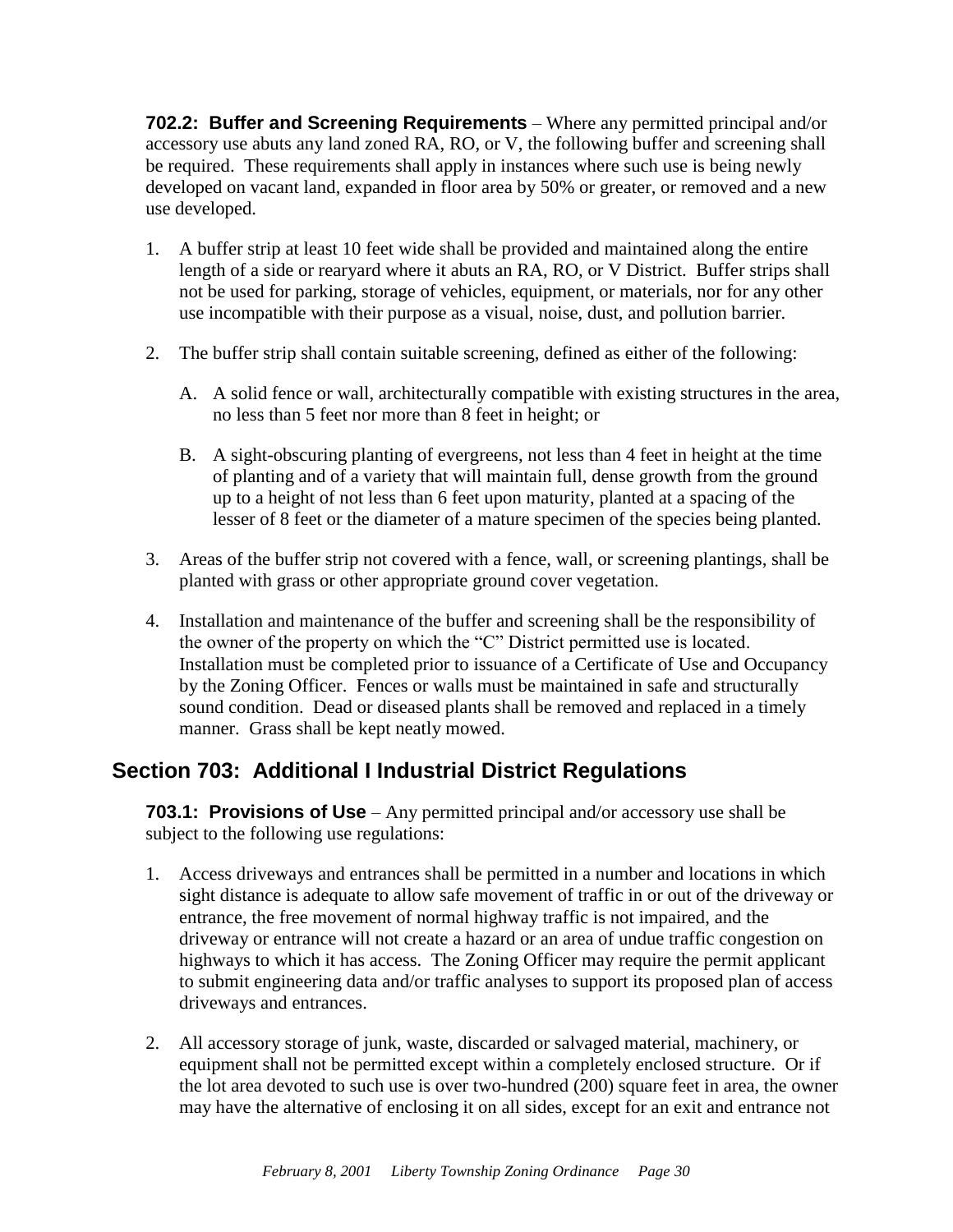over twenty-five (25) feet in width, by a solid fence or wall at least six (6) feet in height and maintained in good condition or by a cyclone or equal-wire fence at least six (6) feet in height and surrounded, except for an exit and entrance not over twenty-five feet in width, by evergreens at least six (6) feet in height and planted not further apart than six (6) feet so as to form a solid screen.

- 3. It shall provide necessary shielding or other protective measures against interference occasioned by mechanical and nuclear equipment, or uses or processes with electrical apparatus, to nearby residences.
- 4. Adequate storm drainage facilities shall be installed to ensure that stormwater does not flow onto abutting property, sidewalks, or streets in such quantities as to cause detrimental effect or inconvenience. Maximum rates of stormwater runoff from the property after development shall not be greater than as existed prior to the development.
- 5. Any part or portion of a lot developed for industrial uses which is not used for buildings, other structures, active landfilling areas in approved sanitary landfills, parking or loading spaces, or aisles, driveways, sidewalks, and designated storage areas shall be planted and maintained with grass or other all season ground cover vegetation. Grass shall be kept neatly mowed. Landscaping with trees and shrubs is permitted and encouraged.
- 6. Any off-street parking area located in a required frontyard building setback shall be located at least 5 feet from the road right-of-way with the area in between the road right-of-way and parking maintained according to Section 703.1(5).
- 7. All exterior lighting shall be so placed and shielded so as not to create a nuisance for adjacent properties.
- 8. It shall comply with all applicable pollution control regulations enacted by the federal and state government and other governmental authorities.

**703.2: Buffer and Screening Requirements** – Where any permitted principal and/or accessory use abuts any RA, RO, or V District land, the following buffer and screening are required:

- 1. A buffer strip at least 30 feet wide shall be provided and maintained along the entire length of a side or rearyard where it abuts a RA, RO, or V District. Buffer strips shall not be used for parking, storage of vehicles, equipment, or materials, nor for any other use incompatible with their purpose as a visual, noise, dust, and pollution barrier.
- 2. The buffer shall be planted with evergreens capable of obtaining and maintaining a dense growth to a full height and a full diameter of no less than 12 feet. The minimum height at the time of planting shall be 4 feet. Plants shall be situated in two rows within the buffer strip, each row being located at least 10 feet from the edge of the buffer strip. Plants in each row shall be spaced no more than 20 feet center-to-center and the two rows shall be situated in an alternating pattern so that the trees in one row are located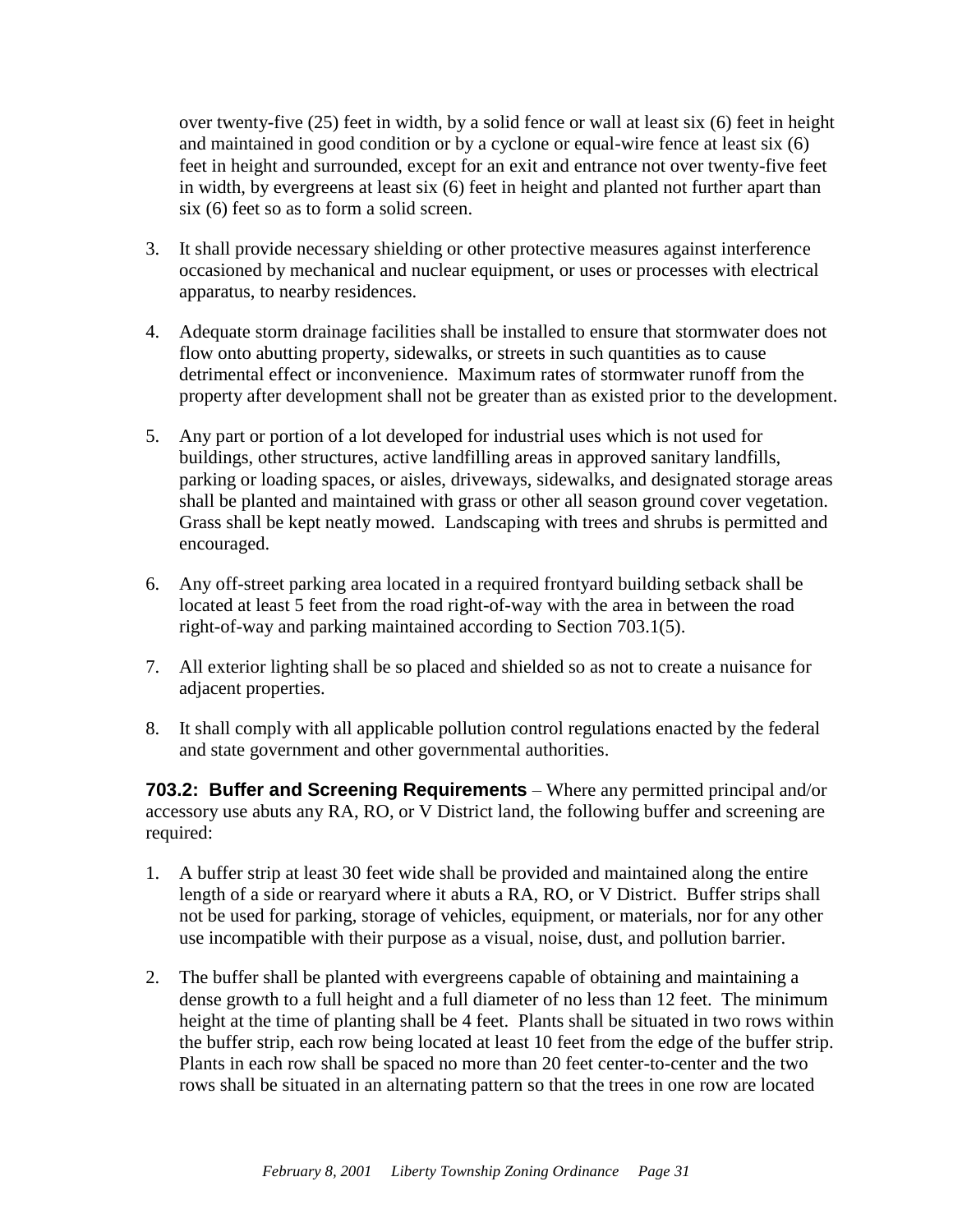centrally between the trees in the other row. Plants shall be allowed to obtain a minimum height of 12 feet and shall not be trimmed below that height thereafter.

3. Installation and maintenance of the buffer and screening shall be the responsibility of the owner of the property on which the industrial use is located. Installation must be completed prior to issuance of a Certificate of Use and Occupancy by the Zoning Officer. Dead or diseased plants shall be removed and replaced in a timely manner. Grass shall be kept neatly mowed.

### <span id="page-34-0"></span>**Section 704: Additional RO Rural Opportunity District regulations**

**704.1: Minimum lot area for commercial or light manufacturing uses** – Lots proposed for commercial or light manufacturing uses shall be at least 5 acres.

**704.2: Commercial or light manufacturing building area based on separation distance** – The maximum combined gross floor area of principal and accessory structures for commercial or light manufacturing uses permitted in the RO District shall be 20 square feet for each foot of separation distance to an adjacent property not of same or contiguous ownership. Separation distance is defined as the straight-line distance from any point of a principal or accessory structure of a proposed use to the nearest point of any adjoining property not in same or contiguous ownership.

**704.3: Development criteria for commercial uses** – Permitted commercial uses shall comply with all provisions of use contained in Section 702.1 and buffer and screening requirements contained in Section 702.2. However, buffer and screening requirements of 702.2 may be lessened or waived where the Zoning Officer determines that existing natural vegetation or landforms provide a similarly effective buffer and screening.

**704.4: Development criteria for light manufacturing uses** – Light manufacturing permitted as a conditional use shall comply with all provisions of use contained in Section 703.1 and buffer and screening requirements contained in Section 703.2. However, buffer and screening requirements of 703.2 may be lessened or waived where the Township Board Of Supervisors determines that existing natural vegetation or landforms provide a similarly effective buffer and screening.

**704.5: Maintenance of separation distance** – A property owner may not sell, lease, or otherwise transfer property if such action results in a reduction of a separation distance for a commercial or light manufacturing use below the minimum required in this section. Likewise, a property owner may not remove or alter natural vegetation or landforms serving upon a waiver from the Zoning Officer or Township Board Of Supervisors as buffer and screening for a commercial or light manufacturing use if such action results in the natural buffer and screening being less effective that as required in Section 702.2 and 703.2 respectively.

## <span id="page-34-1"></span>**Section 705: Mineral excavation regulations**

**705.1: General** – Excavation of sand, gravel, coal, oil, natural gas, or other minerals from the ground may be permitted only in the RA, RO, and the I Zoning Districts and only as a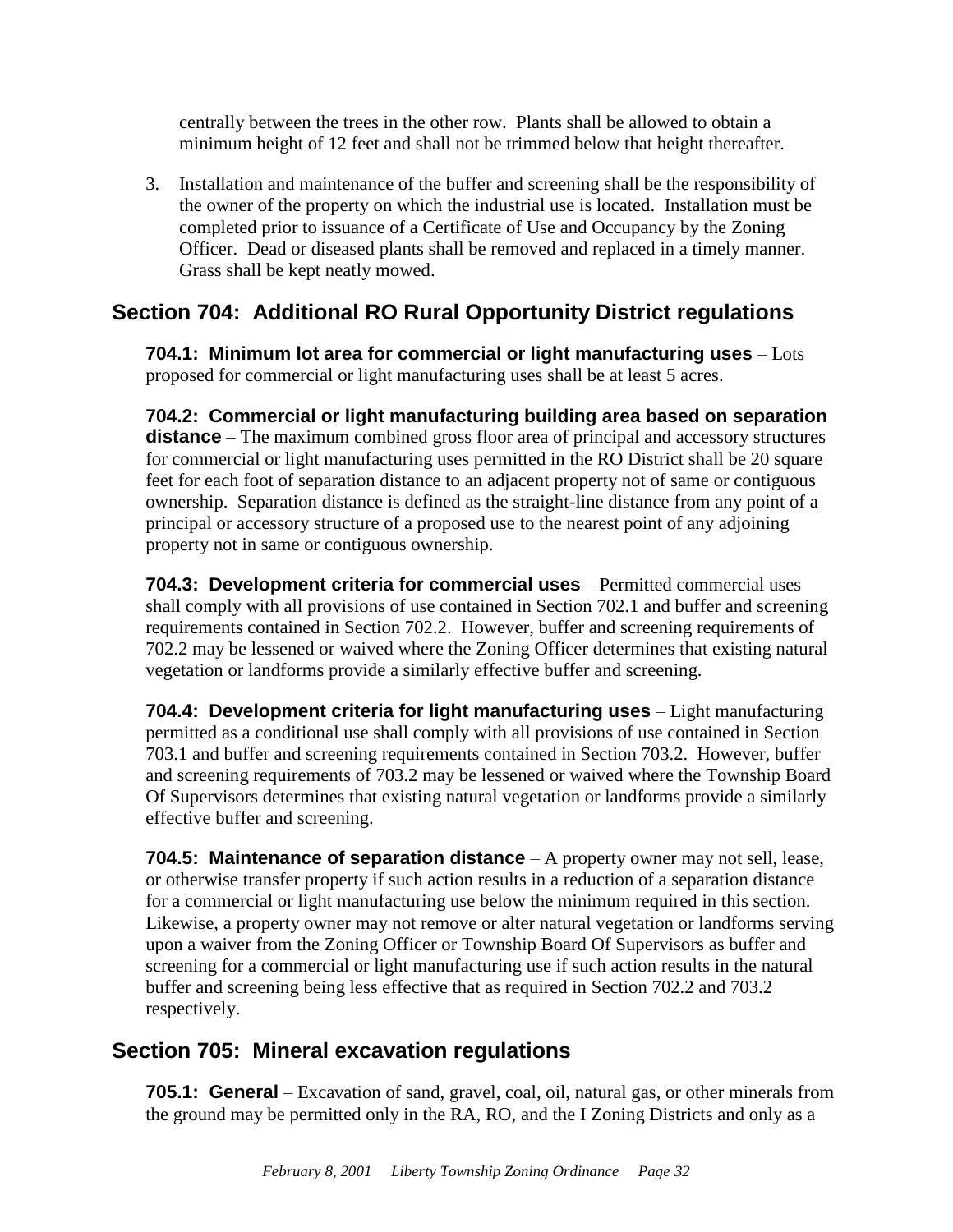conditional use upon application to and approval by the Liberty Township Board of Supervisors. Conditional approval and these regulations do not apply where such excavation activities are to be conducted entirely as a non-commercial accessory or subordinate use to a principal use permitted by the Zoning District.

**705.2: Conditions** – Prior to approval of the excavation activities by the Township Supervisors, the applicant for a conditional use shall comply with the following conditions:

- 1. An approved permit from the Pennsylvania Department of Environmental Protection shall be presented to the Township Supervisors.
- 2. The applicant shall guarantee that a notice of the final inspection conducted by the Department of Environmental Protection will be provided to the Township Supervisors in order that the Supervisors have the opportunity to participate in the inspection.

#### <span id="page-35-0"></span>**Section 706: Adult entertainment establishment regulations**

#### **706.1: Purpose and legislative intent**

- 1. The location of adult entertainment establishments is of vital concern to the Board of Supervisors of Liberty Township especially when the location is in or near areas where minors may learn, play, pass by, or would be exposed to the advertising, window displays, or general atmosphere accompanying the operation. Also, the Board acknowledges that adult entertainment establishments have adverse secondary effects including but not limited to unhealthy conditions, the spread of diseases, illegal sexual activities, sexual harassment, obscenity, crime, and neighborhood deterioration.
- 2. Supervisors in enacting these regulations exercise the power which has been granted to them and do not attempt or intend to absolutely prohibit adult entertainment establishments in the Township, but rather seek to regulate matters to promote, protect, and facilitate the public health, safety, and general welfare of all of Township residents.

**706.2: Definitions** – It is the purpose of this subsection, together with its subparagraphs to provide clear and concise definitions of those words, terms and phrases most commonly utilized in the provisions of these regulations in order to assist any interpretations of said provisions and to insure uniformity of application. It is intended that the following words, terms and phrases, whenever used, shall be construed as defined in the following subsections and subparagraphs unless from the context a different meaning is clearly intended. The following definitions are intended to supplement the definitions contained in Article II.

For the purpose of this Article, adult entertainment establishments are defined as follows:

- 1. Adult bookstore Any establishment having as a substantial or significant portion (25% or greater) of its stock in:
	- A. Books, films, magazines or other periodicals or other forms of audio or visual representation which are distinguished or characterized by an emphasis on depiction or description of specified sexual activities or specified anatomical areas;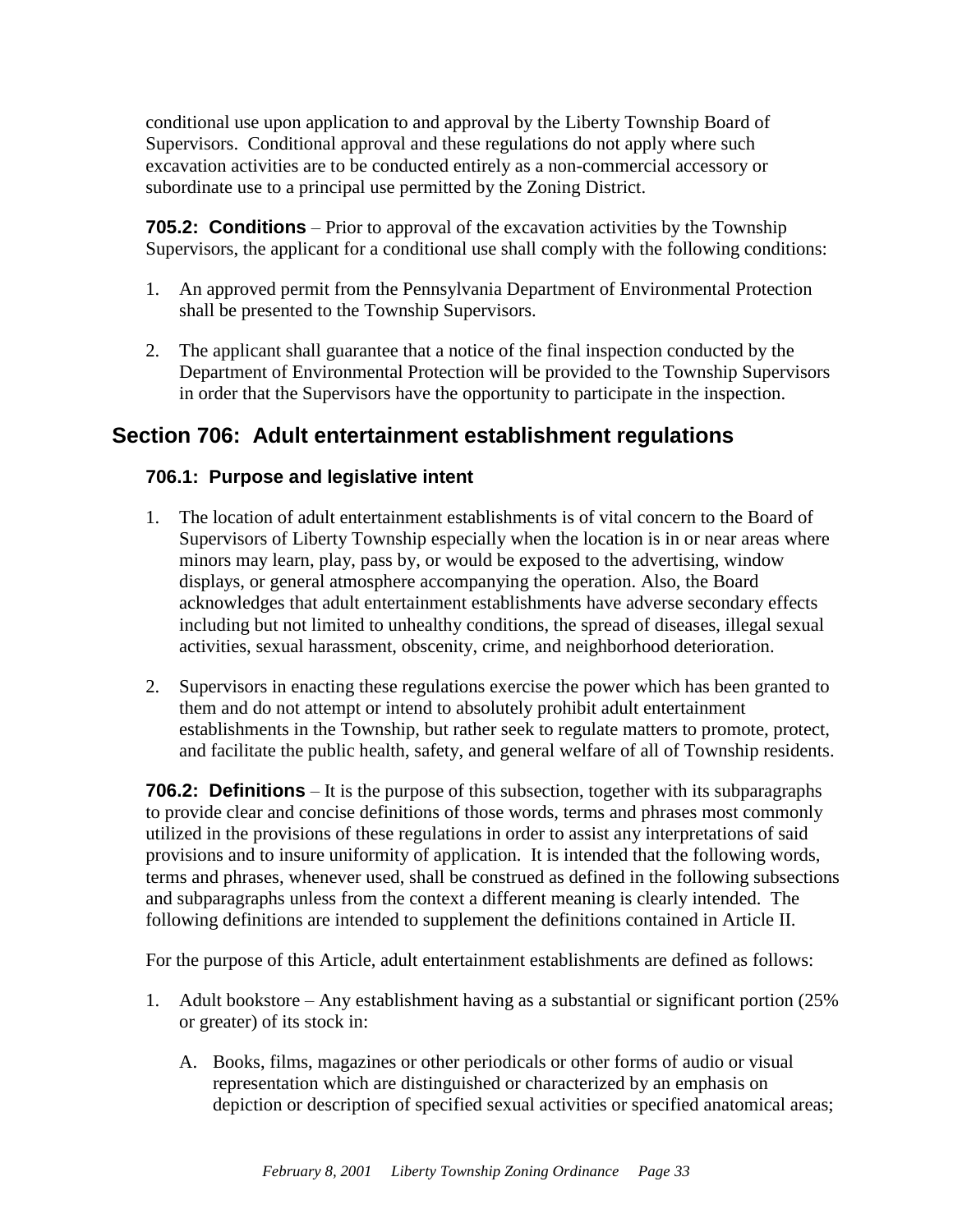- B. Instruments, devices or paraphernalia which are designed for use in connection with specified sexual activities.
- 2. Adult Cabaret (1) An establishment devoted to adult entertainment, either with or without a liquor license, presenting material distinguished or characterized by an emphasis on matter depicting, describing, or relating to sexual activities or anatomical genital areas; (2) a cabaret that features topless dancers, go-go dancers, strippers, male or female impersonators, or similar entertainers for observation by patrons.
- 3. Adult mini motion picture theater An enclosed or unenclosed building with a capacity of more than five (5) but less than fifty (50) persons used for presenting any form of audio or visual material, and in which a substantial portion of the total presentation time measured on an annual basis is devoted to the showing of material which is distinguished or characterized by an emphasis on depiction or description of specified sexual activities or specified anatomical areas.
- 4. Adult model studio Any place where, for any form of compensation or gratuity, figure models who display specified anatomical areas are provided to be observed, sketched, drawn, painted, sculpted, photographed, or similarly depicted by persons paying such consideration or gratuity, except that this provision shall not apply to any "figure studio" or "school of art" or similar establishment which meets the requirements established in the Education Code of the Commonwealth of Pennsylvania for the issuance of or conferring of, and is in fact authorized thereunder to issue, a diploma.
- 5. Adult motel A motel or similar establishment offering public accommodations for any consideration, which provides patrons with material distinguished or characterized by an emphasis on depiction or descriptions of specified sexual activities or specified anatomical areas.
- 6. Adult motion picture arcade An enclosed or unenclosed building with a capacity of fifty (50) or more persons used for presenting any form of audio or visual material, and in which a substantial portion of the total presentation time measured on an annual basis is devoted to the showing of material which is distinguished or characterized by an emphasis on depiction or description of specified sexual activities or specified anatomical areas.
- 7. Adult motion picture theater An enclosed or unenclosed building with a capacity of fifty (50) or more persons used for presenting any form of audio or visual material, and in which a substantial portion of the total presentation time measured on an annual basis is devoted to the showing of material which is distinguished or characterized by an emphasis on depiction or description of specified sexual activities or specified anatomical areas.
- 8. Adult newsrack Any coin-operated machine or device which dispenses material substantially devoted to the depiction of specified sexual activities or specified anatomical areas.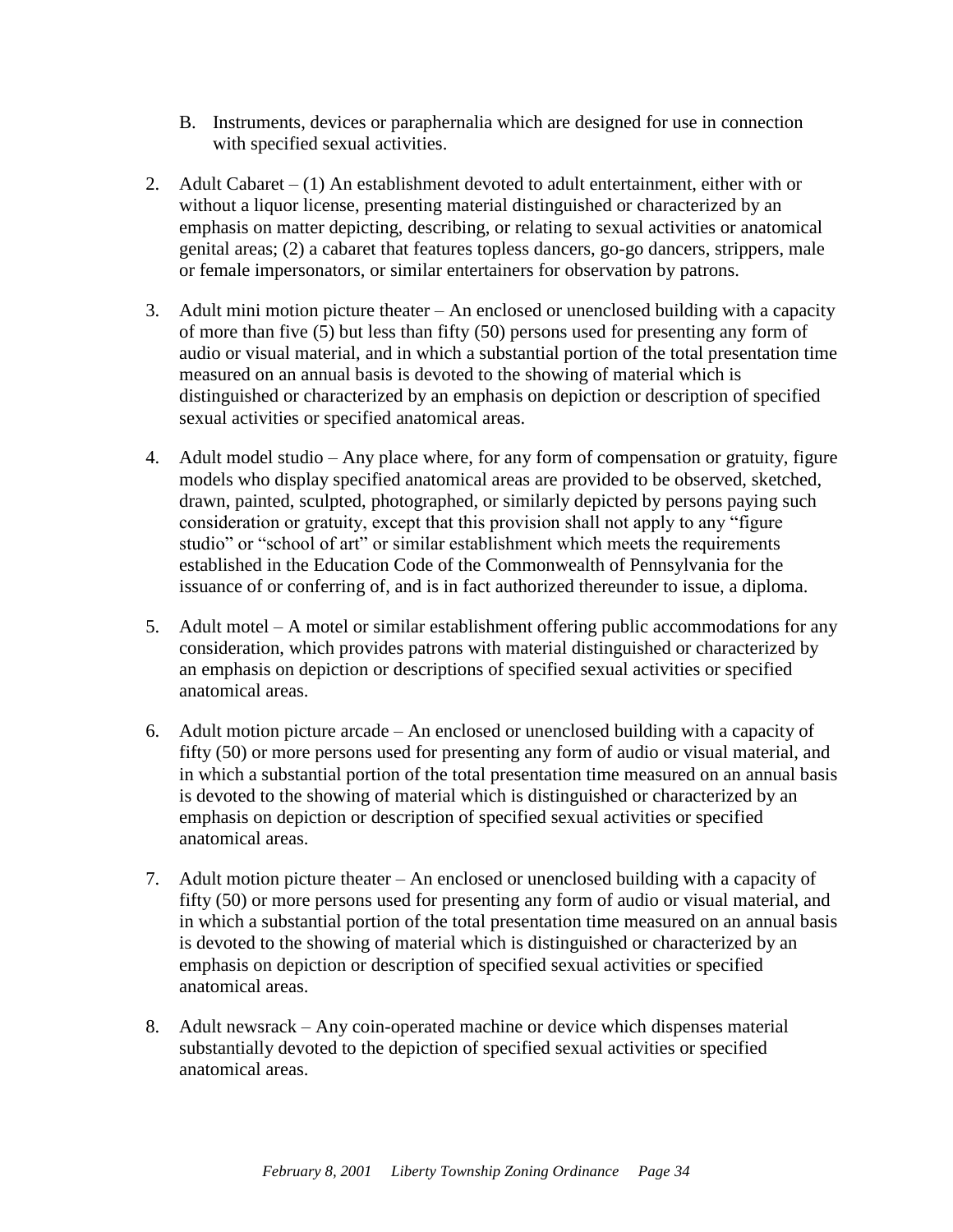- 9. Adult theater A theater, concert hall, auditorium or other similar establishment, either indoor or outdoor in nature which regularly features live performances which are distinguished or characterized by an emphasis on specified sexual activities or by exposure of specified anatomical areas for observation by patrons.
- 10. Bath House An establishment or business which provides the services of baths of all kind, including all forms and methods of hydrotherapy during which specified anatomical areas are displayed or specified sexual activity occurs. This section shall not apply to hydrotherapy treatment practiced by, or under the supervision of a medical practitioner. A medical practitioner for the purpose of this Ordinance shall be a medical doctor, physician, chiropractor or similar professional licensed by the Commonwealth of Pennsylvania.
- 11. Body painting studio Any establishment or business which provides the service of applying paint or other substance whether transparent or nontransparent to or on the human body when specified anatomical areas are exposed.
- 12. Massage Parlor Any establishment or business which provides the services of massage and body manipulation, including exercises, heat and light treatments of the body, and all forms and methods of physiotherapy, unless operated by medical practitioner, chiropractor or professional physical therapist licensed by the Commonwealth. This definition does not include an athletic club, health club, school, gymnasium, reducing salon, spa or similar establishment where massage or similar manipulation of the human body is offered as an incidental or accessory service.
- 13. Out call service activity An establishment or business which provides an out call service which consists of individuals leaving the premises upon request or by appointment to visit other premises for a period of time for the purpose of providing any service during which time specified anatomical areas are displayed or specified sexual activity occurs.
- 14. Sexual encounter center Any business, agency or person who, for any form of consideration or gratuity, provides a place where two (2) or more persons, not all members of the same family may congregate, assemble, or associate for the purpose of engaging in specified sexual activity or exposing specified anatomical area, excluding psychosexual workshops, operated by a medical practitioner as defined in 706.2, 10., licensed by the Commonwealth, to engage in sexual therapy.
- 15. Any other business or establishment which offers its patrons services or entertainment characterized by an emphasis on matter depicting, describing or relating to specified sexual activities or specified anatomical areas.

Specified anatomical areas as used herein shall mean and include any of the following:

1. Less than completely and opaquely covered human genitals, pubic region, buttocks, anus or female breasts below a point immediately above the top of the areolae, or;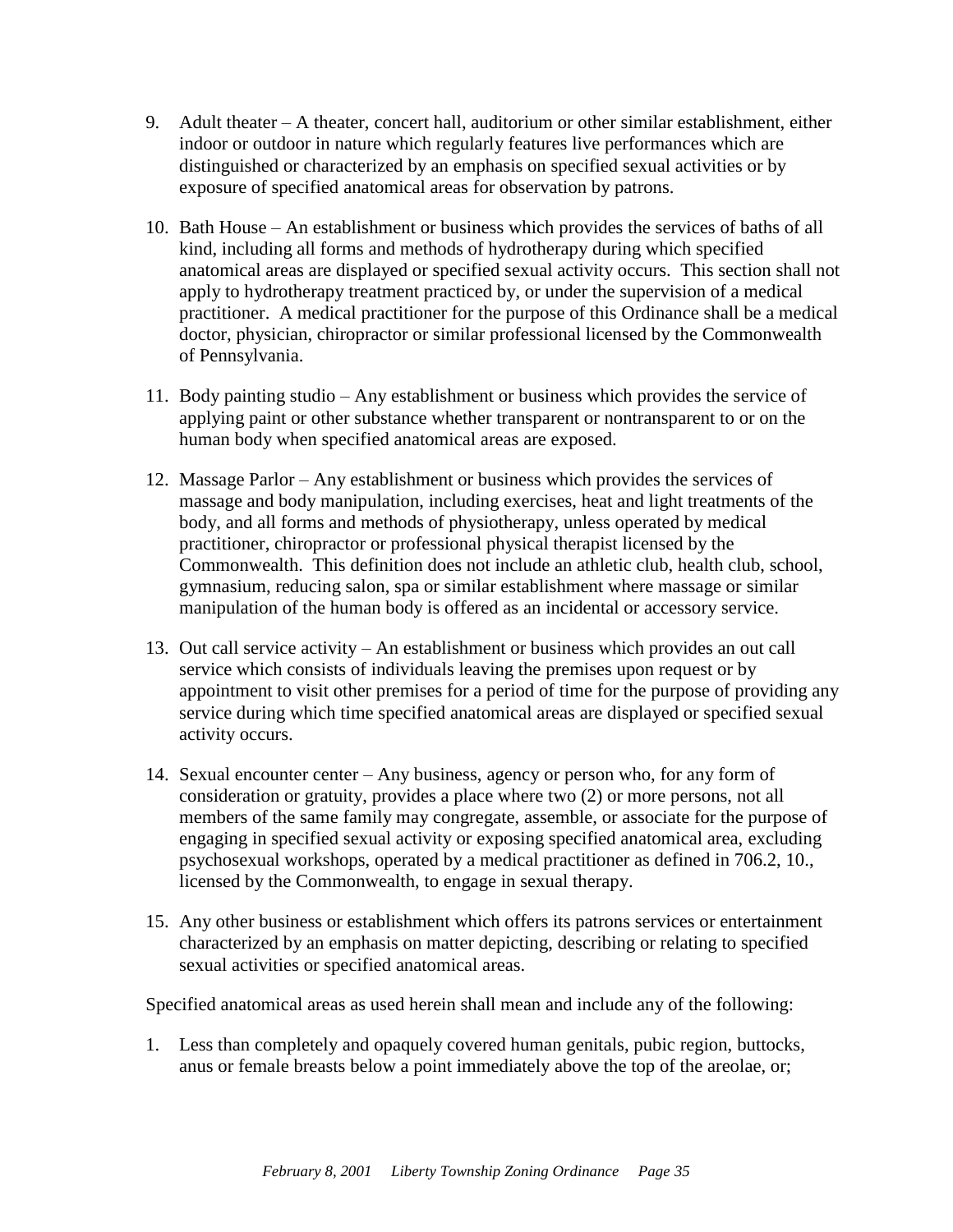2. Human male genitals in a discernibly turgid state even if completely and opaquely covered.

Specified sexual activities include the following:

- 1. Showing of human genitals in a state of sexual stimulation or arousal;
- 2. Acts of masturbation, sexual intercourse, sodomy, bestiality, necrophilia, sadomasochistic abuse, fellatio, cunnilingus, or any other specified sexual activity prohibited by law;
- 3. Fondling or erotic touching of human genitals, pubic region, buttock or female breasts.

**706.3: Minimum spacing and proximity requirements** – No adult entertainment establishment shall be located within 1,000 feet of the following:

- 1. Any other adult entertainment establishment.
- 2. A dwelling.
- 3. Any parcel of land which contains any one or more of the following specified land uses:
	- A. Amusement park;
	- B. Camp (for minors' activities);
	- C. Child care facility;
	- D. Church;
	- E. Community center;
	- F. Museum;
	- G. Park;
	- H. Playground;
	- I. School and school bus stops;
	- J. Other lands where minors congregate.

The distance between any two adult entertainment establishments shall be measured in a straight line, without regard to intervening structures, from the nearest point on the property line of each establishment. The distance between any adult entertainment establishment and any land use specified in subparagraphs 2. and 3. above shall be measured in a straight line, without regard to intervening structures, from the nearest point on the property line of the adult entertainment establishment to the closest point on the property line of said land use.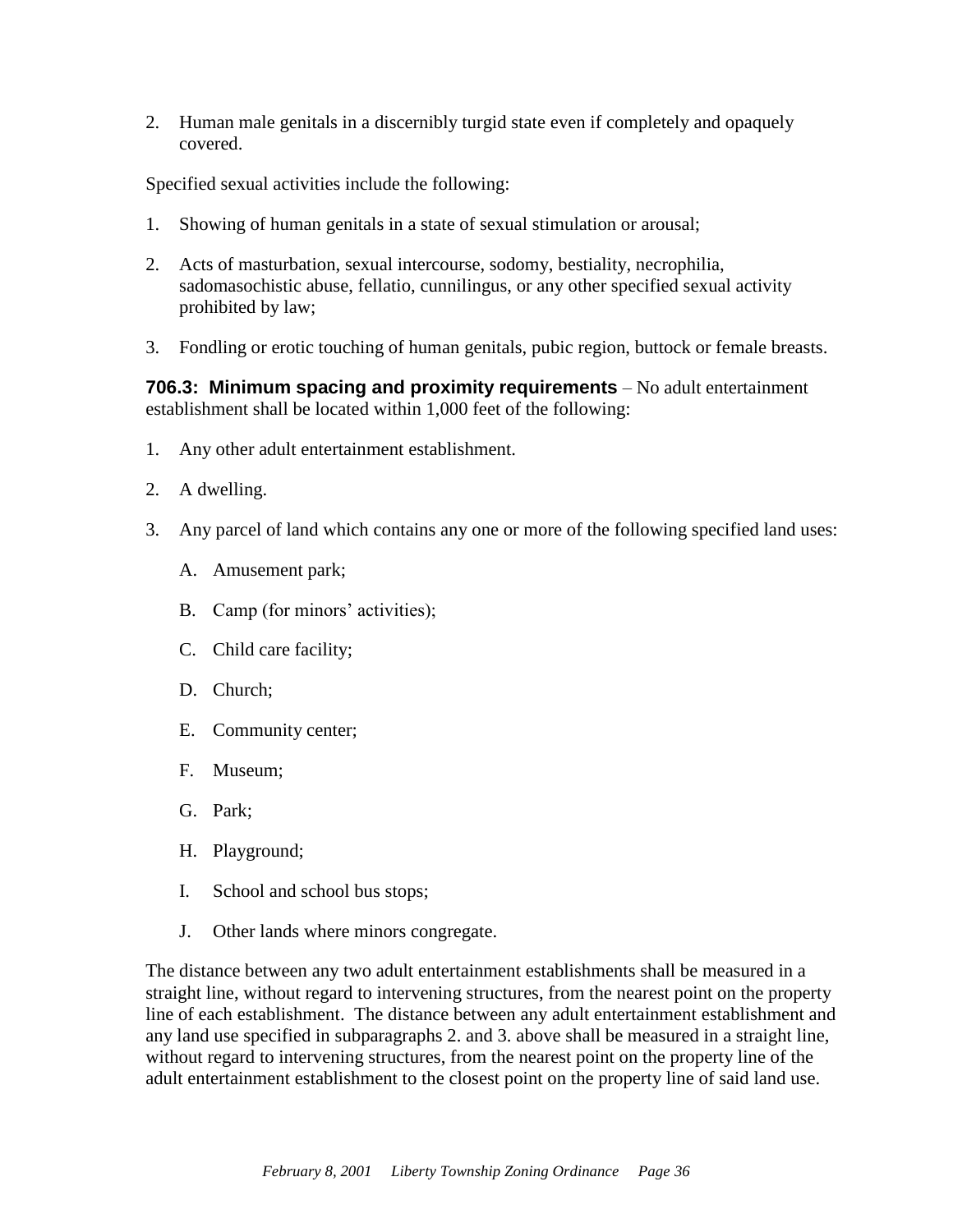**706.4: Visibility from the street** – No person operating an adult entertainment establishment shall permit, or cause to be permitted, any stock in trade which depicts, describes or relates to specified sexual activities and/or specified anatomical areas as defined herein, to be viewed from the street, sidewalk or highway.

#### **706.5: Sign requirements for adult entertainment establishments**

- 1. All signs shall be flat wall signs.
- 2. The gross surface area of a wall sign shall not exceed 5 percent of the area of the wall which such sign is a part of.
- 3. No signs shall be placed in any window. A one and one half square foot sign may be placed on the door to state hours of operation and admittance to adults only.

#### <span id="page-39-0"></span>**Section 707: Wireless Telecommunication Facilities**

**707.1: Definitions** – It is the purpose of this subsection, together with its subparagraphs to provide clear and concise definitions of those words, terms and phrases most commonly utilized in the provisions of these regulations in order to assist any interpretations of said provisions and to insure uniformity of application. The following definitions are intended to supplement the definitions contained in Article III.

- 1. Communication Antenna: Any device used for the transmission or reception of radio, television, wireless telephone, pager, commercial mobile radio service or any other wireless communications signals, including without limitation omnidirectional or whip antennas and directional or panel antennas, owned or operated by any person or entity licensed by the Federal Communications Commission (FCC) to operate such device. The definition shall not include private residence mounted satellite dishes or television antennas or amateur radio equipment including without limitation ham or citizen band radio antennas.
- 2. Communication Equipment Building: An unmanned building or cabinet containing communications equipment required for the operation of Communications Antennas and covering an area on the ground not greater than 250 square feet.
- 3. Communication Tower: A structure other than a building, such as a monopole, selfsupporting or guyed tower, designed and used to support Communication Antennas.
- 4. Height of a Communication Tower: The vertical distance measured from the ground level to the highest point on a Communication Tower, including antennas mounted on the tower.
- 5. Public Utility Transmission Tower: A structure, owned and operated by a public utility electric company regulated by the Pennsylvania Public Utility Commission, designed and used to support overhead electricity transmission lines.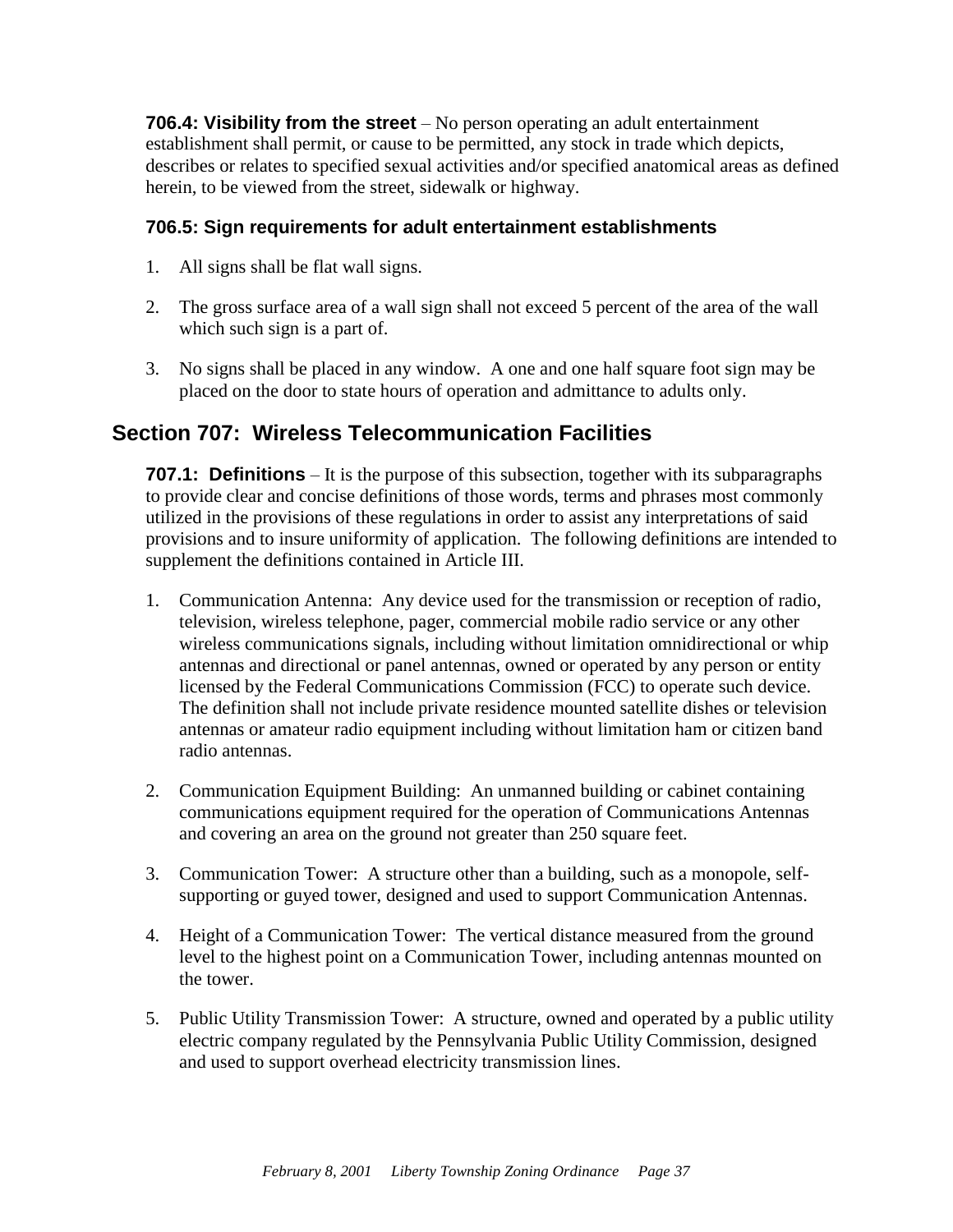6. Structure: Anything built, constructed or erected which requires location on the ground or attachment to something located on the ground.

#### **707.2: Permitted Types of Wireless Telecommunication Facilities in the Township's Zoning Districts:**

| <b>Type of equipment</b>                                                           | <b>RA</b>     | <b>RO</b>        | ٧            | $\mathbf C$ |   | <b>IS</b>        |
|------------------------------------------------------------------------------------|---------------|------------------|--------------|-------------|---|------------------|
| Communication antennas mounted on existing public utility<br>transmission towers   | $\mathbf{X}$  | $\mathbf{X}$     | $\mathbf{X}$ | $X$ $X$     |   | $\mathbf{X}$     |
| Communication antennas mounted on existing public<br>buidlings                     | X             |                  |              |             | X |                  |
| Communication antennas mounted on existing public<br>structures                    | X             |                  |              |             | X | X                |
| Communication antennas mounted on existing private<br>buildings and/or structures  |               |                  |              | X           | X |                  |
| Communication equipment building                                                   | X             | $\boldsymbol{X}$ | X            | X           | X | $\boldsymbol{X}$ |
| <b>Communication</b> tower                                                         | $\mathcal{C}$ |                  |              |             |   |                  |
| $(V_{\text{indicate}})$ the covingent ligted is normitted in that zoning district) |               |                  |              |             |   |                  |

(X indicates the equipment listed is permitted in that zoning district)

(C indicates the equipment listed is a conditional use in that zoning district)

#### **707.3: Regulations governing Communication Antennas and Communications Equipment Buildings:**

- 1. Building mounted Communication Antennas shall not be located on any single-family, two-family or multi-family dwelling.
- 2. Building mounted Communication Antennas shall be permitted to exceed the height limitations of the applicable Zoning District by no more than twenty (20) feet.
- 3. Omnidirectional or whip Communications Antennas shall not exceed twenty (20) feet in height and seven (7) inches diameter.
- 4. Directional or panel Communication Antennas shall not exceed five (5) feet in height and three (3) feet in width.
- 5. Any applicant proposing Communications Antennas to be mounted on a Building or other structure shall submit evidence from a Pennsylvania registered professional engineer certifying that the proposed installation will not exceed the structural capacity of the Building or other Structure, considering wind and other loads associated with the antenna location.
- 6. Any applicant proposing Communication Antennas to be mounted on a Building or other Structure shall submit detailed construction and elevation drawings indicating how the antennas will be mounted on the Structure for review by the Township Zoning Officer for compliance with Liberty Township's Zoning Ordinance.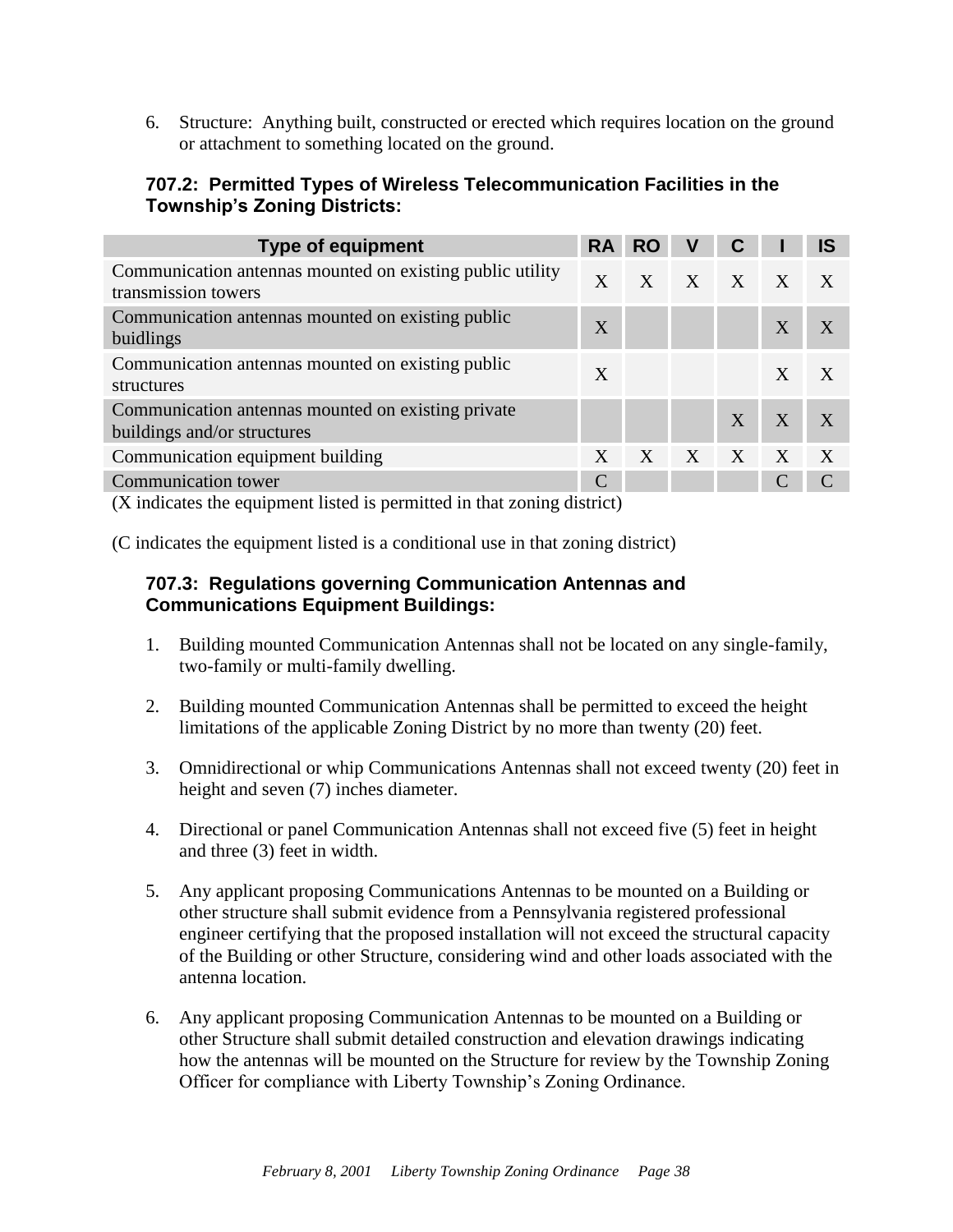- 7. Any applicant proposing Communication Antennas to be mounted on a Building or other Structure shall submit to the Zoning Officer evidence of agreements and/or easements necessary to provide access to the Building or Structure on which the antennas are to be mounted so that installation and maintenance of the antennas and Communications equipment Building can be accomplished.
- 8. Communication Antennas shall comply with all applicable standards established by the Federal Communications Commission governing human exposure to electromagnetic radiation.
- 9. Communication Antennas shall not cause radio frequency interference with other communications facilities located in Liberty Township, Mercer County.
- 10. A Communication Equipment Building shall be subject to the height and setback requirements of the applicable Zoning District for an accessory structure.
- 11. The owner or operator of Communications Antenna shall be licensed by the Federal Communications Commission to operate such antennas.
- 12. Any applicant proposing Communications Towers to be constructed shall submit evidence from a Pennsylvania registered professional engineer certifying that all Facilities will be constructed to meet Federal, State, and Township requirements for loads.
- 13. The Tower foundation and base, as well as any other communications equipment buildings, shall be screened from the abutting properties.
- 14. The applicant and owner of record of any Wireless Telecommunications Facilities must file, at its cost and expense, a security performance bond with the Township for at least \$75,000 to insure the removal of abandoned or unused facilities.
- 15. Any unused or abandoned Wireless Telecommunications Facilities must be dismantled by the permit holder within one year of the date of abandonment. After this timeframe, the Township may use the security bond to dismantle the abandoned tower.

#### **707.4: Additional Criteria for the new construction of Communications Towers**

- 1. All Wireless Telecommunications Towers shall have a security fence installed around the tower base of no less than eight foot height.
- 2. All applicants must co-locate on existing towers or locate on land owned or leased by the Township. If the applicant does not do this, they must prove hardship as to why they could not co-locate or locate on Township lands before they can construct a tower on private land.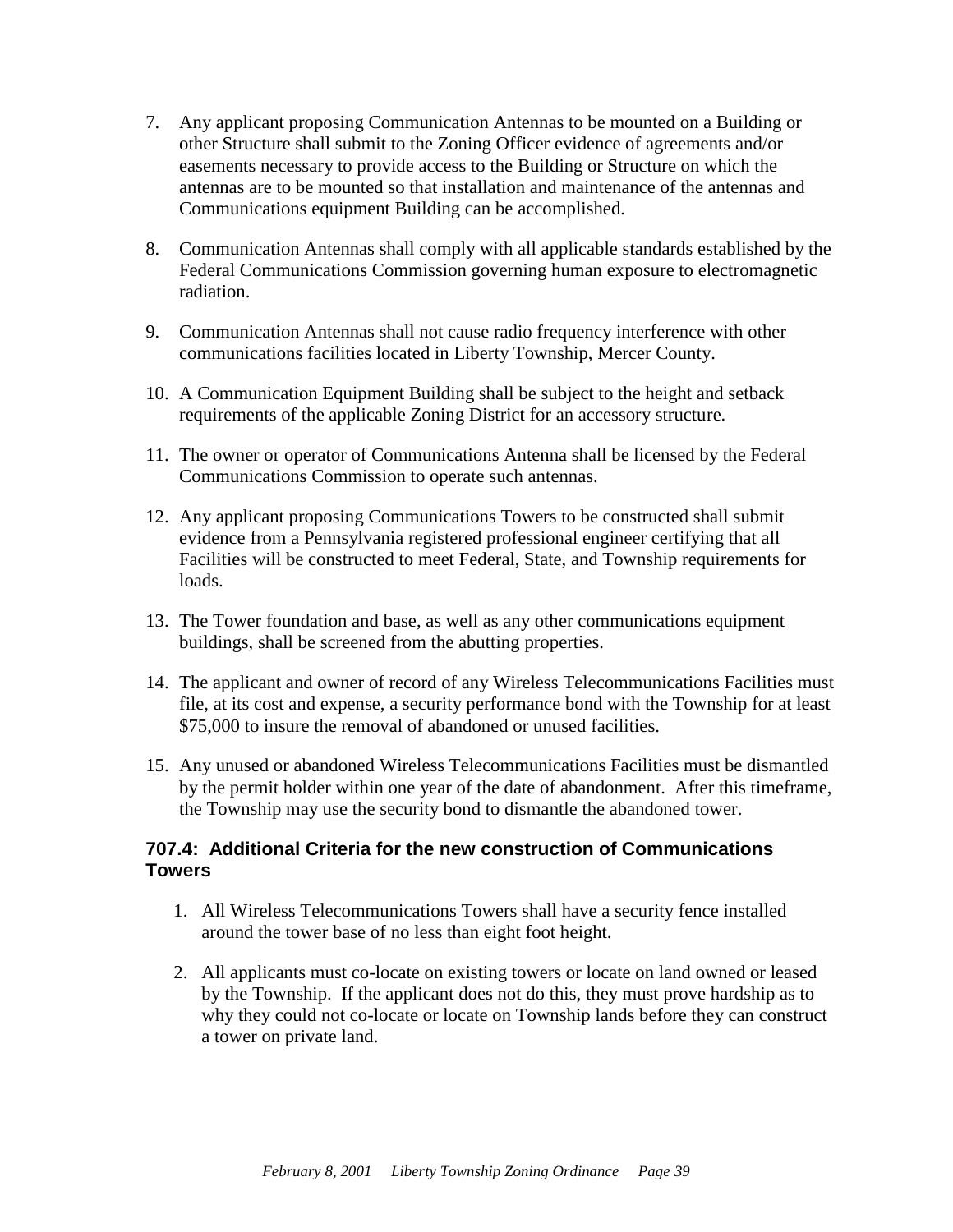### <span id="page-42-0"></span>**Section 708: Procedures for conditional uses**

Applications for conditional uses shall follow the following review and approval procedure in accord with the Pennsylvania Municipalities Planning Code (Act 247 of 1968 as amended):

**708.1: Public notice and hearing** – Public notice shall be provided and a public hearing shall be held by the Township Board of Supervisors in accord with the Planning Code prior to making a decision on the application.

**708.2: Township planning agency review** – At least 30 days prior to the public hearing, the Board of Supervisors shall refer the application for conditional use to the Township planning agency, if one exists, for review and recommendations.

**708.3: Decision** – The Board of Supervisors shall render a decision on the application and any conditions to be required as part of an approved application within 45 days of receipt of the application.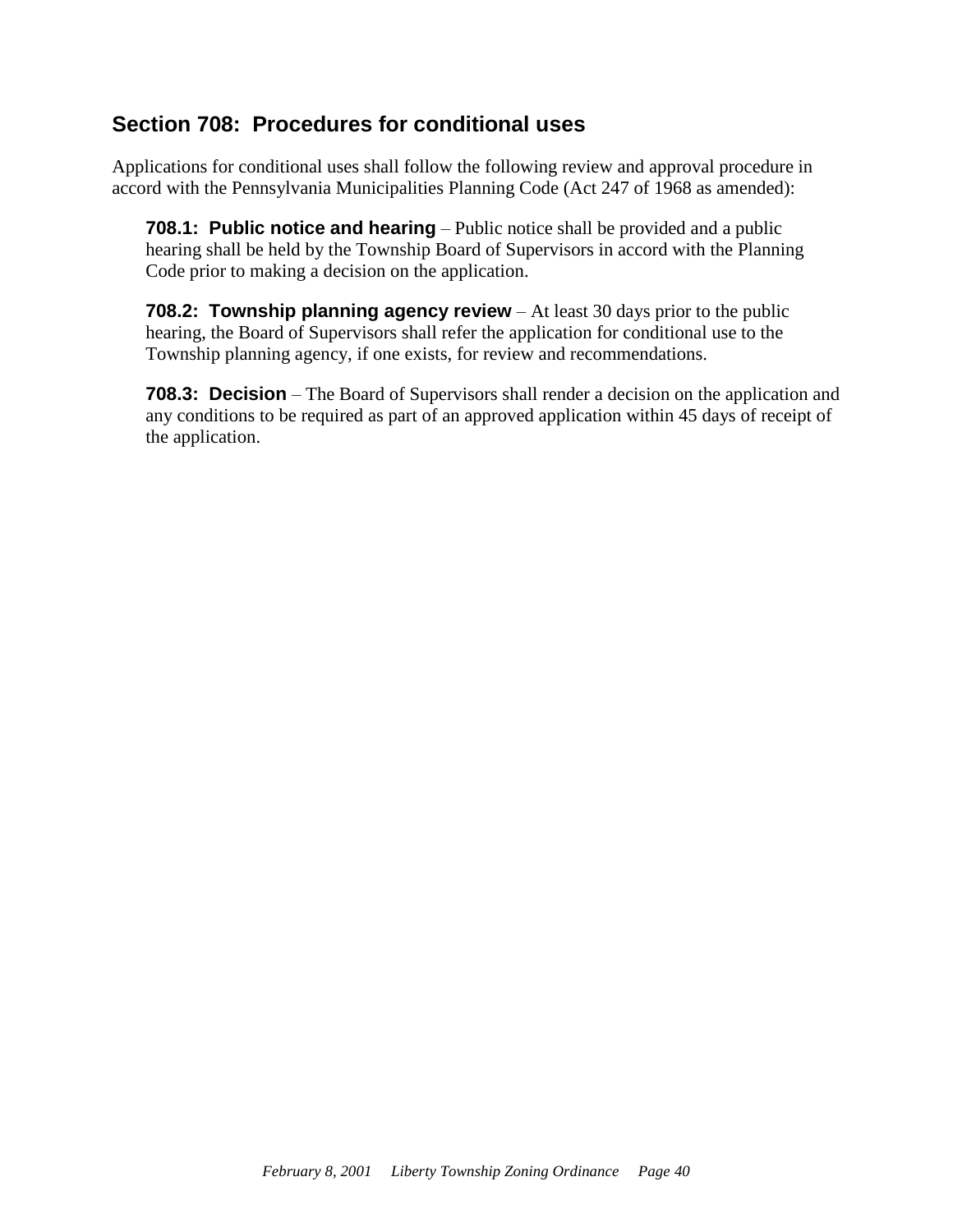# **ARTICLE VIII: SUPPLEMENTARY REGULATIONS**

### <span id="page-43-1"></span><span id="page-43-0"></span>**Section 800: Supplementary lot and yard regulations**

**800.1: Number of principal structures on a lot** – Not more than one (1) principal building and/or structure shall be located on a parcel, except in the case of permitted planned development for an agricultural processing establishment, cemetery, church, college, tent campground, multiple-family dwelling development, farm, governmental or governmental authority facility, hospital, nursing home, public utility facility, school, or planned commercial or industrial development, or Planned Developments for single-family residential dwelling units.

Planned Developments shall be planned and developed as a whole in a single development operation or in a series of phases. All buildings and/or structures shall conform to the provisions of this Ordinance and all provisions for the respective zoning district. All buildings and/or structures shall be built and situated in compliance with and conform to the density and separation distance requirements of this Ordinance so that future subdivision may be accomplished in compliance with the applicable density, lot area and yard requirements of this Ordinance.

In the case of Planned Developments for single-family residential dwelling units, there shall be a minimum lot size of ten (10) acres and a minimum of ten (10) single-family residential dwelling units proposed.

A master plan showing the location and arrangement of multiple buildings and/or structures in any Planned Development shall be submitted with the zoning permit application. When such Planned Developments consist of the construction of public roads and/or utilities, the provisions of the municipality or the Mercer County Subdivision and Land Development concerning the construction and placement of roads and/or utilities shall be followed.

**800.2: Temporary mobile homes** – The placement of a mobile home on a temporary basis on the same lot occupied by a principal structure may be permitted provided:

- 1. The mobile home shall be placed behind the principal structure at a separation distance of no less than 15 feet and shall comply with the rear yard requirement for principal structures in the zoning district.
- 2. The mobile home placement shall be for a period of no more than five (5) years. However, an extension of time may be granted by the Township Supervisors upon request by the property owner.
- 3. The occupant of the mobile home shall be a relative of the property owner and shall indicate the relationship by cosigning the permit application.
- 4. The property owner shall occupy the principal structure.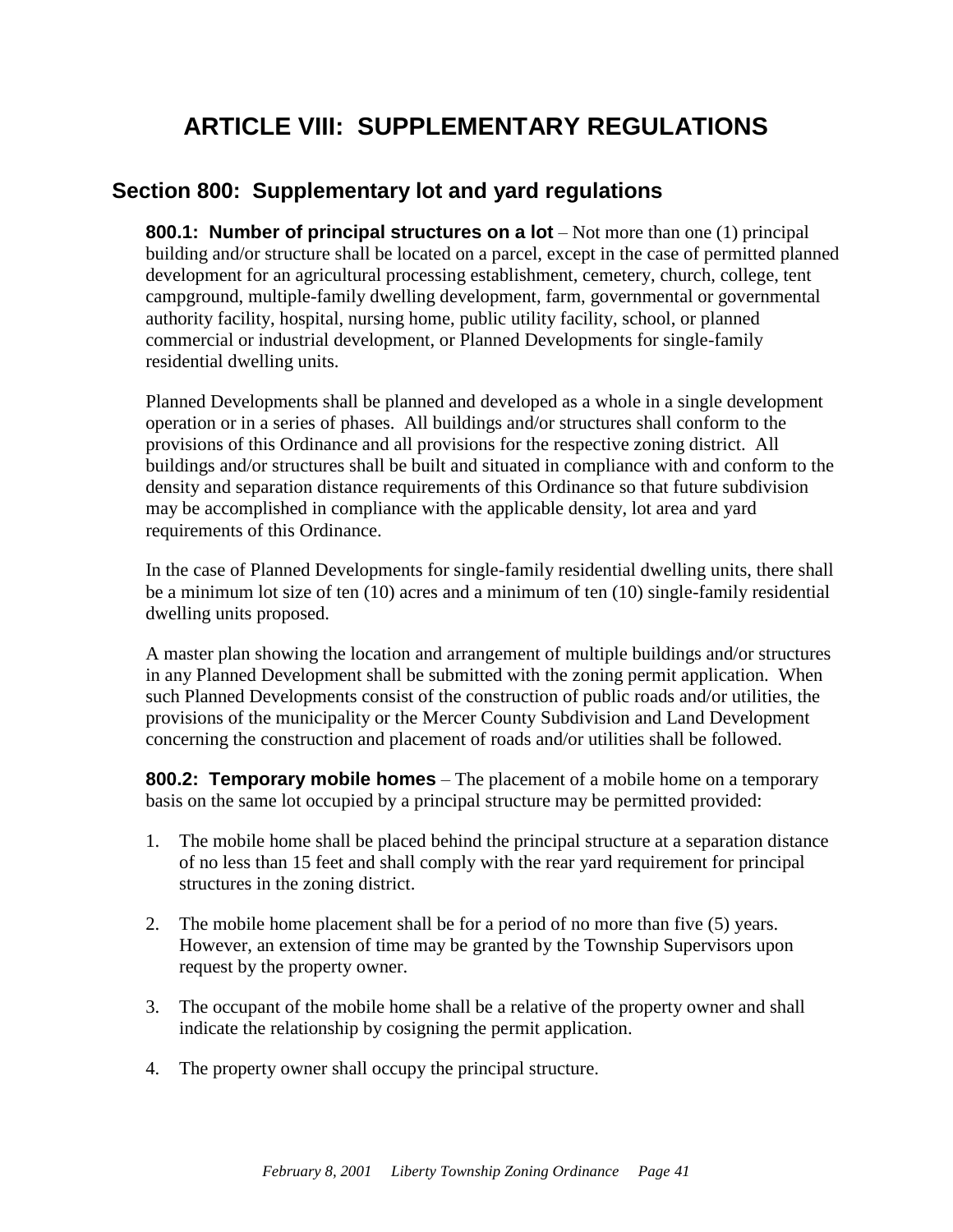**800.3: Subdivision of lot** – Any lot shall not be subdivided, if by such action the Zoning Ordinance would be violated.

**800.4: Yards on contiguous lots of same ownership** – Where there exist more than one contiguous lots of same ownership, said lots shall be treated as one single lot for the application of the minimum side and rear yard requirements contained in this ordinance and minimum side and rear yard requirements shall be applied to boundary lines of properties of different ownership.

**800.5: Determination of yards and minimum distance to lot lines on irregularly shaped lots** – On an irregularly shaped lot, no point of a building shall be located closer to a lot line than the minimum yard or setback distance.

**800.6: Projection into and occupancy of yards or other open spaces** – The following building attachments shall be permitted to project into and/or occupy required yards or other open spaces:

- 1. Steps, stoop, awning, similar architectural feature, rain leader and/or chimney Provided it shall not project more than four (4) feet beyond the face of the wall.
- 2. Exterior stairway, fire tower, balcony, fire escape or other required means of egress Provided it shall not project more than four (4) feet beyond the face of the wall.

**800.7: Porches, decks, carports, and similar attached accessory structures whether open or enclosed** – Shall be located in compliance with minimum yard and setback requirements.

**800.8: Fences** – Except as provided in Section 800.9, the yard and setback requirements of this ordinance shall not be deemed to restrict any otherwise lawful fence, wall, or sign, provided that:

- 1. No fence, wall, or sign shall be located on any right-of-way of a public road.
- 2. Farms, as defined by this ordinance, shall be exempt from all fencing regulations.

**800.9: Visibility at intersections** – On a corner lot in any district, no structure, sign, solid fence or wall, hedge or other planting shall be erected, placed or maintained at a height of more than thirty (30) inches above the grade at the cartway edge within the triangle formed by the road cartway edges and a straight line joining said cartway edges at points which are thirty (30) feet distant from their point of intersection.

## <span id="page-44-0"></span>**Section 801: Supplementary height regulations**

**801.1: Height regulations not apply** – The maximum height limitations for this section shall not apply to:

1. The following principal structures: Church, college, farm structure (other than a farm dwelling), hospital, radio or television tower, or public utility structure which is a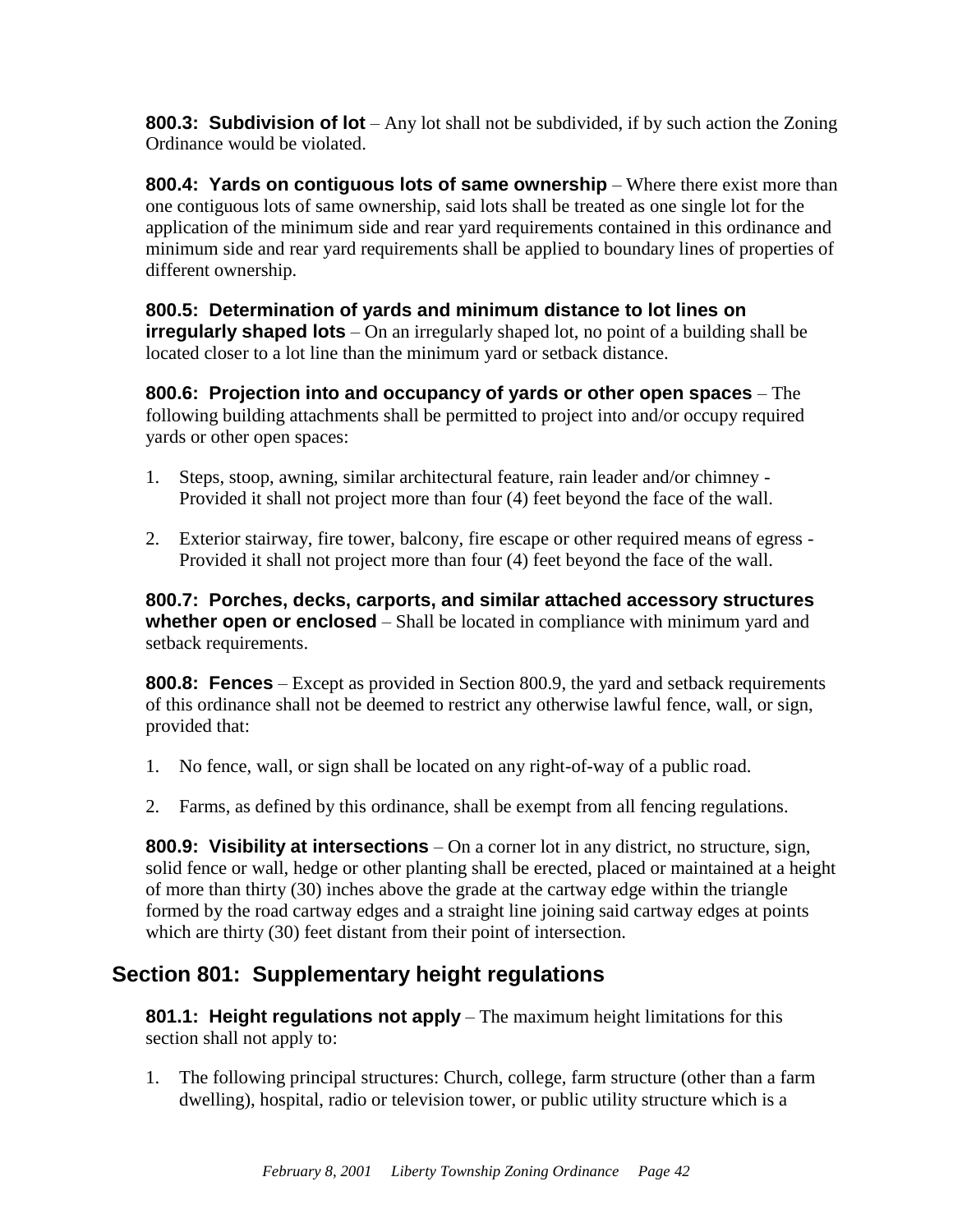permitted use and is located in any zoning district, provided it shall conform to the setback and yard requirements of the zoning district where it is located plus 1 additional foot horizontally for each foot over 40 feet in height.

- 2. The following appurtenances attached to or part of a principal or accessory structure: Church spire, belfry, cupola, dome, monument, smoke-stack, derrick, conveyor, flag pole, mast, antenna, aerial, roof tank; ventilating air conditioning and similar building service equipment; roof structure, chimney and/or parapet wall, provided it shall be set back in conformance with the setback and yard requirements plus 1 foot horizontally for each foot in which it exceeds 40 feet in height above ground level. The principal or accessory structure to which it is attached may conform to setback and yard requirements with no additional setback provided the principal or accessory structure conforms to the height limitations of the zoning district.
- 3. Existing designed structures: the vertical extension of a structure existing at the effective date of the zoning ordinance may be erected to such height as the original drawings of said building indicated, provided the building was actually designed and constructed to carry the additional stories necessary for such height.

## <span id="page-45-0"></span>**Section 802: Off-street loading and parking**

**802.1: Applicability** – Off-street loading and parking spaces shall be provided in accordance with the specifications of this section in all zoning districts whenever any new use is established, an existing use is enlarged, or an existing use of land or structure is changed to a new use. Such new, enlarged, or changed use shall fully comply with the specifications of this section prior to being given a certificate of use and occupancy.

**802.2: Off-street loading** – Every commercial and industrial use which requires the receipt or distribution by vehicles of material or merchandise shall provide off-street loading spaces in sufficient number to adequately serve the number and frequency of vehicle shipping and receiving projected for the use. The permit applicant shall provide supporting evidence of the projected shipping and receiving and how the number of spaces to be provided will be adequate. Each off-street loading space shall not be less than 12 feet wide by 55 feet long. Off-street loading space(s) shall also have adequate adjacent area for vehicle maneuvering so that vehicles using the space(s) are not required to back-up onto or back-up from a public street or alley to use the space.

**802.3: Off-street parking** – Every use shall provide off-street parking as specified in this section. Each off-street parking space shall not be less than 9 feet wide by 18 feet long exclusive of access drives and aisles (except that single-family dwellings may use driveways for off-street parking spaces) and shall be in usable shape and condition. The minimum number of off-street parking spaces for each use is specified below:

| <b>Use</b>                            | <b>Required parking spaces</b> |
|---------------------------------------|--------------------------------|
| Single $\&$ multiple family dwellings | 2 for each dwelling unit       |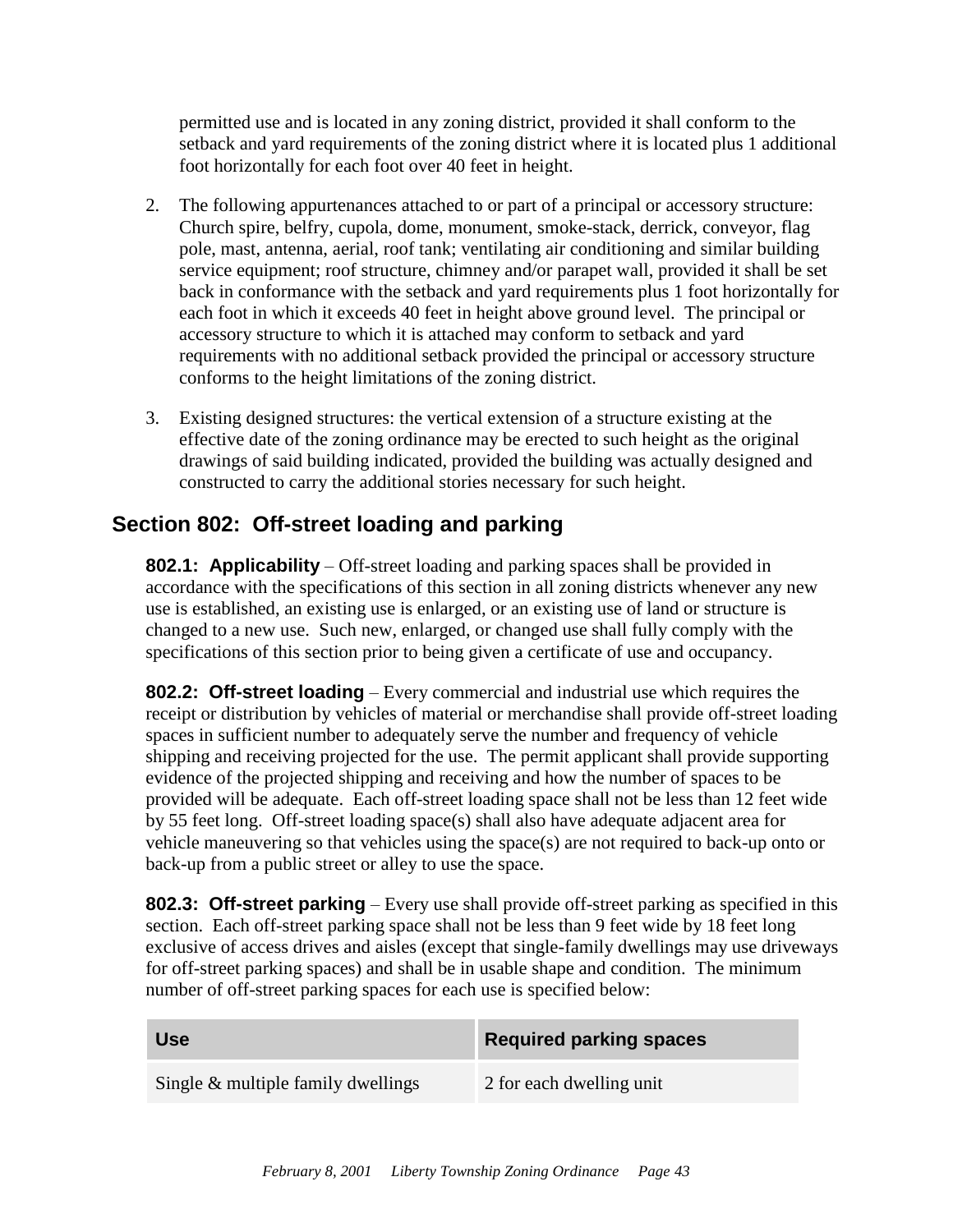| Mobile home parks                                                 | 2 for each mobile home lot                                                                             |
|-------------------------------------------------------------------|--------------------------------------------------------------------------------------------------------|
| Housing for senior citizens                                       | 1 for each dwelling unit                                                                               |
| Hotels & motels                                                   | 1 for each guest room                                                                                  |
| Funeral homes & mortuaries                                        | 25 for the first parlor plus 10 for each<br>additional parlor                                          |
| Hospitals                                                         | 1 for each bed                                                                                         |
| Nursing homes                                                     | 1 for each 3 beds                                                                                      |
| Churches                                                          | 1 for each 4 seats                                                                                     |
| Schools                                                           | 1 for each teacher and staff plus 1 for<br>each 4 classrooms plus 1 for each 4 high<br>school students |
| <b>Use</b>                                                        | <b>Required parking spaces</b>                                                                         |
| Auto sales & service                                              | 1 for each 200 sq. ft. gross floor area                                                                |
|                                                                   |                                                                                                        |
| Roller rinks                                                      | 1 for each 200 sq. ft. gross floor area                                                                |
| Sports arenas, stadiums, theaters,<br>auditoriums, assembly halls | 1 for each 3 seats                                                                                     |
| Community buildings, social halls, dance<br>halls, clubs & lodges | 1 for each 60 sq. ft. of public floor area                                                             |
| Bowling alleys                                                    | 5 for each alley                                                                                       |
| Banks & offices                                                   | 1 for each 250 sq. ft. gross floor area                                                                |
| Medical offices & clinics                                         | 8 for each doctor                                                                                      |
| Dental offices                                                    | 5 for each doctor                                                                                      |
| <b>Retail stores</b>                                              | 1 for each 200 sq. ft. gross retail area                                                               |
| Fast food & drive-in restaurants                                  | 1 for each 2 patron seats                                                                              |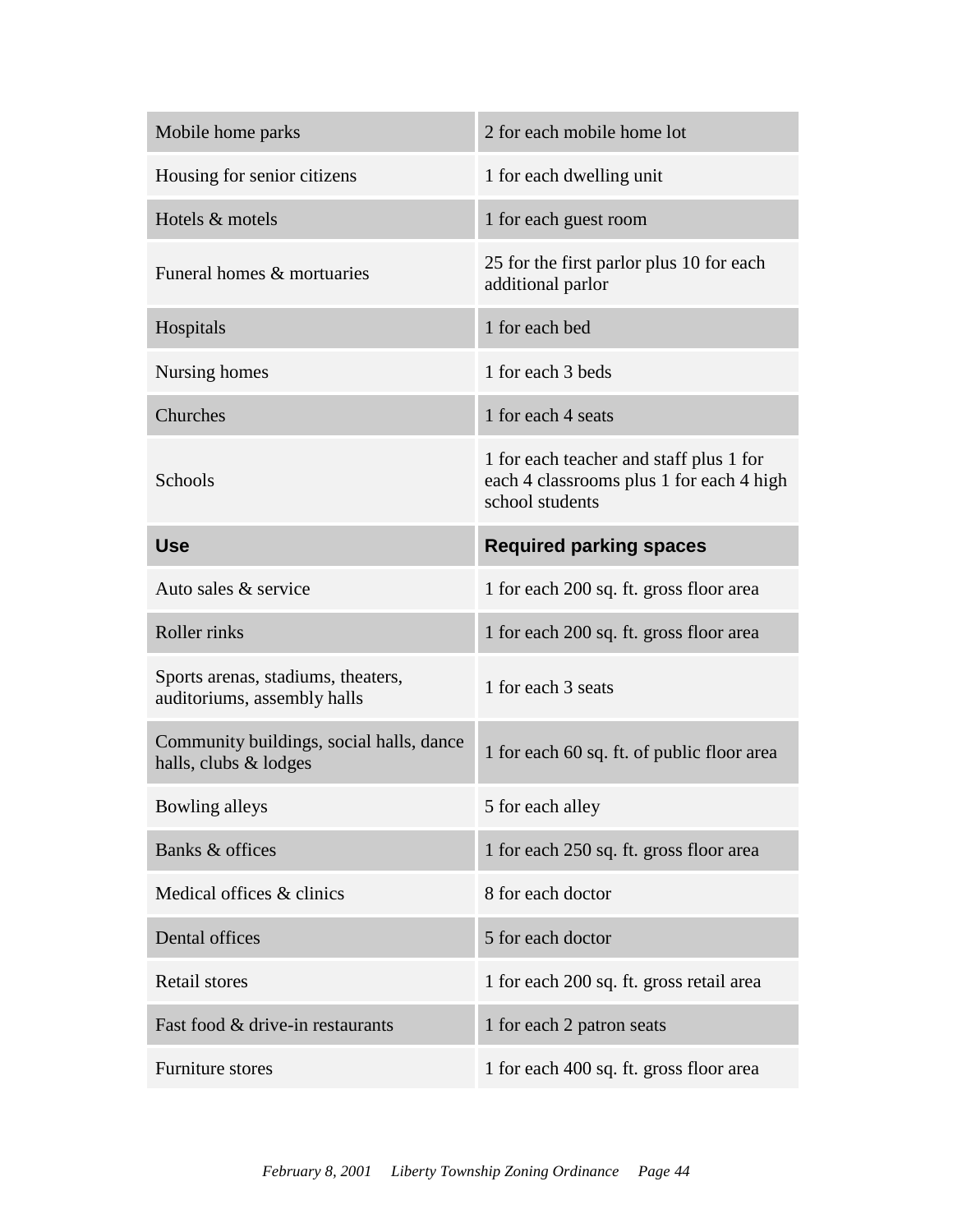| Food supermarkets                                                                           | 1 for each 200 sq. ft. gross floor area                                                                               |
|---------------------------------------------------------------------------------------------|-----------------------------------------------------------------------------------------------------------------------|
| Trailer & monument sales                                                                    | 1 for each 2,500 sq. ft. lot area                                                                                     |
| Restaurants, taverns & night clubs                                                          | 1 for each 2.5 patron seats                                                                                           |
| Industrial $\&$ manufacturing<br>establishments, warehouses, wholesale &<br>truck terminals | 1 for each employee on the largest shift<br>plus 1 for each 10,000 sq. ft. for visitors<br>up to 10 additional spaces |
| Miniature golf                                                                              | 1 for each 325 sq. ft. of developed lot<br>area                                                                       |
| Commercial recreation (not otherwise<br>covered)                                            | 1 for each 3 persons maximum<br>occupancy                                                                             |
| For uses not specified herein                                                               | 1 for each 2 patrons or occupants of the<br>use at peak use times                                                     |

**802.4: Location of off-street loading and parking spaces** – Required off-street loading and parking spaces shall be located on the same lot with the principal use they are intended to serve. In no case shall a required loading space be part of the area used to satisfy the parking requirements and vice versa. Also, in no case shall the required loading or parking space(s) of one use be used to satisfy the loading or parking space requirements of another use.

**802.5: Encroachment or reduction** – A required loading or parking space shall not be encroached upon by a structure, storage, or other use, nor shall the number of spaces be reduced without replacement of a commensurate number of spaces in accordance with this section.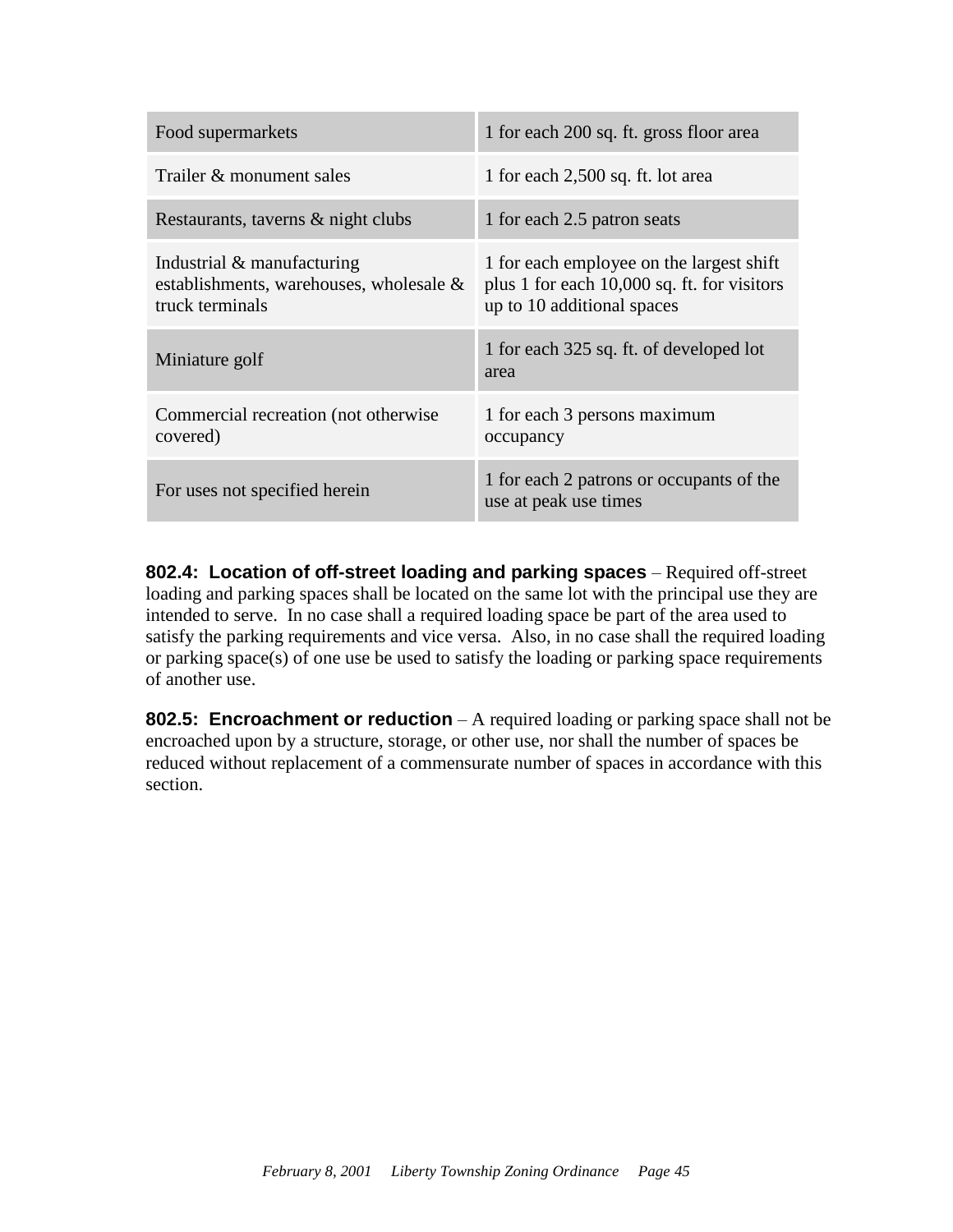# **ARTICLE IX: NON-CONFORMITIES**

## <span id="page-48-1"></span><span id="page-48-0"></span>**Section 900: Intent and standards**

Within the districts established by this ordinance or amendments that may later be adopted there exist lots, structures, and uses of land and structures which were lawful before this ordinance was passed or amended, but which would be prohibited under the terms of this ordinance or future amendment.

**900.1: Intent** – It is the intent of this ordinance to permit these non-conformities to continue until they are removed. Such uses are declared by this ordinance to be incompatible with permitted uses in the districts involved.

**900.2: Standard** – A non-conforming use of a structure, a non-conforming use of land, or non-conforming use of a structure and land shall not be extended or enlarged after passage of this ordinance by attachment of additional signs to a building, or the placement of additional signs or display devices on the land outside the building, nor shall there be a change to or addition of a use prohibited in the particular zoning district. Non-conformities may be enlarged, expanded, changed, or added to only by variance granted by the Zoning Hearing Board. Any such enlargement, expansion, changed use or added use shall meet any and all conditions and provisions specified for that type of use in this zoning ordinance*.*

**900.3: Construction in progress** – Nothing in this ordinance shall be deemed to require a change in the plans, construction, or designated use of any building on which actual construction was lawfully begun prior to the effective date of adoption or amendment of this ordinance and upon which actual building construction has been diligently carried on. Actual construction is defined to include the placing of construction materials in permanent position and fastened in a permanent manner, and demolition, elimination, and removal of an existing structure in connection with such construction, provided that actual construction work shall be diligently carried on until the completion of the building involved.

## <span id="page-48-2"></span>**Section 901: Non-conforming lots of record**

In any district in which single-family dwellings are permitted, notwithstanding limitations imposed by other provisions of this ordinance, a single-family dwelling and customary accessory buildings may be erected on any single lot of record at the effective date of adoption or amendment of this ordinance. Such lot must be in separate ownership and not of continuous frontage with other lots in the same ownership. This provision shall apply even though such lot fails to meet the requirements for area or width, or both, that are applicable in the district, provided that yard dimensions and other requirements not involving area or width, or both, of lot shall conform to the regulations for the district in which such lot is located. Variance of yard requirements and other requirements not involving area or width, or both, of lot shall be obtained only through action of the Zoning Hearing Board.

If two or more lots or combinations of lots and portions of lots with continuous frontage in single ownership are of record at the time of passage or amendment of this ordinance, and if all or part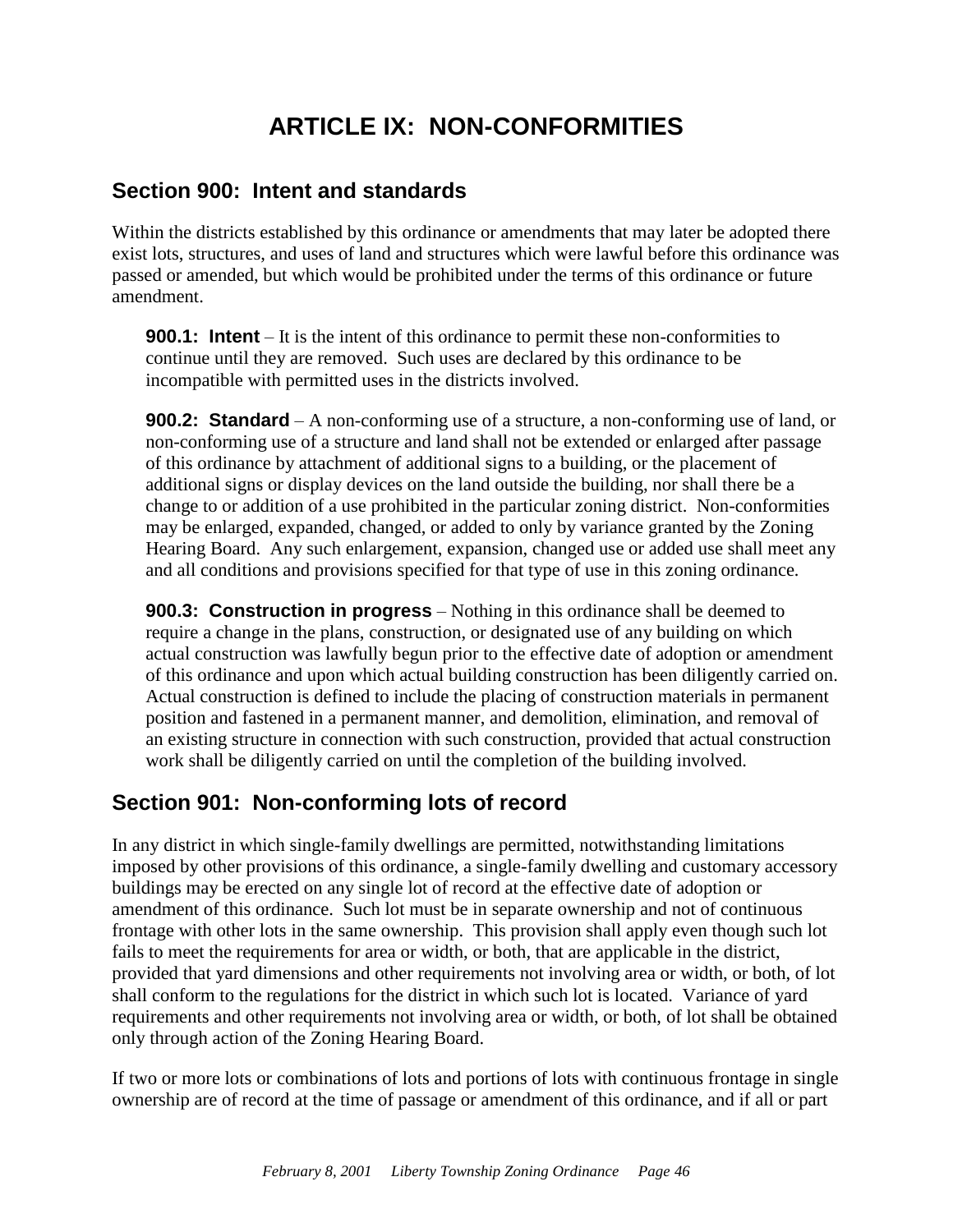of the lots do not meet the requirements for lot width and area in the respective district, the lands involved shall be considered to be an undivided parcel for the purpose of this ordinance, and no portion of said parcel shall be used or sold which does not meet lot width and area requirements established by this ordinance, nor shall any division of the parcel be made which leaves remaining any lot with width or area below the requirements stated in this ordinance.

## <span id="page-49-0"></span>**Section 902: Non-conforming uses of land**

Where, at the effective date of adoption or amendment of this ordinance, lawful use of land exists that is made no longer permissible under the terms of this ordinance as enacted or amended, such use may be continued, so long as it remains otherwise lawful, subject to the following provisions:

**902.1** – No such non-conforming use shall be enlarged or increased, nor extended to occupy a greater area of land than was occupied at the effective date of adoption or amendment of this ordinance, except as specified by Section 900 of this ordinance.

**902.2** – No such non-conforming use shall be moved in whole or in part to any other portion of the lot or parcel occupied by such use at the effective date of adoption or amendment of this ordinance.

**902.3** – If any such non-conforming use of land is abandoned by discontinuance for any reason for a period of more than twelve (12) consecutive months, any subsequent use of such land shall conform to the regulations specified by this ordinance for the district in which such land is located.

## <span id="page-49-1"></span>**Section 903: Non-conforming structures**

Where a lawful structure exists at the effective date of adoption or amendment of this ordinance that could not be built under the terms of this ordinance by reason of restrictions on areas, lot coverage, height, yards, or other characteristics of the structure or its location on the lot, such structure may be continued so long as it remains otherwise lawful, subject to the following provisions:

**903.1** – A structure may be enlarged or altered in a reasonable amount only as approved by the Zoning Hearing Board.

**903.2** – Should such structure be destroyed by any means to an extent of more than 50% of its replacement cost at time of destruction, it shall not be reconstructed except in conformity with the provisions of this ordinance unless a variance is granted by the Zoning Hearing Board.

**903.3** – Should such structure be moved for any reason for any distance whatever, it shall thereafter conform to the regulations for the district in which it is located after moved.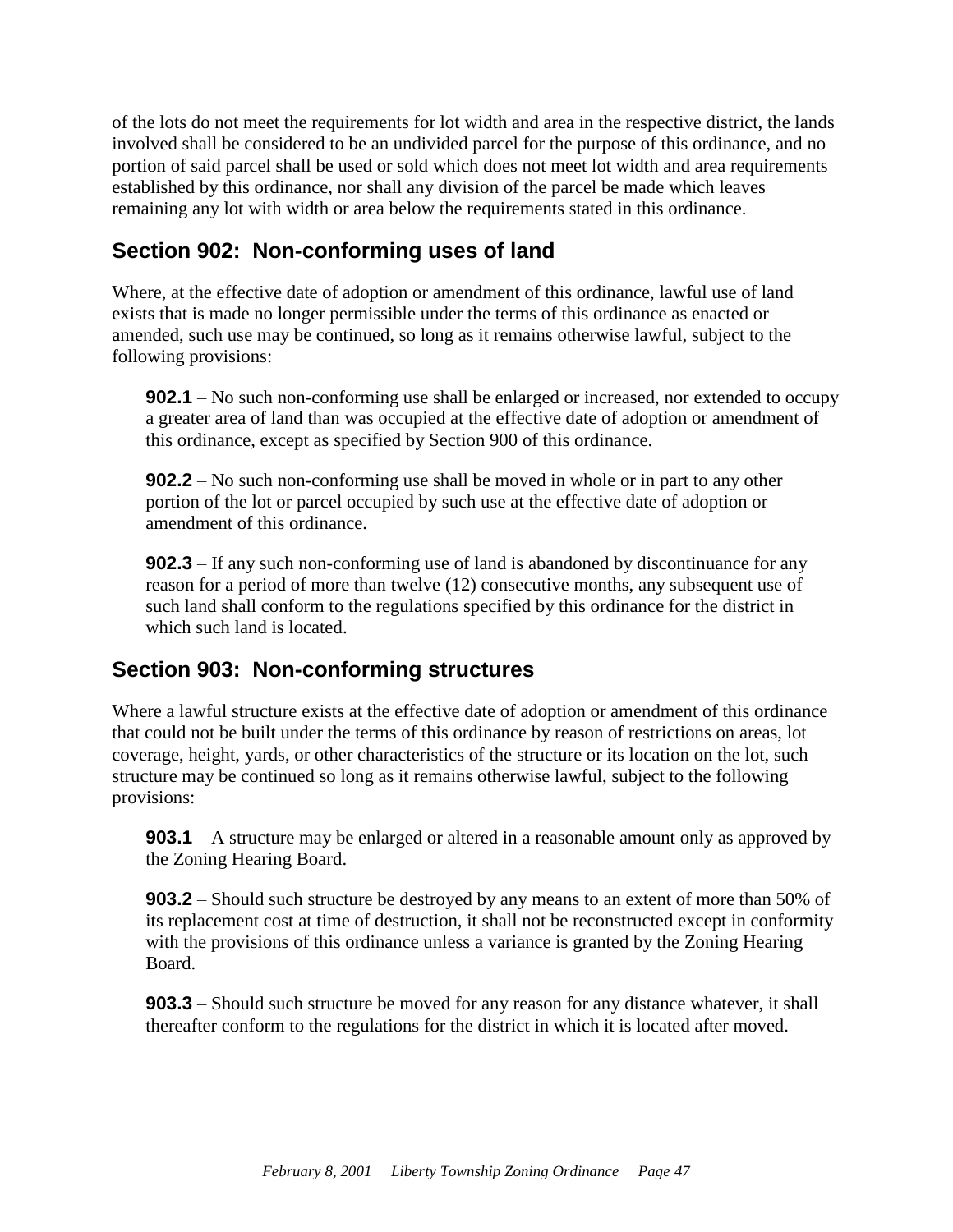## <span id="page-50-0"></span>**Section 904: Non-conforming uses of structures**

If a lawful use of a structure, or of a structure and premises in combination, exists at the effective date of adoption or amendment of this ordinance, that would be allowed in the district under the terms of this ordinance, the lawful use may be continued so long as it remains otherwise lawful, subject to the following provisions:

**904.1** – An existing structure devoted to a use not permitted by this ordinance in the district in which it is located may be enlarged, extended, constructed, reconstructed, or structurally altered to any reasonable amount upon granting of a variance by the Zoning Hearing Board.

**904.2** – Any non-conforming use may be extended throughout any parts of a building which were manifestly arranged or designed for such use at the time of adoption or amendment of this ordinance, but no such use shall be extended to occupy any land outside such building.

**904.3** – If no structural alterations are made, any non-conforming use of a structure, or structure and premises, may be changed to another non-conforming use provided that the Zoning Hearing Board, either by general rule or by making findings in the specific case, shall find that the proposed use is equally appropriate or more appropriate to the district than the existing non-conforming use. In permitting such change, the Zoning Hearing Board may require appropriate conditions and safeguards in accord with the provisions of this ordinance.

**904.4** – Any structure, or structure and land in combination, in or on which a non-conforming use is superseded by a permitted use, shall thereafter conform to the regulations for the district in which such structure is located, and the non-conforming use may not thereafter be resumed.

**904.5** – When a non-conforming use of a structure, or structure and premises in combination, is abandoned by discontinuance for twelve (12) consecutive months, the structure and premises in combination shall not thereafter be used except in conformance with the regulations of the district in which it is located.

**904.6** – Where non-conforming use status applies to a structure and premises in combination, removal or destruction of the structure shall eliminate the non-conforming status of the land.

**904.7** – Where a structure containing a non-conforming use is destroyed in whole or in part by fire, flood, explosion, or other casualty beyond the control of the property owner, it may be reconstructed and used as before provided such reconstruction is begun within twelve (12) months of such casualty and provided the restored structure shall not exceed the height and bounds of the original structure.

## <span id="page-50-1"></span>**Section 905: Repairs and maintenance**

On any building, devoted in whole or in part to any non-conforming use, work may be done on ordinary repairs or on repair or replacement of non-bearing walls, fixtures, wiring, or plumbing without the requirement of a variance.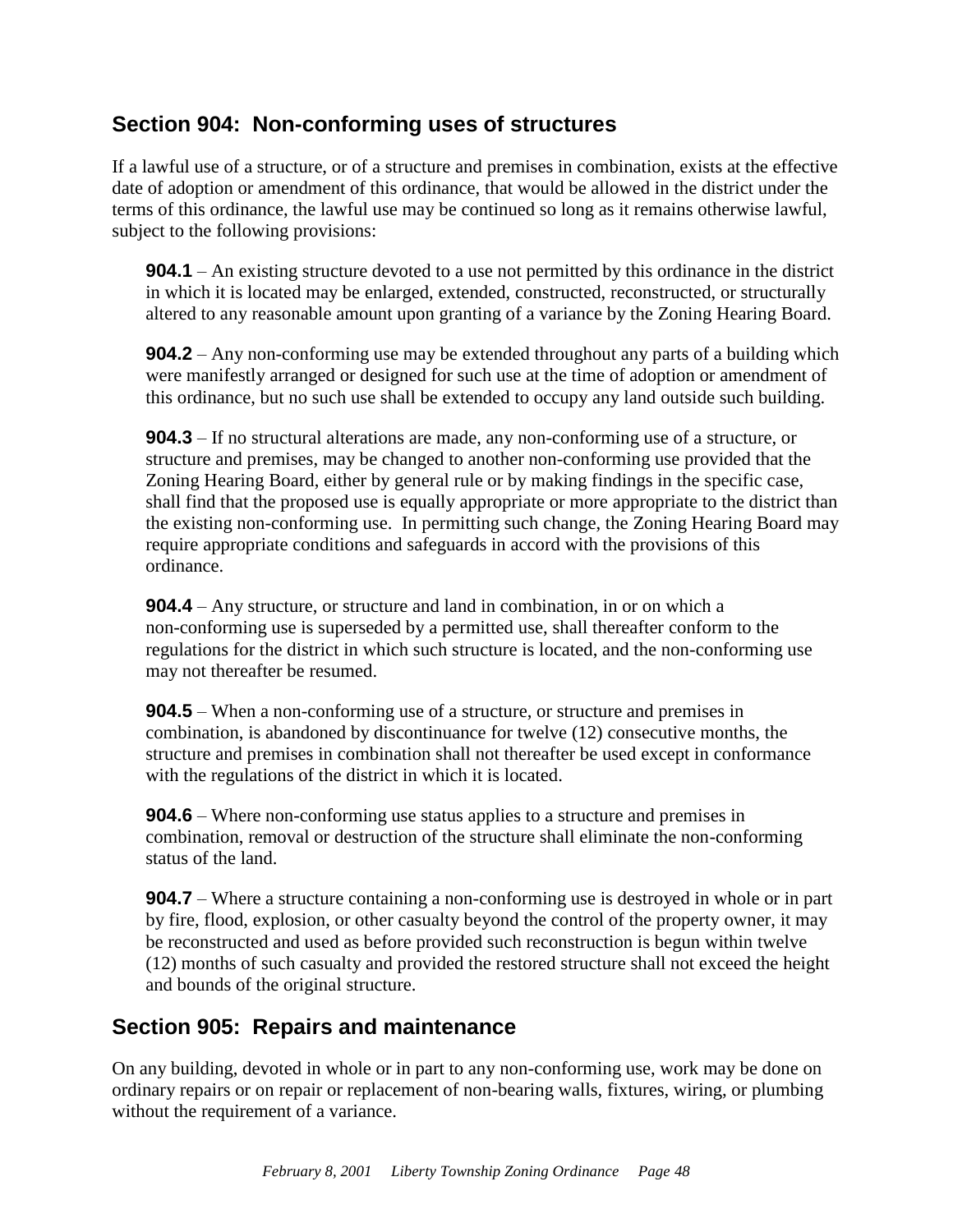Nothing in this ordinance shall be deemed to prevent the strengthening or restoring to a safe condition of any building or part thereof without a variance.

#### <span id="page-51-0"></span>**Section 906: Uses granted under special exception provisions not non-conforming uses**

Any use for which a special exception is permitted as provided in this ordinance shall not be deemed a non-conforming use, but shall without further action be deemed a conforming use in such district.

## **Section 907: Non-conforming single-family residence use**

Where residential uses exist as non-conforming uses according to this ordinance, the following shall apply.

**907.1**—Notwithstanding any other provisions pertaining to non-conforming uses in this ordinance, an existing non-conforming single family residential dwelling destroyed in whole or in part by fire, flood, explosion, or any other casualty beyond the control of the property owner, may be reconstructed and used as before said casualty, provided: 1.) the reconstructed principal residential structure and accessory structures (not including any agricultural structures) in combination shall not have a floor area of greater than 125% of that of the original principal residential structure and accessory structures (not including any agricultural structures) in combination, and 2.) the reconstructed principal and accessory structures shall meet applicable lot, yard, and height requirements of the zoning district.

**907.2**—Notwithstanding any other provisions pertaining to non-conforming uses in this ordinance, an existing non-conforming single-family residential dwelling or any of its customarily accessory structure may be expanded in floor area up to an additional 25% each of the existing floor area, provided: 1.) the landowner is residing in the principal structure when expansion is requested and completed, 2.) the expansion does not include the addition of a residential dwelling unit or business unless such are otherwise permitted in the zoning district, and 3.) only one such expansion per principal or accessory structure shall be permitted.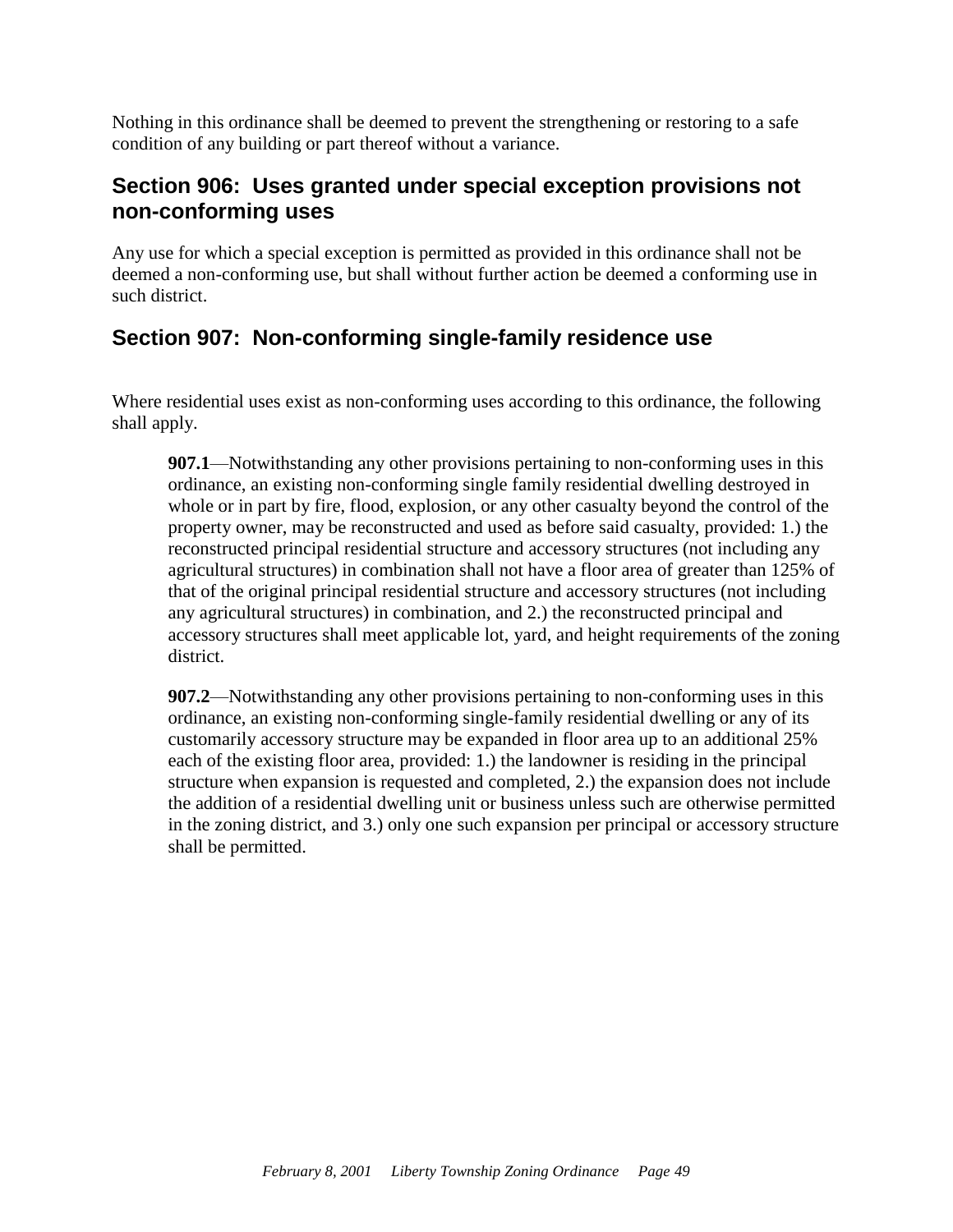# <span id="page-52-0"></span>**ARTICLE X: ADMINISTRATION AND ENFORCEMENT**

## <span id="page-52-1"></span>**Section 1000: Office of Zoning Officer**

**1000.1: Creation of office** – The Office of Zoning Officer is hereby created.

**1000.2: Appointment** – The Zoning Officer shall be appointed by the Township Board of Supervisors as prescribed by the Pennsylvania Municipalities Planning Code (Act 247 of 1968, as amended). The Township Board of Supervisors shall establish qualifications for the position of Zoning Officer which require candidates to demonstrate a working knowledge of municipal zoning to the satisfaction of the Township.

**1000.3: Official records** – An official record shall be kept of all business of the Zoning Officer and shall be open to public inspection at all appropriate times.

**1000.4: Compensation of the zoning officer** – The compensation of the Zoning Officer shall be as determined by the Township Board of Supervisors.

#### <span id="page-52-2"></span>**Section 1001: Duties and powers of the Zoning Officer**

The Zoning Officer shall interpret and enforce all provisions of the Zoning Ordinance in accordance with its literal terms, and shall not have the power to permit any construction or any use or change of use which does not conform to the Zoning Ordinance.

**1001.1: Zoning permits and certificates of use and occupancy** – The Zoning Officer shall issue zoning permits and certificates of use and occupancy. Zoning permits and certificates of use and occupancy for construction and uses which are permitted as a conditional use shall be issued only upon approval by the Township Board of Supervisors. Zoning permits and certificates of use and occupancy for construction and uses which are permitted as a special exception or variance shall be issued only upon approval of the Zoning Hearing Board.

**1001.2: Annual report** – The Zoning Officer shall annually submit to the Township Board of Supervisors a report of all permits and certificates of use and occupancy, notices issued and orders.

**1001.3: Inspections** – The Zoning Officer may examine or cause to be examined all structures and/or land for which an application for a permit and/or certificate of use and occupancy has been filed. Such inspections may be made from time to time during construction. Before entering, he shall provide proper identification.

## <span id="page-52-3"></span>**Section 1002: Application for zoning permit and certificate of use and occupancy**

**1002.1: When zoning permit is required** – A zoning permit shall be required for any of the following (except where otherwise indicated in this ordinance):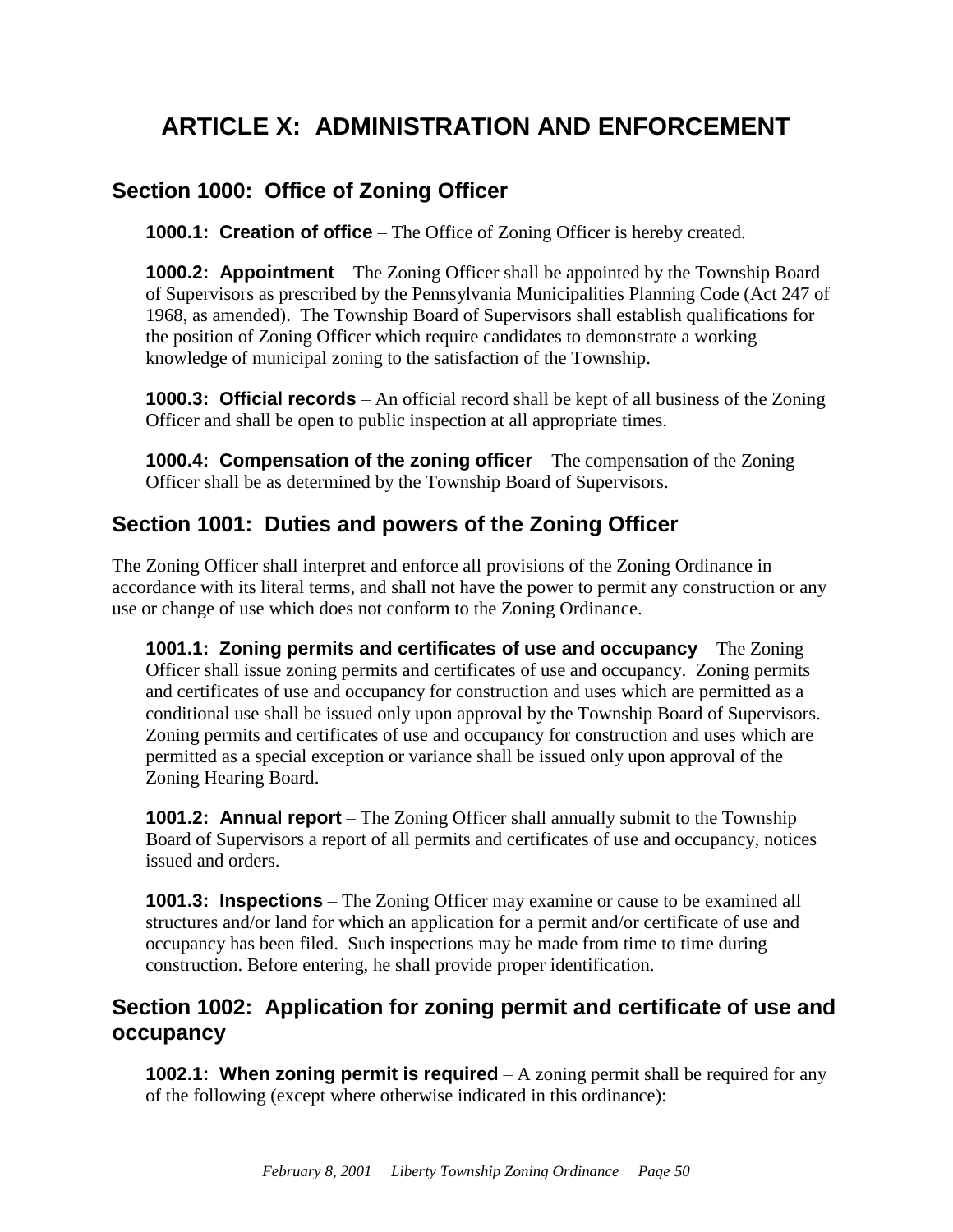- 1. Commencing a use, changing a use or intensity of use, or extending or displacing the use of any building, structure, and/or land in the Township.
- 2. Construction, erection, enlargement, reconstruction, or structural alteration of any building and/or structure including placement of a mobile home on a property.

A fine in an amount prescribed by resolution of the Township Board of Supervisors shall be added to the cost of the zoning permit for failure to obtain a zoning permit before commencing/changing a use or construction, etc.

**1002.2: When a certificate of use and occupancy is required** – It shall be unlawful to use and/or occupy any building, other structure and/or land for which a zoning permit is required until a certificate of use and occupancy for such building, other structure and/or land has been issued by the Zoning Officer. The purpose of the certificate is to confirm that the work or development described in the zoning permit application has been completed in compliance with this ordinance. The application for issuance of a certificate of use and occupancy shall be made at the same time an application for a permit is filed with the Zoning Officer.

**1002.3: Forms of application** – The Application for a zoning permit and a certificate of use and occupancy shall be submitted in such form as the Zoning Officer may prescribe and shall be accompanied by the required fee as prescribed in Section 1004.

**1002.4: Plot diagram** – Applications shall be accompanied by a plot plan diagram in duplicate. The plot plan shall be drawn to a suitable scale and shall clearly and accurately show dimensions of buildings and lots, both existing and proposed, abutting streets, proposed uses of buildings and lots, north arrow and scale, and other information which the Zoning Officer may require to make a decision on the zoning permit. One copy shall be returned to the applicant indicating approval or disapproval; one copy shall be retained by the Zoning Officer.

**1002.5: Additional application requirements for uses specified in Article VII** – An application for a use specified in Article VII shall be accompanied by additional information and drawings as appropriate to demonstrate how the proposed use and the design of that use will comply with the conditions, criteria, and standards specified for that use in Article VII. If such use is a conditional use, further information and drawings may be required by the Township Board of Supervisors to address compliance with any other conditions imposed by the Board.

**1002.6: Amendments to a permit** – Amendments to a zoning permit or other records accompanying it may be filed at anytime before completion of the work. The Zoning Officer shall approve all such amendments except for those to zoning permits which have been authorized by action of the Board of Supervisors or Zoning Hearing Board in which case the Board of Supervisors or Zoning Hearing Board respectively shall approve any amendments. Amendments shall be deemed part of the original application.

**1002.7: Expiration of permits** – If work described in any zoning permit has not begun within 90 days from the date of issuance, the permit shall expire. A written notice shall be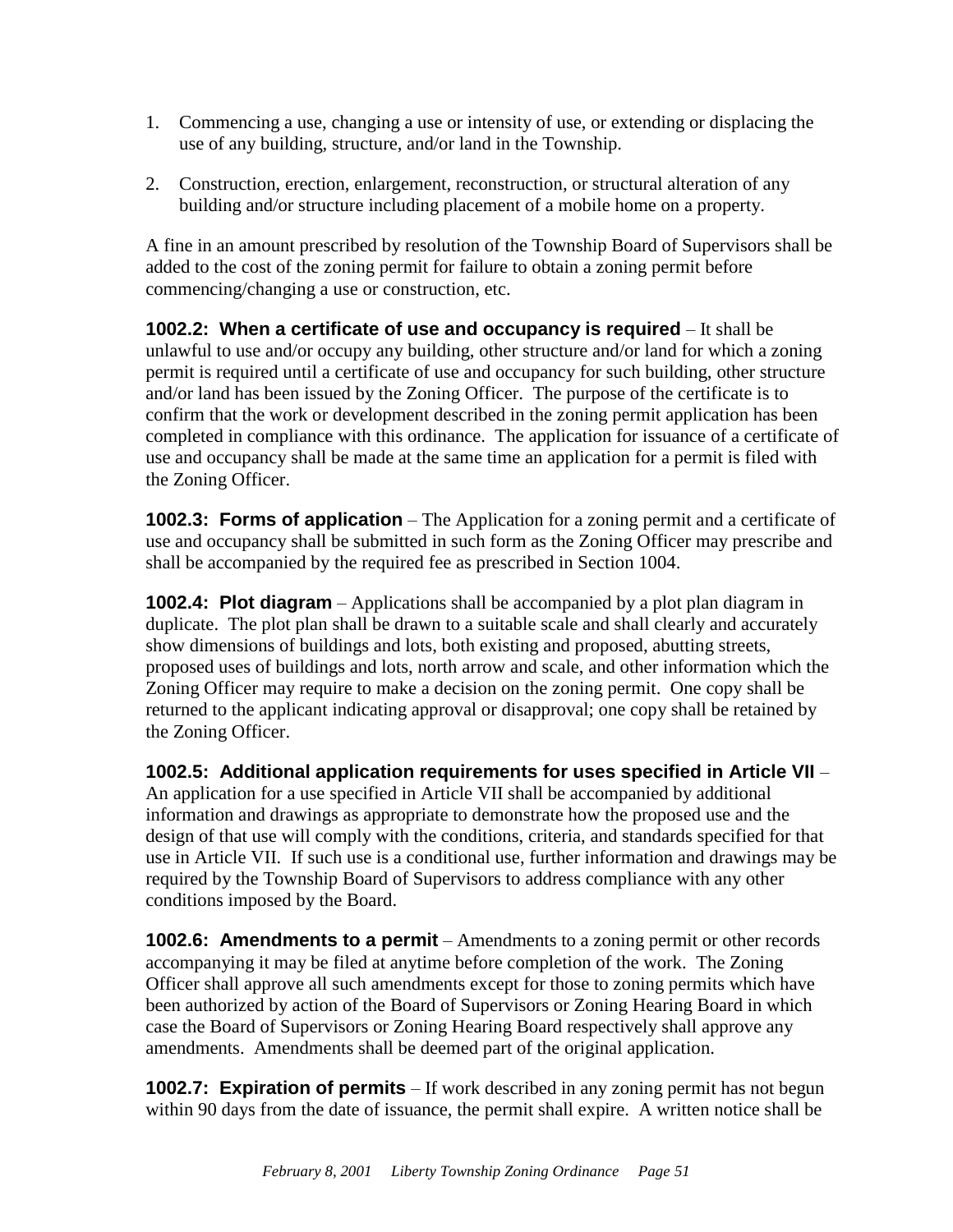given by the Zoning Officer to the persons affected. If permitted work has not been substantially completed within one year of the date of issuance, the permit shall expire. A written notice shall be given by the Zoning Officer to the persons affected. Upon expiration of a zoning permit, work may not continue until either a permit extension or a new permit has been obtained. The Zoning Officer may issue a zoning permit extension when the proposed activities, information, and conditions contained in the original permit application will be continued without change. The zoning permit extension shall include limitations on time not to exceed one year allowed for substantial completion of the work. The Zoning Officer may require the provision of a reasonable performance bond to ensure completion with the time limit specified in the permit extension.

## <span id="page-54-0"></span>**Section 1003: Action on zoning permits and certificates of use and occupancy**

**1003.1: Action on zoning permit application** – The Zoning Officer shall act on all applications for zoning permits and amendments thereto within 10 days after filing except where otherwise indicated. He shall conduct a preliminary inspection of all structures and/or land for which an application has been filed for a zoning permit. If the application and preliminary inspection indicate compliance with the Zoning Ordinance, a zoning permit shall be issued. Disapproval of a zoning permit shall be in writing to the applicant.

**1003.2: Posting of zoning permit** – The zoning permit issued by the Zoning Officer shall be posted at the work site and be visible from the street until the completion of the permitted work.

**1003.3: Revoking a zoning permit** – The Zoning Officer may revoke an issued zoning permit in case of any false statement in the application for the permit.

**1003.4: Action upon completion** – Upon completion of the permitted work and prior to use and occupancy, the holder of the permit shall notify the Zoning Officer of such completion. After receiving notice of completion, the Zoning Officer shall conduct a final inspection of all permitted structures and/or land. All violations of the approved permit and plans shall be recorded and presented in writing to the holder of the permit.

If the Zoning Officer is satisfied that the completed work conforms with the issued zoning permit and complies with the Zoning Ordinance, he shall issue a certificate of use and occupancy for the use indicated in the zoning permit.

The Zoning Officer shall conduct the final inspection and issue either a written record of violations or an approved certificate of use and occupancy within 10 days after receiving notice.

#### <span id="page-54-1"></span>**Section 1004: Fees**

**1004.1: Payment of fees** – No zoning permit or certificate of use and occupancy shall be issued until the fees prescribed by resolution of the Township Board of Supervisors have been paid.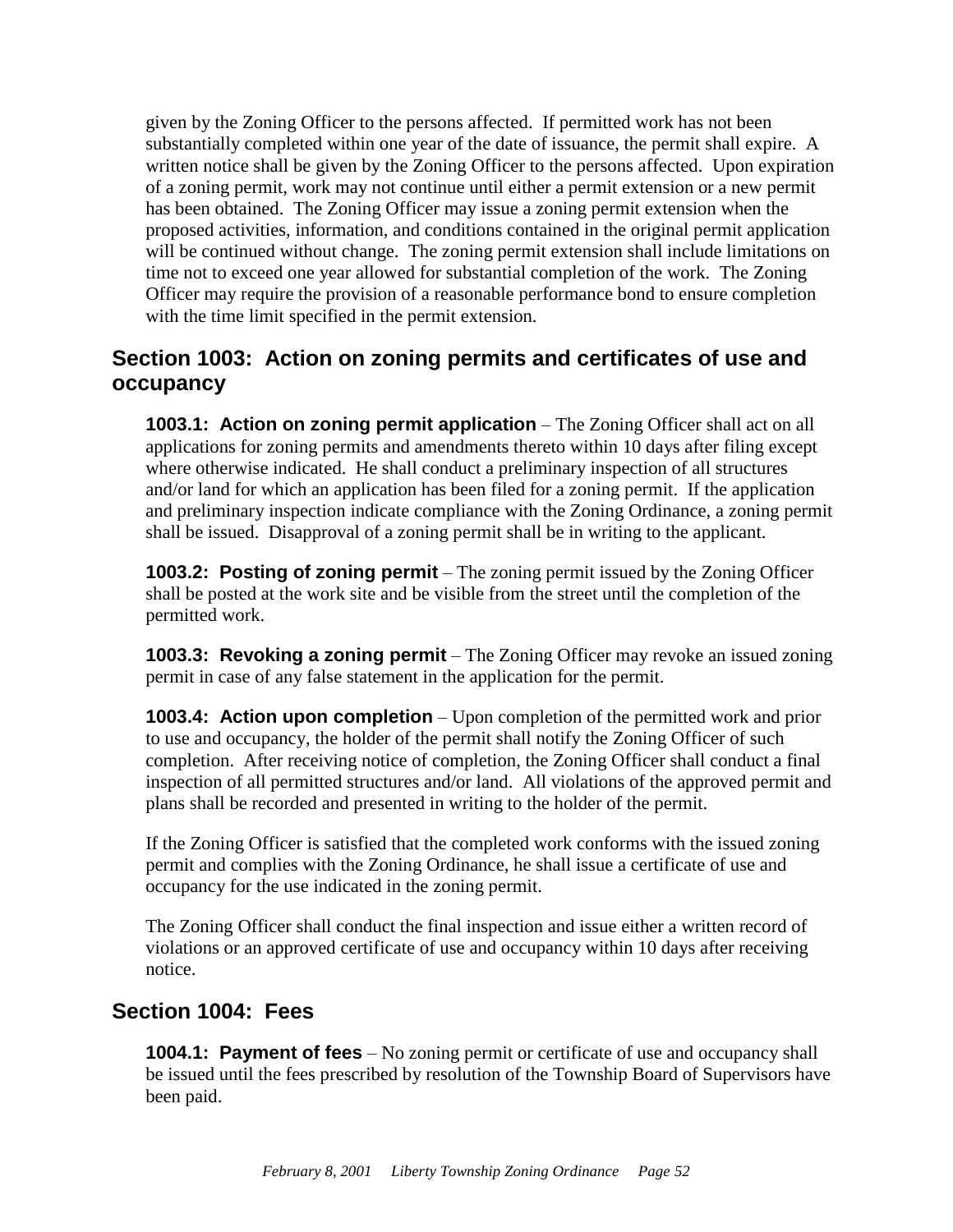**1004.2: Exemptions** – Any accessory structure used solely for agricultural purposes or any building less than 100 square feet in floor area shall be exempt from payment of fees.

### <span id="page-55-0"></span>**Section 1005: Enforcement notice**

Where the Zoning Officer finds that any provisions of this Ordinance are being violated, he shall initiate enforcement proceedings by sending an enforcement notice to appropriate parties in accordance with Article VI of the Pennsylvania Municipalities Planning Code (Act 247 of 1968, as amended). As specified in the Planning Code, the enforcement notice shall state the nature of the violation, the actions and deadline dates for achieving compliance, possible enforcement proceedings, and other information.

## <span id="page-55-1"></span>**Section 1006: Prosecution of violation**

If the enforcement notice is not complied with, the Zoning Officer shall request the Township Board of Supervisors to authorize the Township Solicitor to institute appropriate proceedings to prosecute such violations. Such proceedings are provided for and shall be in accordance with Article VI of the Planning Code (Act 247 of 1968, as amended).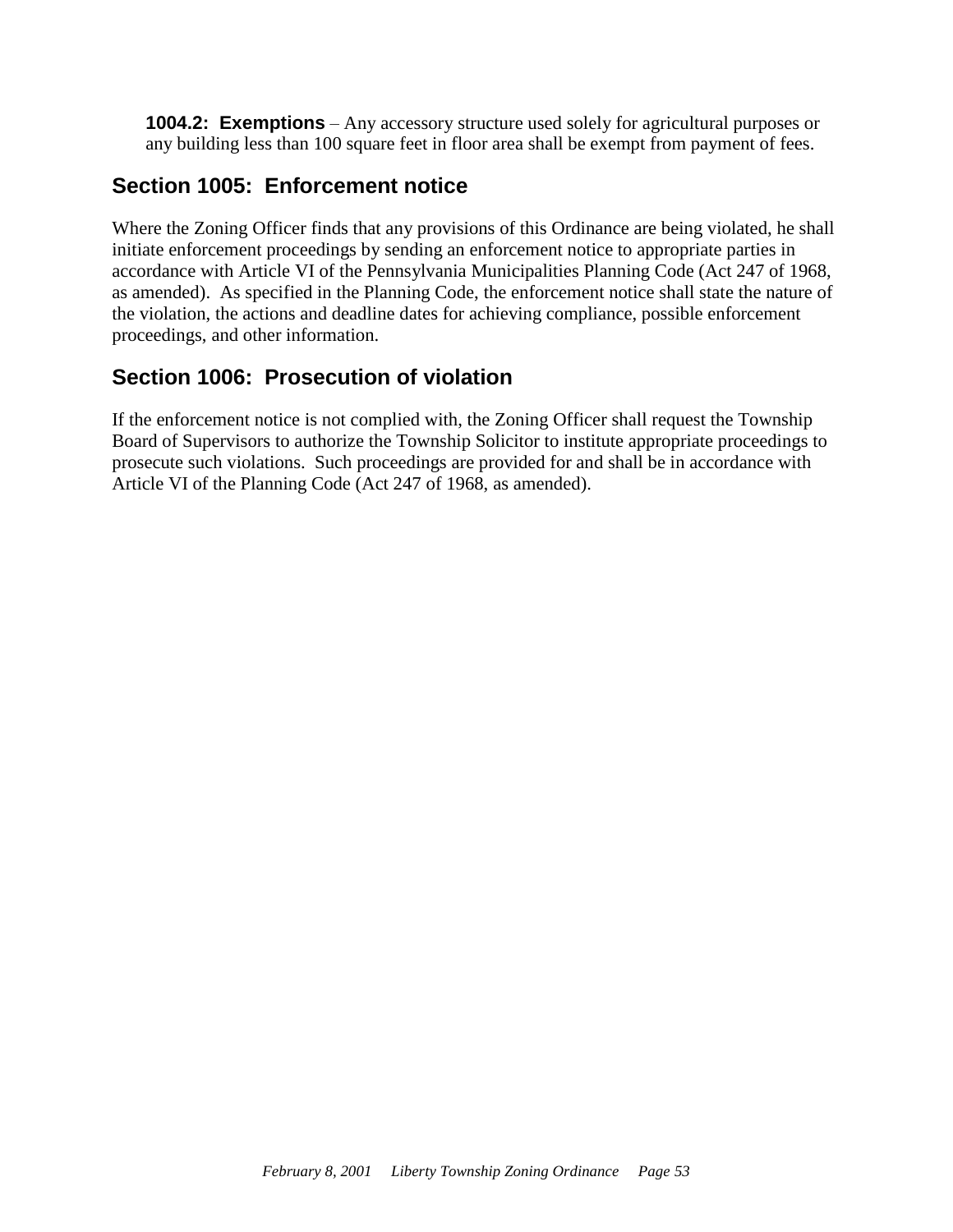# **ARTICLE XI: ZONING HEARING BOARD**

## <span id="page-56-1"></span><span id="page-56-0"></span>**Section 1100: Creation, membership and organization**

A Zoning Hearing Board shall be created for the purpose of considering applications for variances or exceptions to the Zoning Ordinance and making decisions on appeals and challenges within the legal jurisdiction granted to zoning hearing boards by the Commonwealth of Pennsylvania. It shall be created and maintained in accordance with the applicable provisions of Article IX of the Pennsylvania Municipalities Planning Code (Act 247 of 1968, as amended) and this Ordinance. Its membership, organization and rules and procedures shall be as prescribed in the Planning Code.

## <span id="page-56-2"></span>**Section 1101: Jurisdiction and functions**

The Zoning Hearing Board shall have exclusive jurisdiction to hear and render decisions on applications for variances and special exceptions, and certain challenges and appeals in accordance with all applicable requirements of Article IX of the Pennsylvania Municipalities Planning Code (Act 247 of 1968, as amended).

## <span id="page-56-3"></span>**Section 1102: Hearings**

In consideration of challenges and appeals and applications for variances and special exceptions, the Zoning Hearing Board shall conduct hearings and make decisions in accordance with all applicable requirements of Article IX of the Pennsylvania Municipalities Planning Code (Act 247 of 1968, as amended).

## <span id="page-56-4"></span>**Section 1103: Termination and modification of permit**

Where a decision of the Zoning Hearing Board authorizes issuance of a zoning permit, the following shall apply:

**1103.1: Termination of permits** – If after a permit has been authorized by the Board, such permit is not applied for within a period of six (6) months from the date of authorization, then such authorization shall be null and void and no permit shall be issued thereunder.

**1103.2: Modification of a permit** – Any permit so issued shall not be modified except by action of the Board.

## <span id="page-56-5"></span>**Section 1104: Parties appellant before the board**

Appeals and challenges within the jurisdiction of the Zoning Hearing Board as prescribed by the Planning Code may be filed with the Board in writing by the landowner affected, any officer or agency of the municipality, or any person aggrieved. Applications for variance or special exception may be filed with the Board by any landowner or tenant with the permission of such landowner.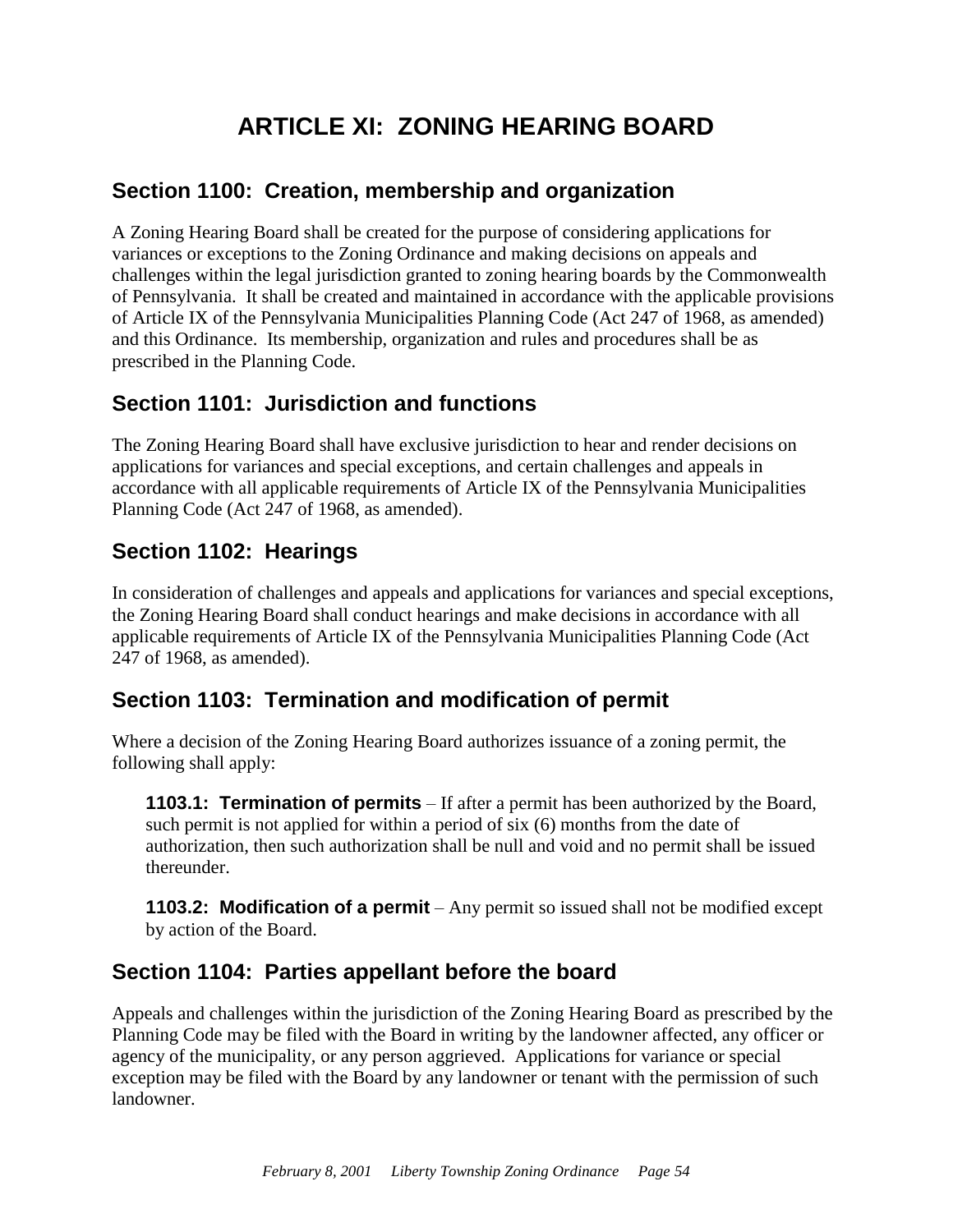## <span id="page-57-0"></span>**Section 1105: Applications and fees**

Requests for a hearing and action for appeals, challenges, variances, or special exceptions shall be accompanied by an application in such form as shall be required by the Zoning Hearing Board and submitted to the Zoning Officer. Such application shall include payment of a reasonable fee based upon cost to be established by resolution of the Township Board of Supervisors and in accordance with the Pennsylvania Municipalities Planning Code (Act 247 of 1968, as amended).

#### <span id="page-57-1"></span>**Section 1106: Special exceptions**

Upon application in accordance with the provisions of the Zoning Ordinance and the rules of the Zoning Hearing Board, the Board shall determine the reasonableness and propriety in particular cases of any below-listed special exceptions to the Zoning District regulations of the Zoning Ordinance. The proposed use shall also conform with all the provisions for the use in the particular Zoning District in which it is to be located, and all other pertinent provisions of the Zoning Ordinance, except as wherein prescribed in this Article. The Board shall consider, explain and record its finding and determination in conformity with the spirit of the Zoning Ordinance and may authorize the issuance of a Permit for the following:

**1106.1: Other principal uses not explicitly permitted within a zoning district** – A use which is not explicitly listed as a permitted principal use within the regulations of a zoning district may be permitted provided that the use is similar to and not more objectionable to the general welfare than the permitted uses listed in that zoning district. Such uses shall be permitted as a special exception only upon the judgment and approval of the Zoning Hearing Board which may also require compliance with such conditions as may be necessary to protect and promote the general welfare of the Township.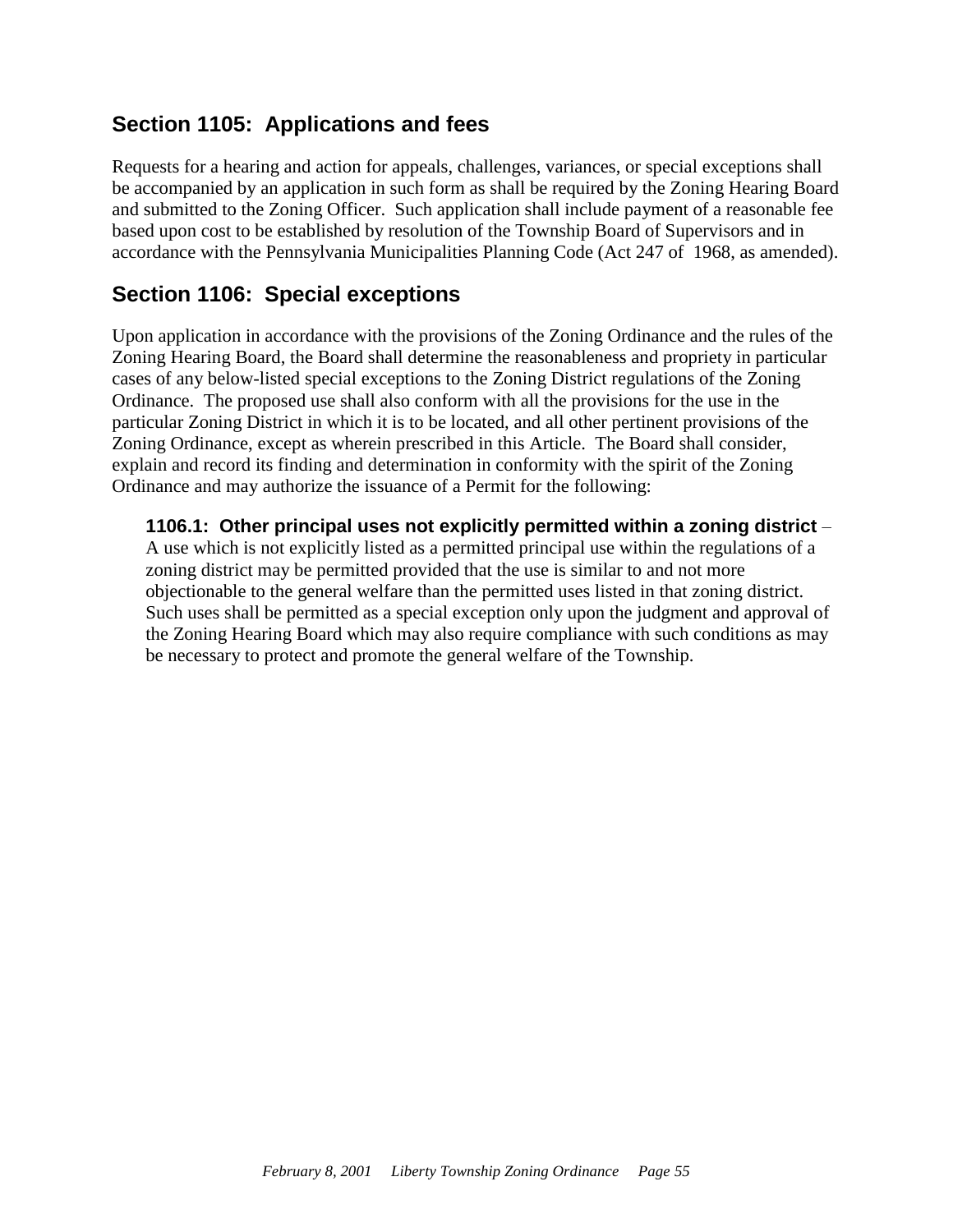# <span id="page-58-0"></span>**ARTICLE XII: AMENDMENT, SUPPLEMENT OR CHANGE**

#### <span id="page-58-1"></span>**Section 1200: Procedure for amendments**

The Zoning Ordinance or parts thereof may be amended or repealed by the Township Board of Supervisors in accordance with provisions of the Pennsylvania Municipalities Planning Code (Act 247 of 1968, as amended) and with the following procedures:

**1200.1: Initiation** – Any amendment, or repeal may be initiated by:

- 1. The Township Board of Supervisors.
- 2. A notarized petition to the Township Board of Supervisors by the owner of the property involved or by a party having interest therein.
- 3. The Township Planning Commission (if one exists).

**1200.2: Public hearing** – Before voting on the enactment of an amendment, the Township Board of Supervisors shall hold a public hearing thereon in accordance with the requirements of the Pennsylvania Municipalities Planning Code (Act 247 of 1968, as amended). As required by the Planning Code, the public shall be notified of the amendment and hearing, such notice shall be posted on any affected tract of land, and the amendment shall be referred to the Township Planning Commission and Mercer County Regional Planning Commission for review.

**1200.3: Application form** – An application for amendment shall be submitted in a form prescribed by the Township Board of Supervisors containing the following minimum information:

- 1. Name, address, and phone number of the applicant or his agent.
- 2. The applicant's legal interest in the affected property(ies).
- 3. A map showing the location of the affected property(ies), the present and proposed zoning classification and boundaries, and a perimeter sketch of the affected property(ies) showing dimensions and size.

**1200.4: Fee** – Any application for amendment to the Zoning Ordinance shall be accompanied by a reasonable fee in such amount as set by resolution of the Township Board of Supervisors.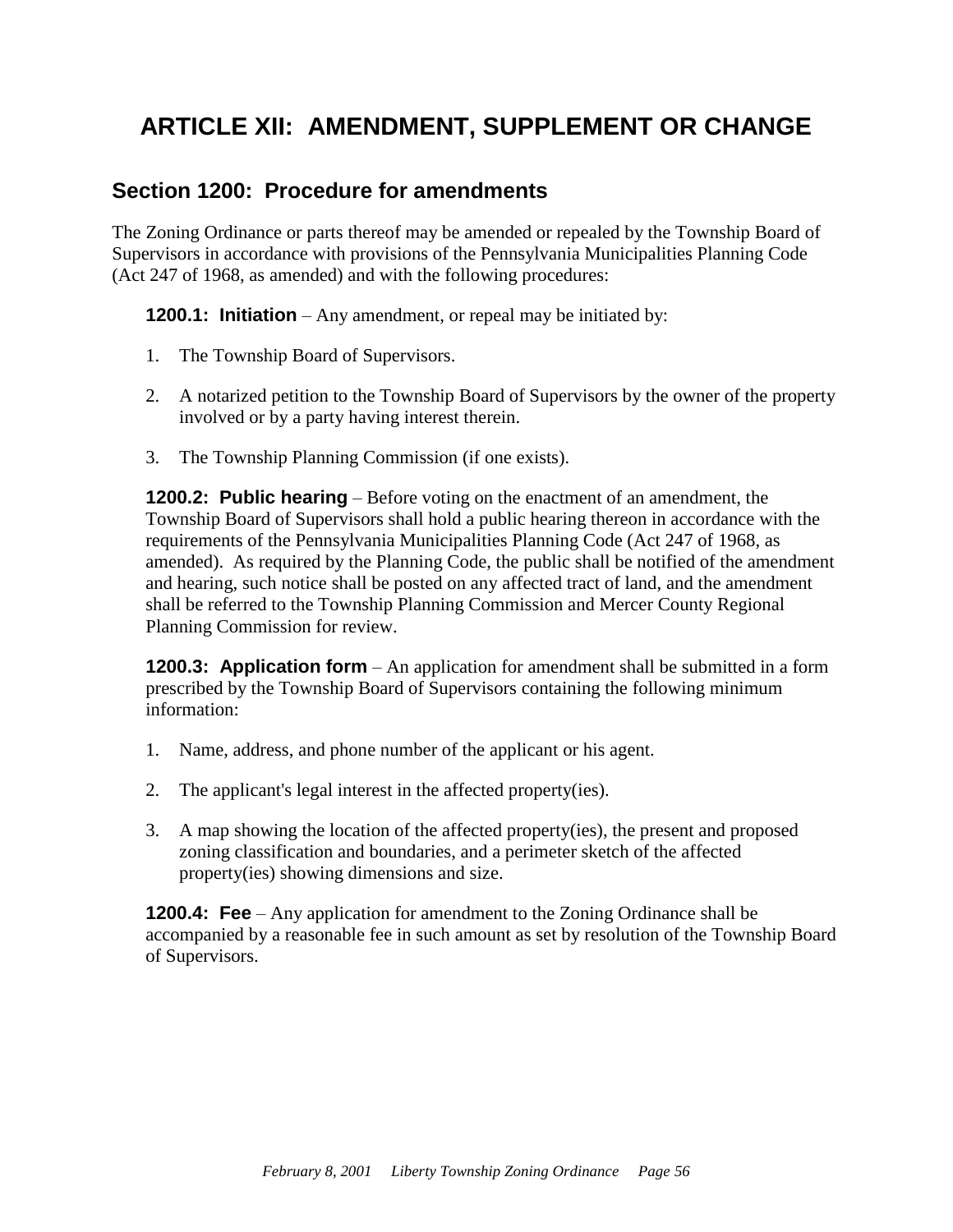# **ARTICLE XIII: APPEALS**

#### <span id="page-59-1"></span><span id="page-59-0"></span>**Section 1300: Zoning Appeals**

The review or appeal of any provision of this Ordinance or decision, determination, order or finding of the Township Board of Supervisors or its agencies or officers shall follow the procedures set forth in Article X-A "Appeals to Court" of the Pennsylvania Municipalities Planning Code (Act 247 of 1968, as amended).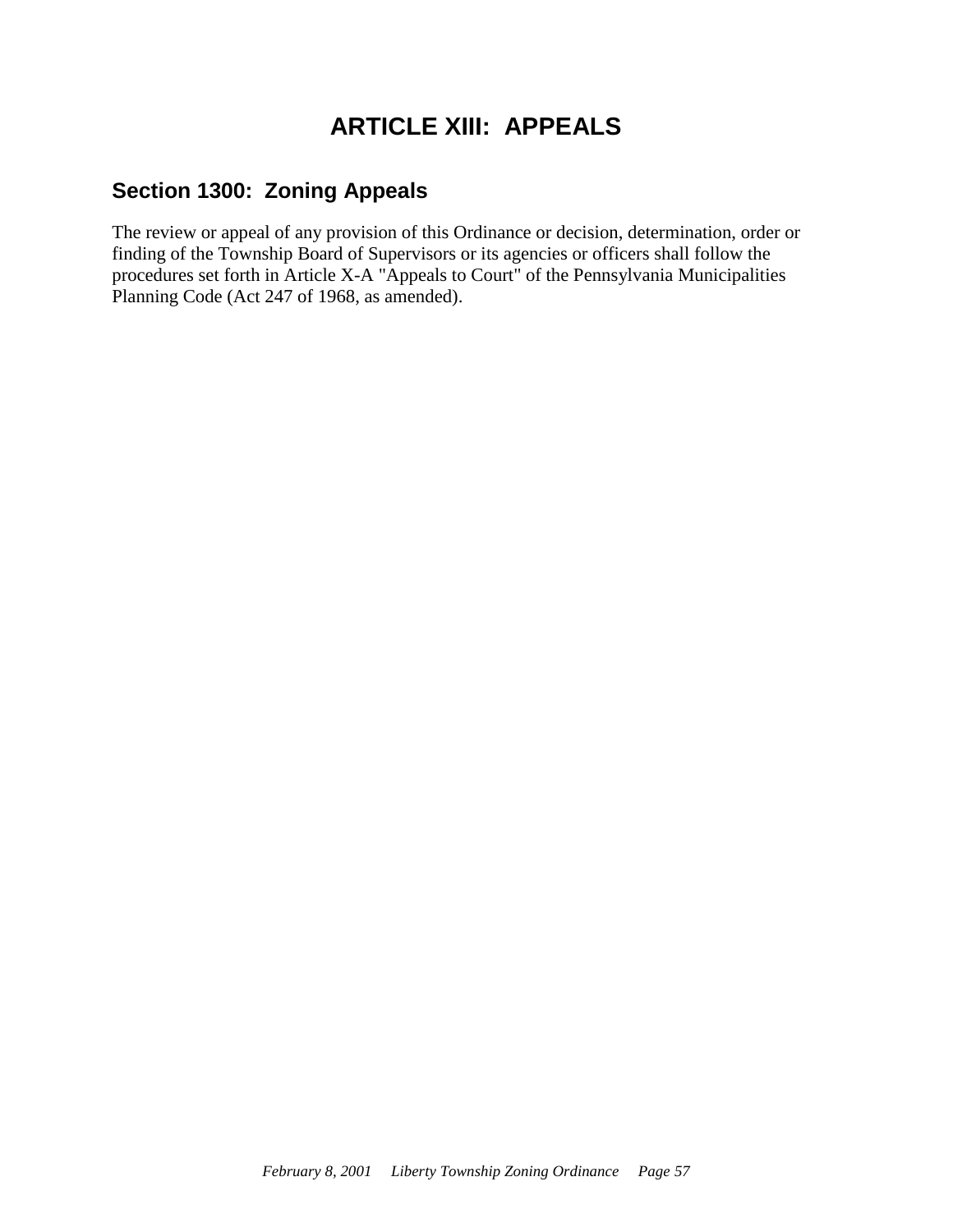# **ARTICLE XIV: EFFECTIVE DATE & ADOPTION**

## <span id="page-60-1"></span><span id="page-60-0"></span>**Section 1400: Effective Date**

The Zoning Ordinance shall take effect thirty (30) days after the date of adoption by the Board of Supervisors of Liberty Township, Mercer County, Pennsylvania.

#### <span id="page-60-2"></span>**Section 1401: Adoption**

We hereby certify that the Liberty Township Zoning Ordinance was adopted by the Board of Supervisors of Liberty Township, Mercer County, Pennsylvania this \_\_\_\_\_\_\_\_\_\_\_\_ day of  $\overline{\phantom{a}}$ , A.D.,  $\overline{\phantom{a}}$ .

**Township of Liberty, Mercer County, Pennsylvania**

CHAIRMAN - BOARD OF **SUPERVISORS** 

(SEAL)

ATTEST:

TOWNSHIP SECRETARY

\_\_\_\_\_\_\_\_\_\_\_\_\_\_\_\_\_\_\_\_\_\_\_\_\_\_\_\_\_\_\_\_

MEMBER - BOARD OF SUPERVISORS

\_\_\_\_\_\_\_\_\_\_\_\_\_\_\_\_\_\_\_\_\_\_\_\_\_\_\_\_\_\_\_\_\_\_\_\_

\_\_\_\_\_\_\_\_\_\_\_\_\_\_\_\_\_\_\_\_\_\_\_\_\_\_\_\_\_\_\_\_\_\_\_\_

MEMBER - BOARD OF SUPERVISORS

\_\_\_\_\_\_\_\_\_\_\_\_\_\_\_\_\_\_\_\_\_\_\_\_\_\_\_\_\_\_\_\_\_\_\_\_